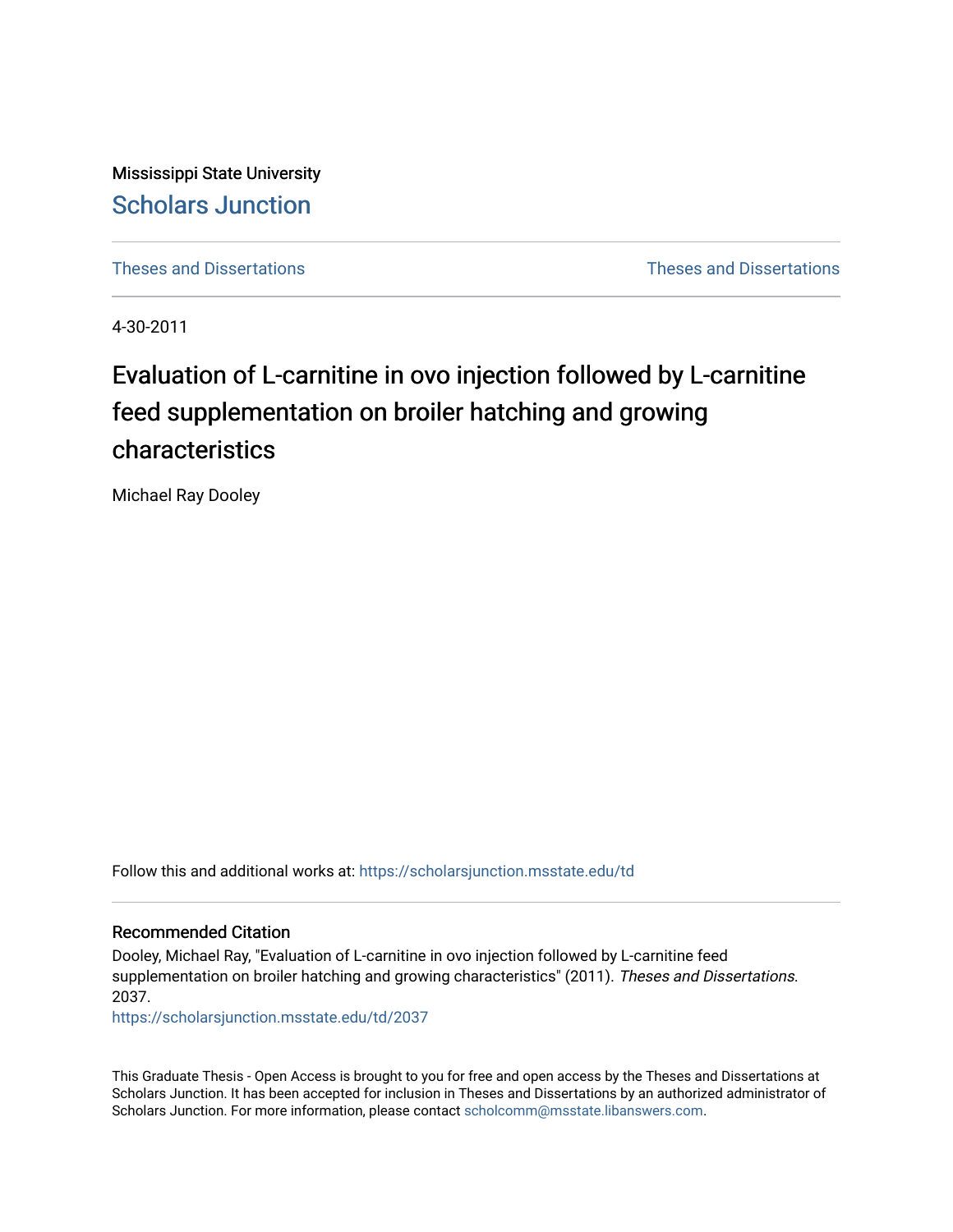# EVALUATION OF *L-CARNITINE IN OVO* INJECTION FOLLOWED BY *L-CARNITINE* FEED SUPPLEMENTATION ON BROILER HATCHING AND GROWING CHARACTERISTICS

By

Michael Ray Dooley

A Thesis Submitted to the Faculty of Mississippi State University in Partial Fulfillment of the Requirements for the Degree of Master of Science in Poultry Science in the Department of Poultry Science

Mississippi State, Mississippi

April 2011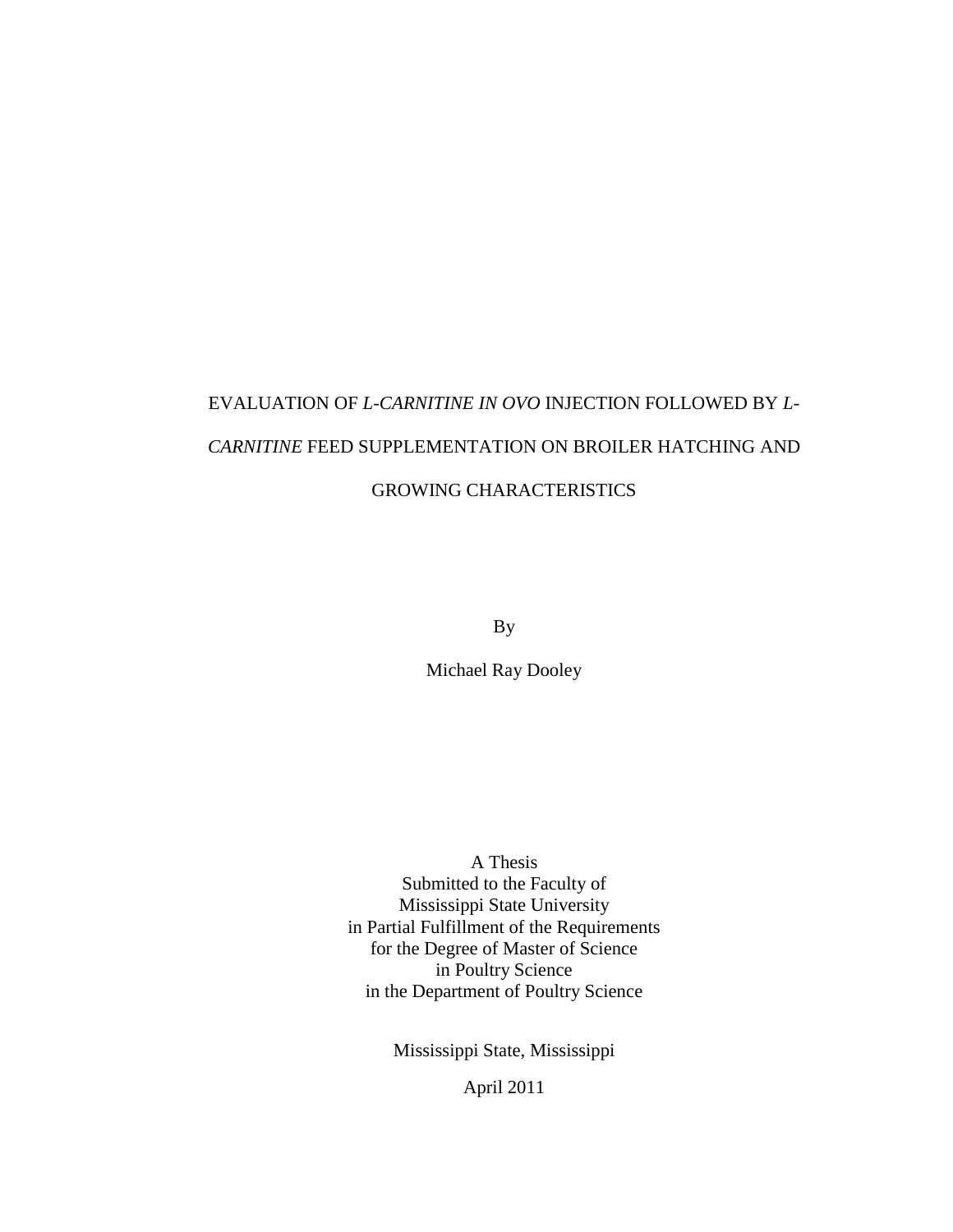Copyright 2011

By

Michael Ray Dooley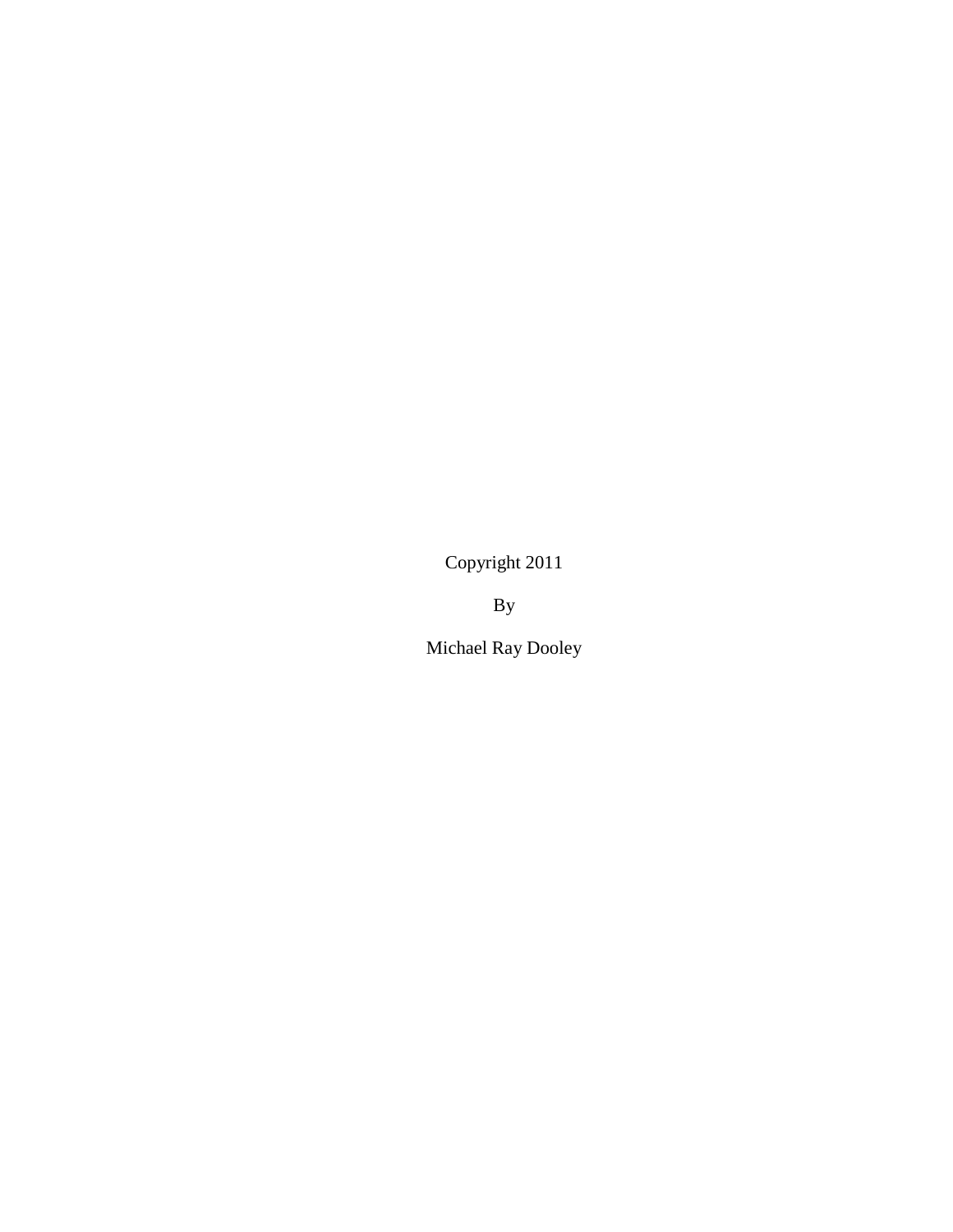# EVALUATION OF *L-CARNITINE IN OVO* INJECTION FOLLOWED BY *L-*

# *CARNITINE* FEED SUPPLEMENTATION ON BROILER HATCHING AND

# GROWING CHARACTERISTICS

By

Michael Ray Dooley

\_\_\_\_\_\_\_\_\_\_\_\_\_\_\_\_\_\_\_\_\_\_\_\_\_\_\_\_\_\_\_\_\_ \_\_\_\_\_\_\_\_\_\_\_\_\_\_\_\_\_\_\_\_\_\_\_\_\_\_\_\_\_\_\_\_\_

\_\_\_\_\_\_\_\_\_\_\_\_\_\_\_\_\_\_\_\_\_\_\_\_\_\_\_\_\_\_\_\_\_ \_\_\_\_\_\_\_\_\_\_\_\_\_\_\_\_\_\_\_\_\_\_\_\_\_\_\_\_\_\_\_\_\_

Approved:

Alejandro Corzo Aaron S. Kiess Associate Professor of Poultry Science Assistant Professor of Poultry Science (Director of Thesis) (Committee Member)

E. David Peebles<br>
Professor of Poultry Science<br>
Professor of Poultry Science<br>
Professor of Poultry Science Professor of Poultry Science<br>
(Committee Member) (Graduate Coordinator) (Committee Member)

George Hopper Interim Dean of the College of Agriculture and Life Sciences

\_\_\_\_\_\_\_\_\_\_\_\_\_\_\_\_\_\_\_\_\_\_\_\_\_\_\_\_\_\_\_\_\_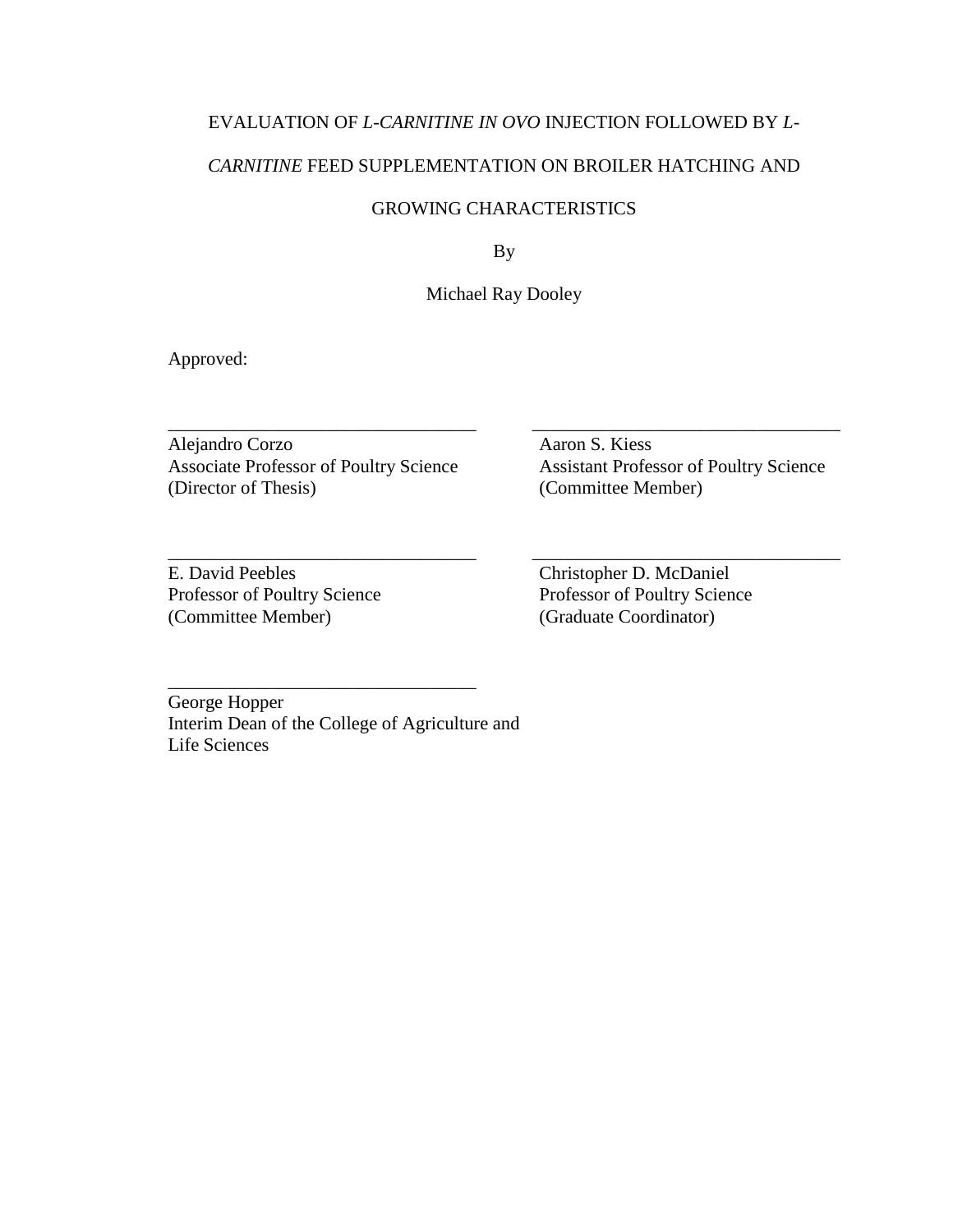Name: Michael Ray Dooley

Date of Degree: April 29, 2011

Institution: Mississippi State University

Major Field: Poultry Science

Major Professor: Dr. Alejandro Corzo

# Title of Study: EVALUATION OF *L-CARNITINE IN OVO* INJECTION FOLLOWED BY *L-CARNITINE* FEED SUPPLEMENTATION ON BROILER HATCHING AND GROWING CHARACTERISTICS

Pages in Study: 42

Candidate for Degree of Master of Science

 $Ross \times Ross$  708 eggs were injected with commercial diluent containing supplemental *L-carnitine* at 8, 16, or 32 mg/100 µL concentrations using an automated multi-egg injector. After hatching, 1,080 male and female broiler chicks were distributed into 90 pens with chicks at each of the injected concentrations receiving feed that was or was not supplemented with 50 ppm of *L-carnitine*. Treatments did not affect incubation time or hatchability of fertilized eggs. Birds fed supplemental *L-carnitine* and injected *in ovo* with *L-carnitine* had lower body weight and ate less feed. The same birds exhibited a reduction in feed conversion compared to birds that did not receive supplemental dietary *L-carnitine*. Absolute breast weight was reduced in birds given *L-carnitine in ovo* and in the feed. Broiler diets containing 50 ppm *L-carnitine* appeared to be slightly toxic if provided with 8, 16, or 32 mg/100 µL of *L-carnitine* administered via *in ovo* injection.

Key words: *L-carnitine*, hatchability, *in ovo*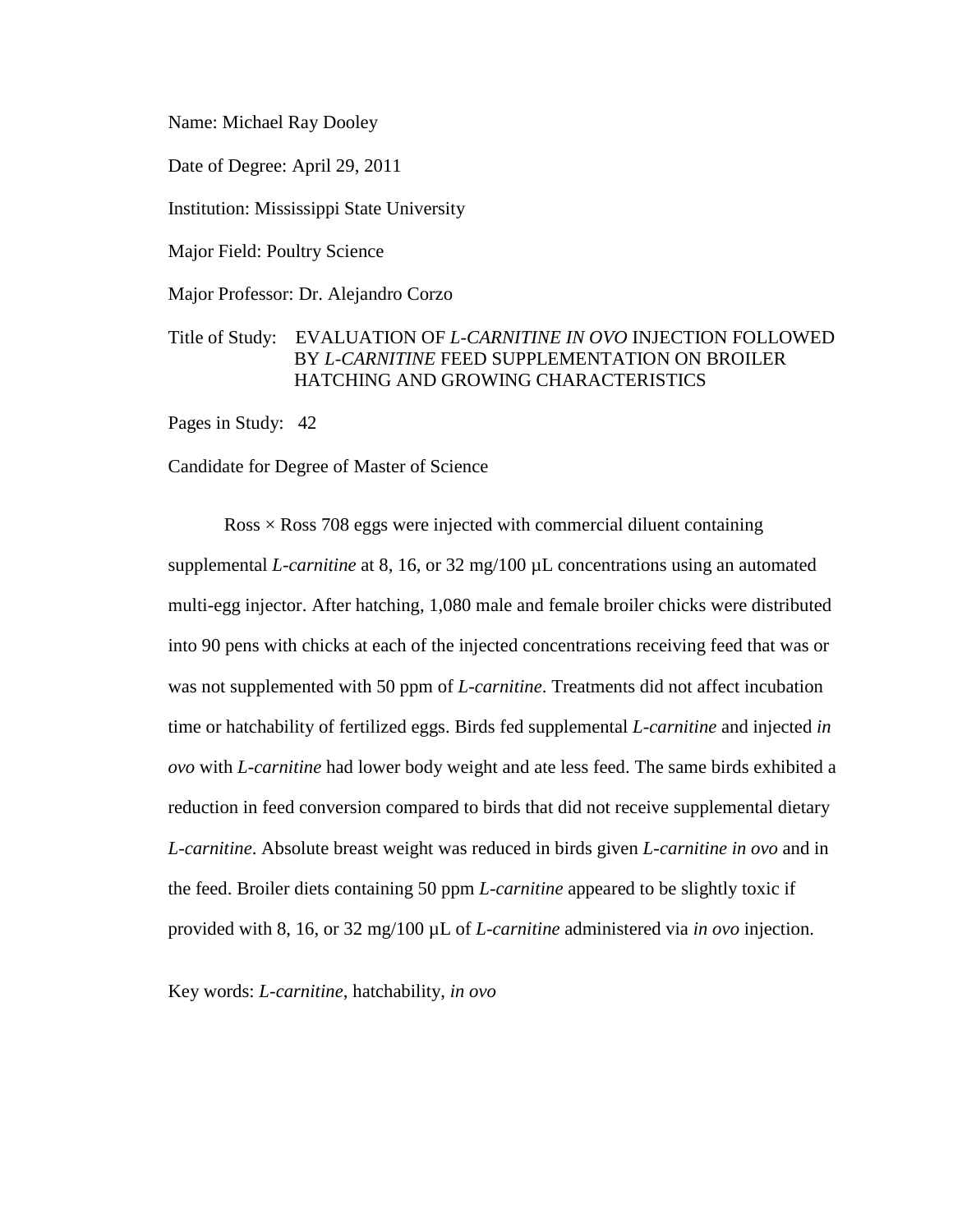#### DEDICATION

<span id="page-5-0"></span>I would like to dedicate this research to my beautiful wife, Mary Elizabeth Dooley, whose patience has guided me throughout this process. I would also like to dedicate this research to my parents, Dennis and Debbie Dooley, and my sister Jennifer Dooley, whose love has guided me throughout my whole educational process. I would also like to dedicate this paper to every other family member, friend, or important figure in my life for even the tiniest thing said or done to guide my life in the right direction. My family is the main reason that I was able to complete this process.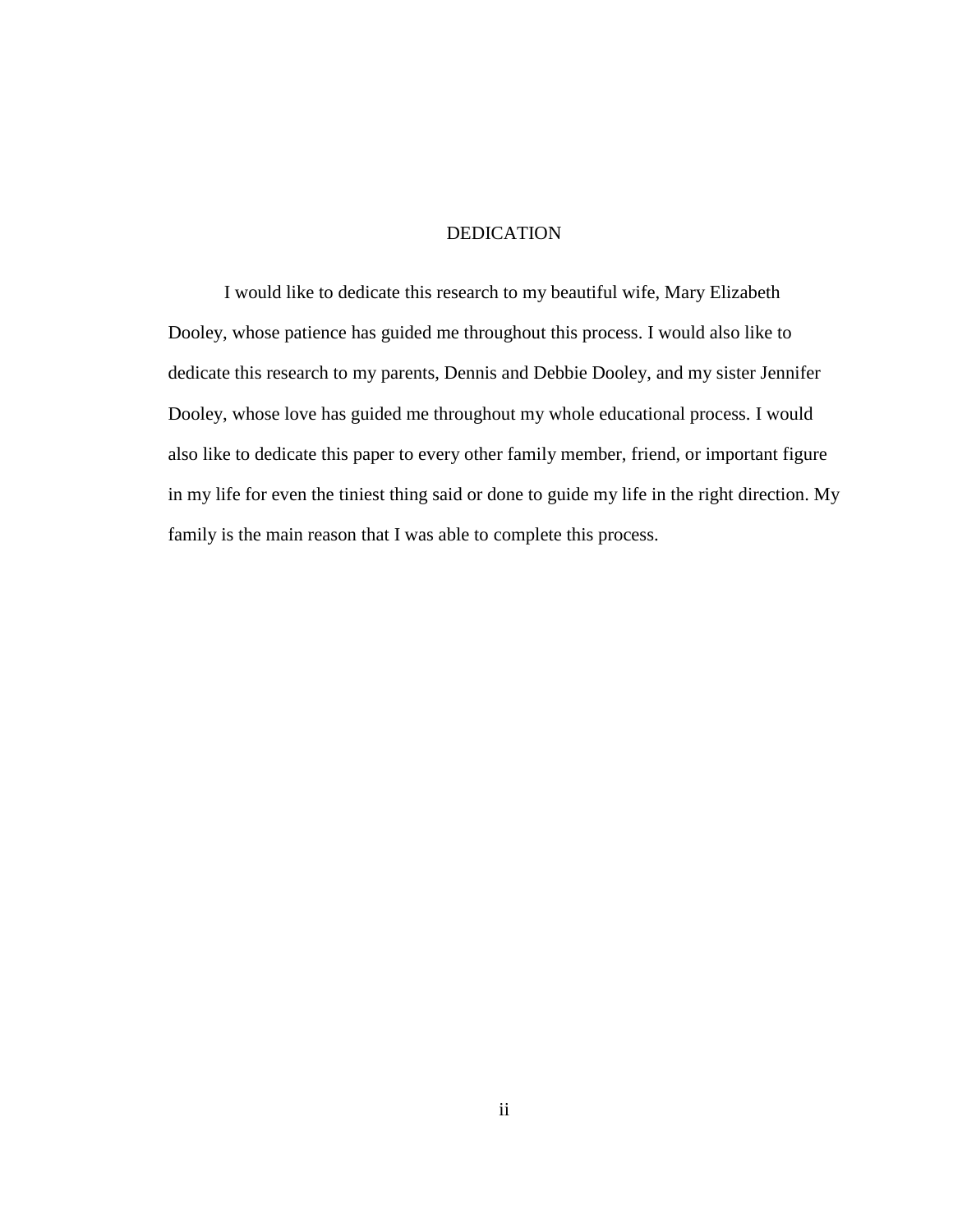#### ACKNOWLEDGEMENTS

<span id="page-6-0"></span>The author would like to express great gratitude and appreciation to the people that made sacrifices to ensure the completion of this thesis. First of all, my sincere thanks are due to Dr. Alex Corzo, my committee chairman, for his distinguished advice, his time and devotion, and his overall effort to help and assist me throughout my graduate process. I would also like to thank Dr. E. David Peebles and Dr. Aaron Kiess for their advice, comments, and hard work to make this process a more enjoyable experience. I would like to specially thank my fellow associates, Leonel Mejia, Bob Loar, and Keyla Lopez for their patience and help throughout the whole process. Special thanks to Leonel Mejia for the long afternoons, egg candling on the weekend, and helping with hatch monitoring. I would also like to extend my greatest gratitude to Sharon Womack and Wei Zhai for their guidance and help throughout the whole incubation, transfer, and hatching phases of the study. Other special thanks go to the farm workers for their work in weighing feed and birds throughout the study.

I would also like to thank my wife, Mary Elizabeth, for going back and forth to the farm at all hours of the day and night with me. I would like to thank her for being dedicated to me. I would have been lost in this whole process if not for her. I want to also thank my parents for their support, especially my mom for her guidance throughout my life.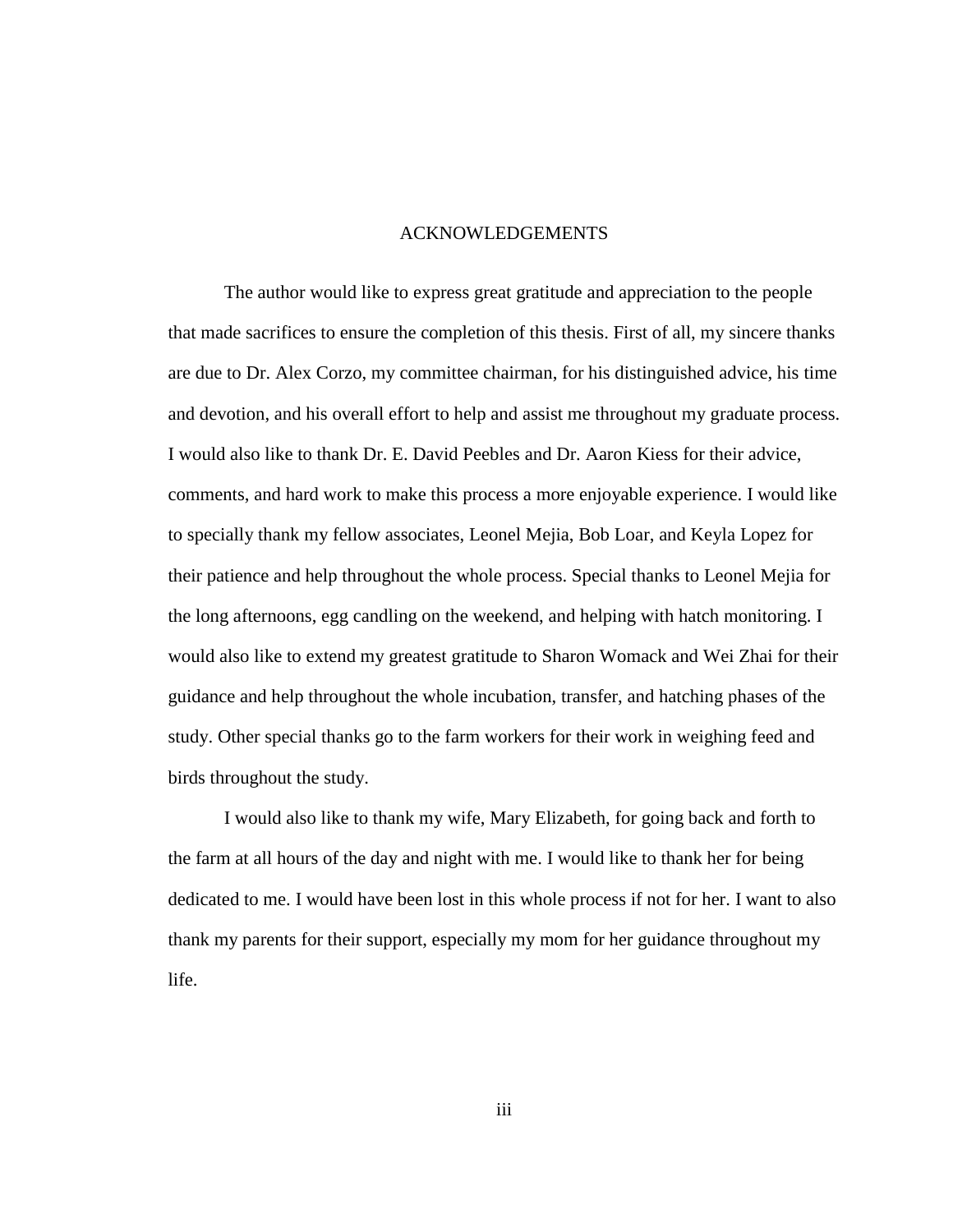# TABLE OF CONTENTS

| <b>CHAPTER</b> |                                                                                                                                                                                                                                                                                          |  |
|----------------|------------------------------------------------------------------------------------------------------------------------------------------------------------------------------------------------------------------------------------------------------------------------------------------|--|
| I.             |                                                                                                                                                                                                                                                                                          |  |
| II.            |                                                                                                                                                                                                                                                                                          |  |
| III.           | Effects of in ovo injection of <i>L-carnitine</i> on egg hatchability13<br>Supplementary <i>L-carnitine</i> in commercial layer diets18<br>EFFECTS OF L-CARNITINE VIA IN OVO INJECTION WITH- OR<br>WITHOUT- L-CARNITINE FEED SUPPPLEMENTATION<br>ON BROILER HATCHABILTITY AND POST-HATCH |  |
|                |                                                                                                                                                                                                                                                                                          |  |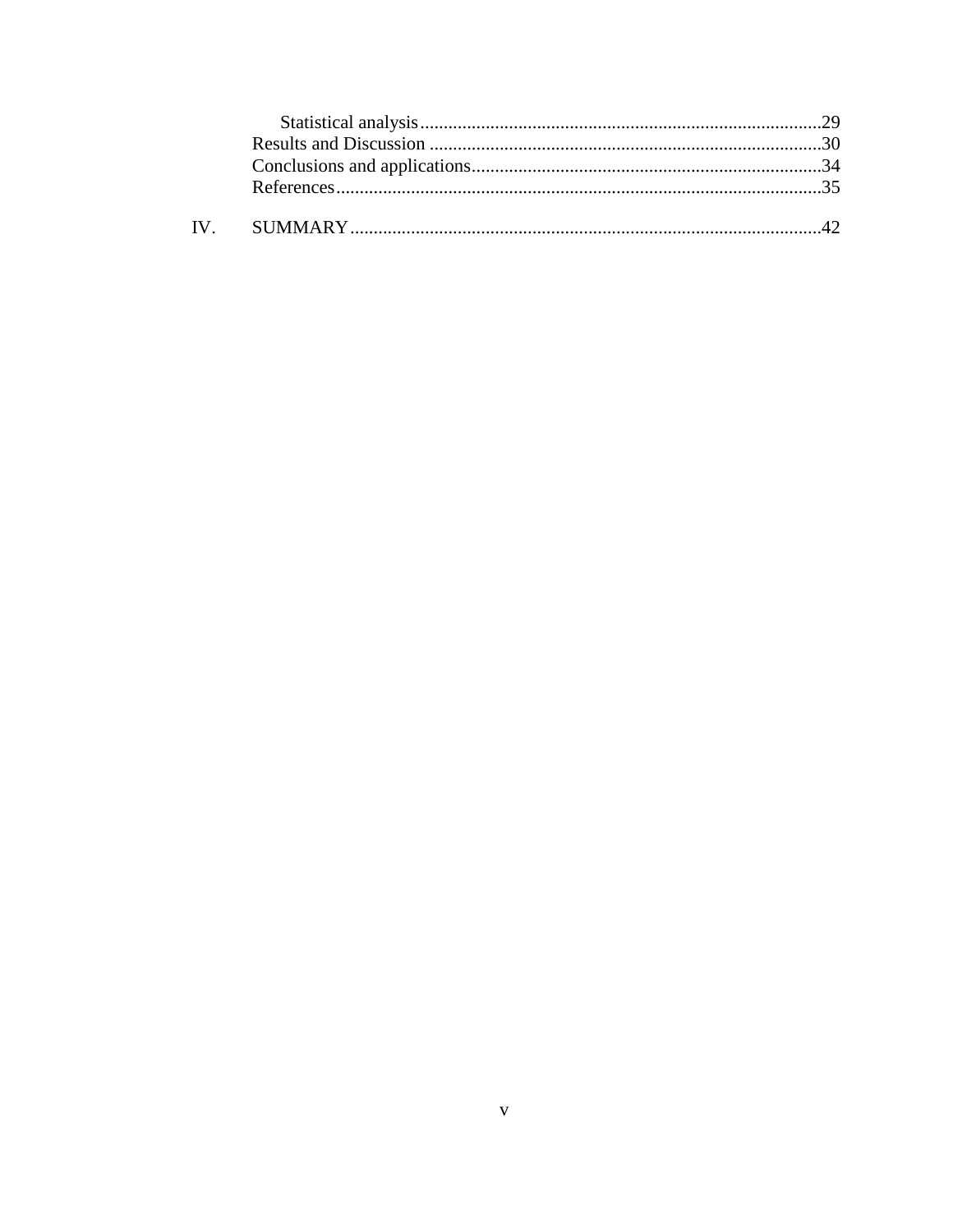# LIST OF TABLES

<span id="page-9-0"></span>

| TABLE |                                                                                                                                     | Page |
|-------|-------------------------------------------------------------------------------------------------------------------------------------|------|
| 2.1   | Major ingredient list of an egg yolk (raw and fresh) USDA<br>National Nutrient Database for Standard Reference, Release 23          |      |
| 3.1   |                                                                                                                                     |      |
| 3.2   | Hatch time and hatchability of fertilized Ross 708 broiler<br>hatching eggs in in response to the <i>in ovo</i> injection of        |      |
| 3.3   | Live performance at d 21 and d 45 of post-hatch of age Ross 708<br>broilers fed diets supplemented with L-carnitine subsequent to   |      |
| 3.4   | Carcass traits of age Ross 708 broiler at 45 d of age in response<br>to being fed diets supplemented with L-carnitine subsequent to |      |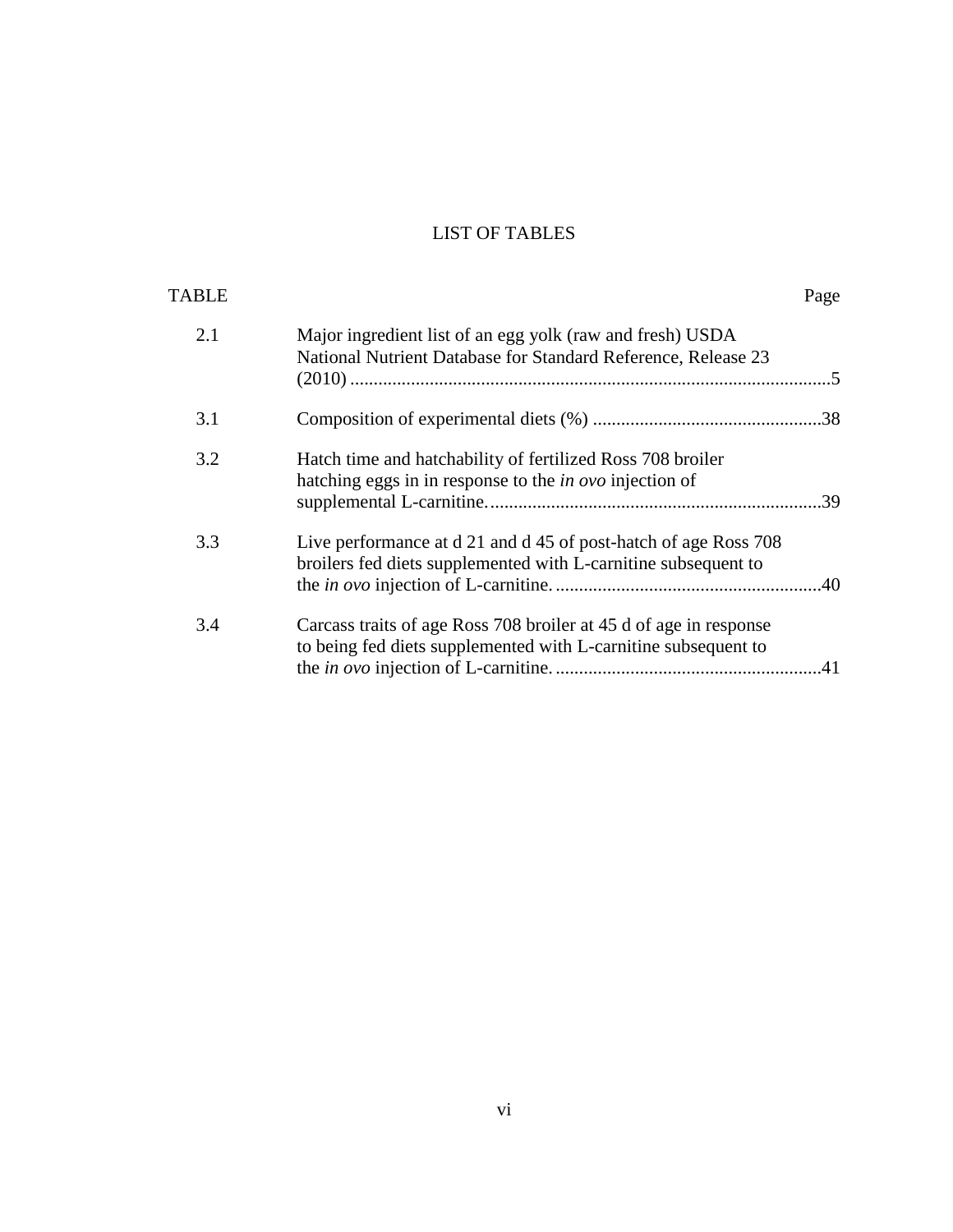# LIST OF FIGURES

<span id="page-10-0"></span>

| FIGURE |                                                                        | Page |
|--------|------------------------------------------------------------------------|------|
|        | Components of a chicken egg viewed along its longitudinal axis (Smith, |      |
| 2.2    | Daily body weight gain and changes in morphological appearance of a    |      |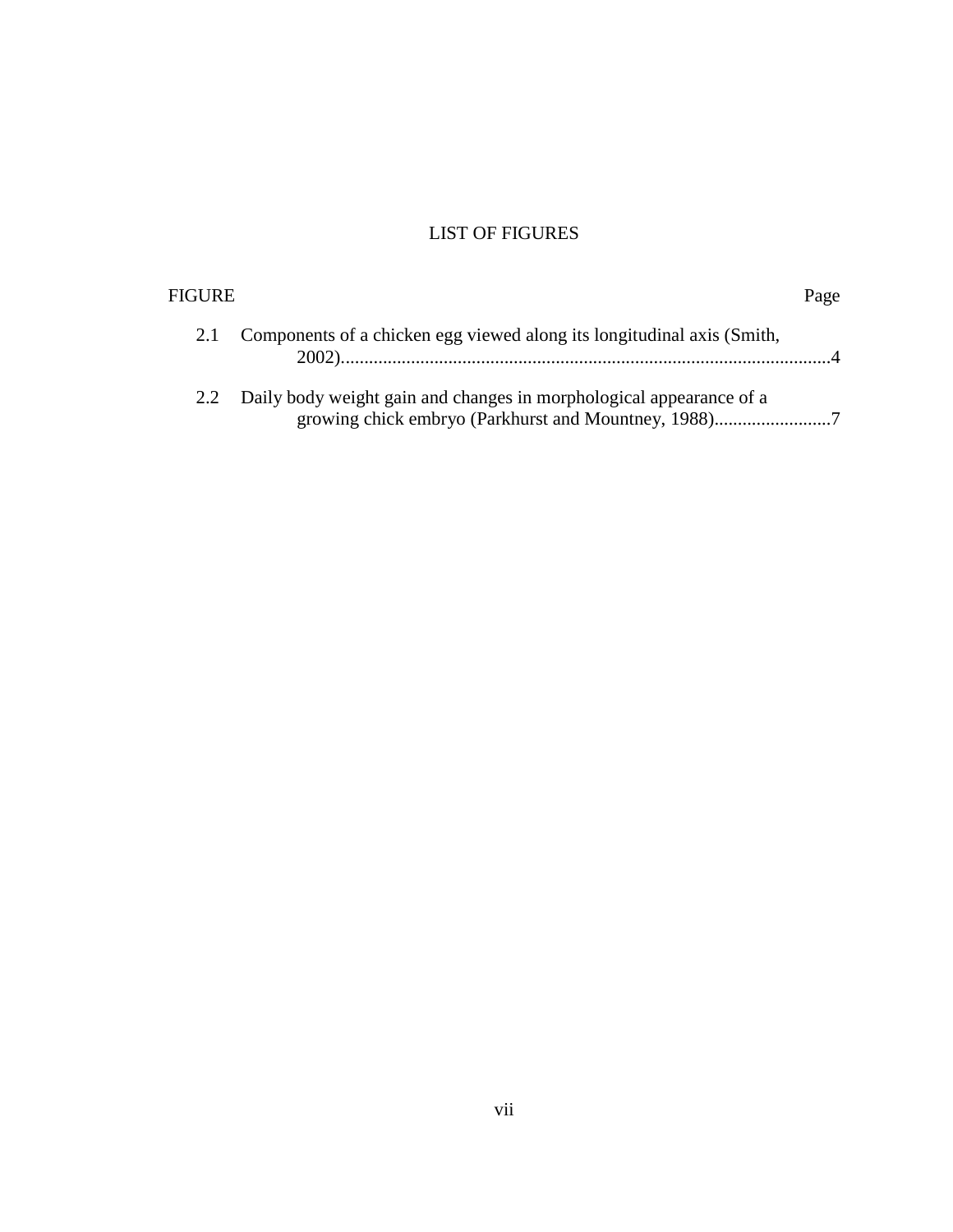# CHAPTER I

# INTRODUCTION

<span id="page-11-0"></span>During these tough economic times, poultry producing companies are searching for ways to cut costs. Nutritionally, companies do so by looking for cheaper ingredients, and researching feed ingredients that allow for better feed conversions. Feed accounts for up to 70 % of the total cost to raise a poultry broiler. As feed ingredient prices fluctuate, the survival of some companies could be in jeopardy. Hatcheries are also looking for new ways to increase livability and to increase hatch rate. Hatch rate is crucial and companies compete for better hatch rates, because a  $1 - 2$  % decrease in hatch rate could have negative consequences for most companies. Another major concern in the poultry industry is excessive fat within the animal. Excessive fat has caused leg problems and decreased mobility in flocks. Intense genetic selection has caused problems in flocks and those problems are now being noticed by the consumer.

The current study will explore the effects of *L-carnitine* supplementation via application of *in ovo* technology on commercial broiler hatching eggs and the further enhancement of subsequent chick performance through diet supplementation. Previous research has studied the effect of injecting *L-carnitine* into the embryo while other research has focused on the *L-carnitine* supplementation after hatch. However, in this study the metabolic ingredient *L-carnitine* will be administered via *in ovo* injection, along with the current vaccine regiment, alone or in combination with diet supplementation, to enhance the livability and overall performance of broiler chicks. No previous research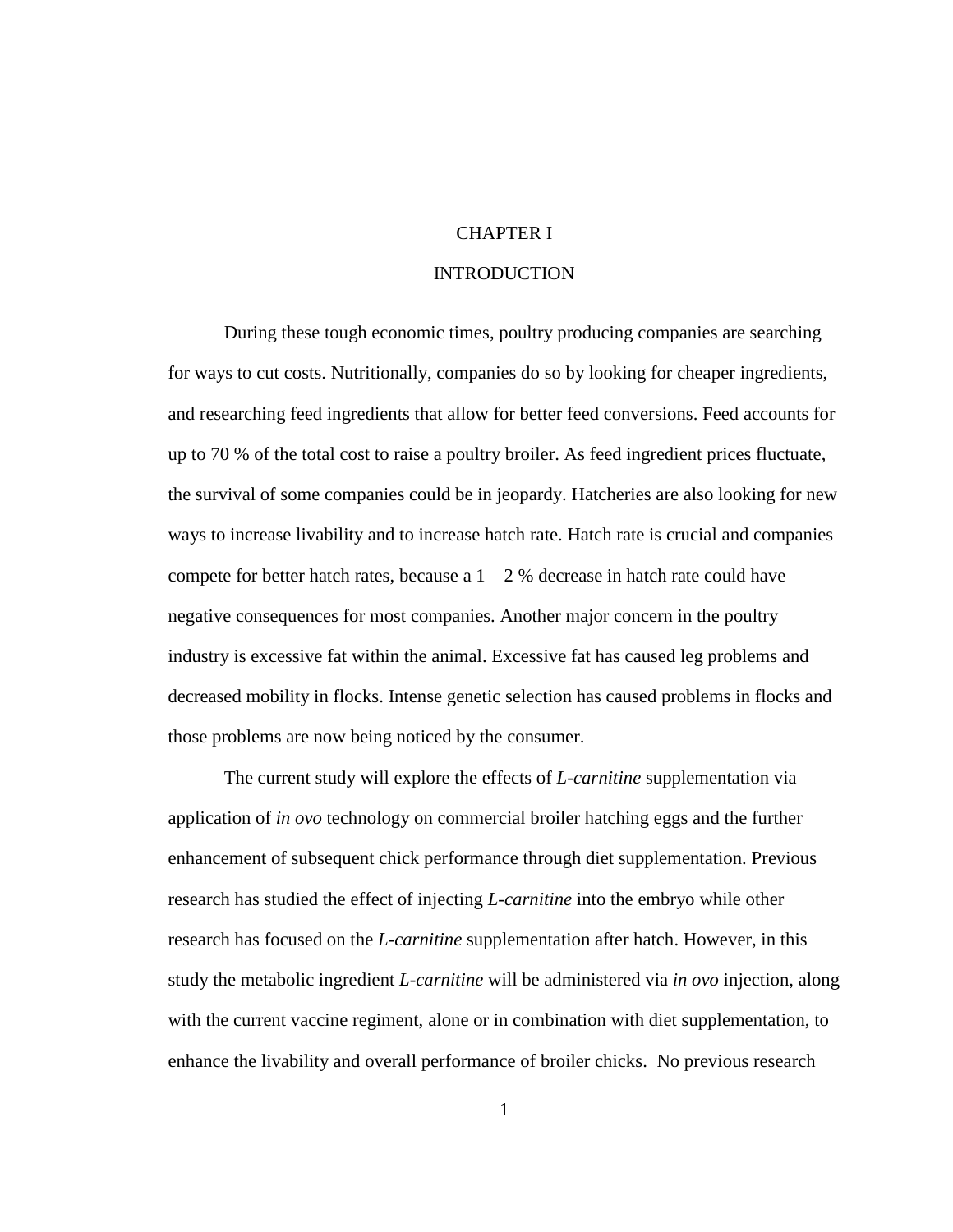has studied these two effects of *L-carnitine* simultaneously. Effects of *in ovo* and dietary *L-carnitine* administrated on grow-out performance, and processing cuts were examined in detail.

*L-carnitine* was chosen because of the importance of *L-carnitine* in fat metabolism. Previous authors showed a decrease in fat deposition when *L-carnitine* was supplied in the feed (Kidd et. al 2005). Keralapurath et. al 2010 showed a decrease in hatch time with injections of .5 mg, 2 mg, and 8 mg of *L-carnitine* along with 100 µL commercial diluent and showed a significant decrease in hatch time. Therefore the levels of 8 mg, 16mg, and 32 mg of *L-carnitine* with 100 µL of commercial diluent were chosen to see if a significant effect could be observed for hatch time and hatchability. Supplementation of 50 ppm of *L-carnitine* was the standard for most research to test the effects of *L-carnitine* on grow-out and processing data.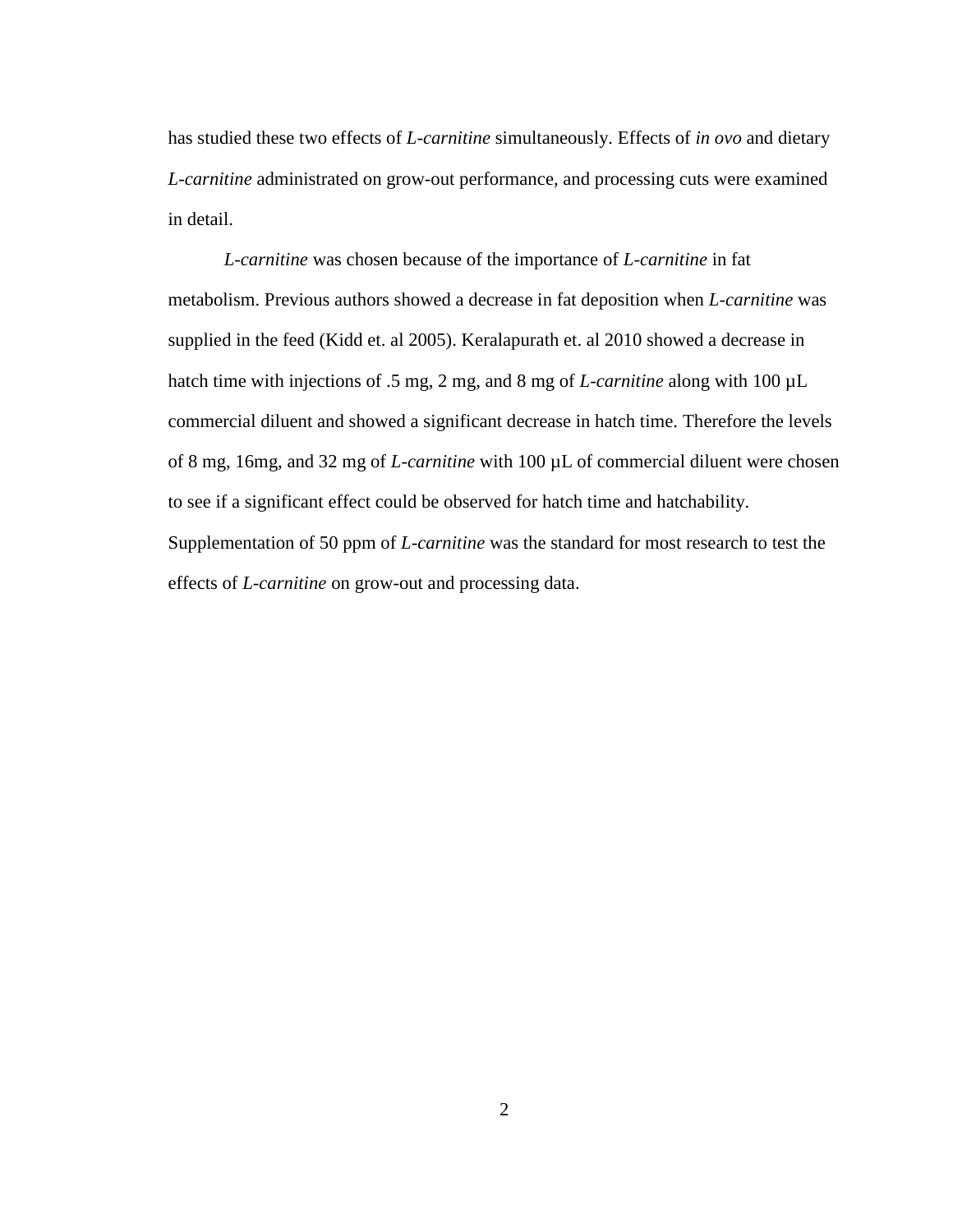# CHAPTER II

## REVIEW OF LITERATURE

#### **Avian embryo**

<span id="page-13-1"></span><span id="page-13-0"></span>In contrast to mammals, avian embryo development is restricted by the nutrients within the egg, and embryo and chick weight are influenced by yolk nutrient status because of the chicks' yolk utilization post-hatch. The chick embryo develops outside the mother in a self-sufficient egg, is easy to manipulate, and is amenable to transplantation, explanation, and micro-dissection techniques. However, the disruption of the embryo is imminent when studying the development processes of the chick. To better study the process, El-Ghali et al. (2010) outlined modifications in the methods used in imaging the chicken embryo for a prolonged period of time *in ovo*. He also presented a new way of manipulating the embryonic environment as a way to look at the function of specific molecules during early development.

Chick embryos have limited ability to digest and absorb nutrients prior to hatch, as reflected by relatively low mRNA levels for sucrase-isomaltoase, choline, laminopeptidase, ATPase, and sodium glucose transporter (SGLT-1) in the small intestinal mucosa (Uni and Ferket, 2003). Carbohydrates are also critical during the final stage of chick embryo development, prior to emergence from the shell, and very little carbohydrate remains in the egg before hatch (Christensen et al., 1993).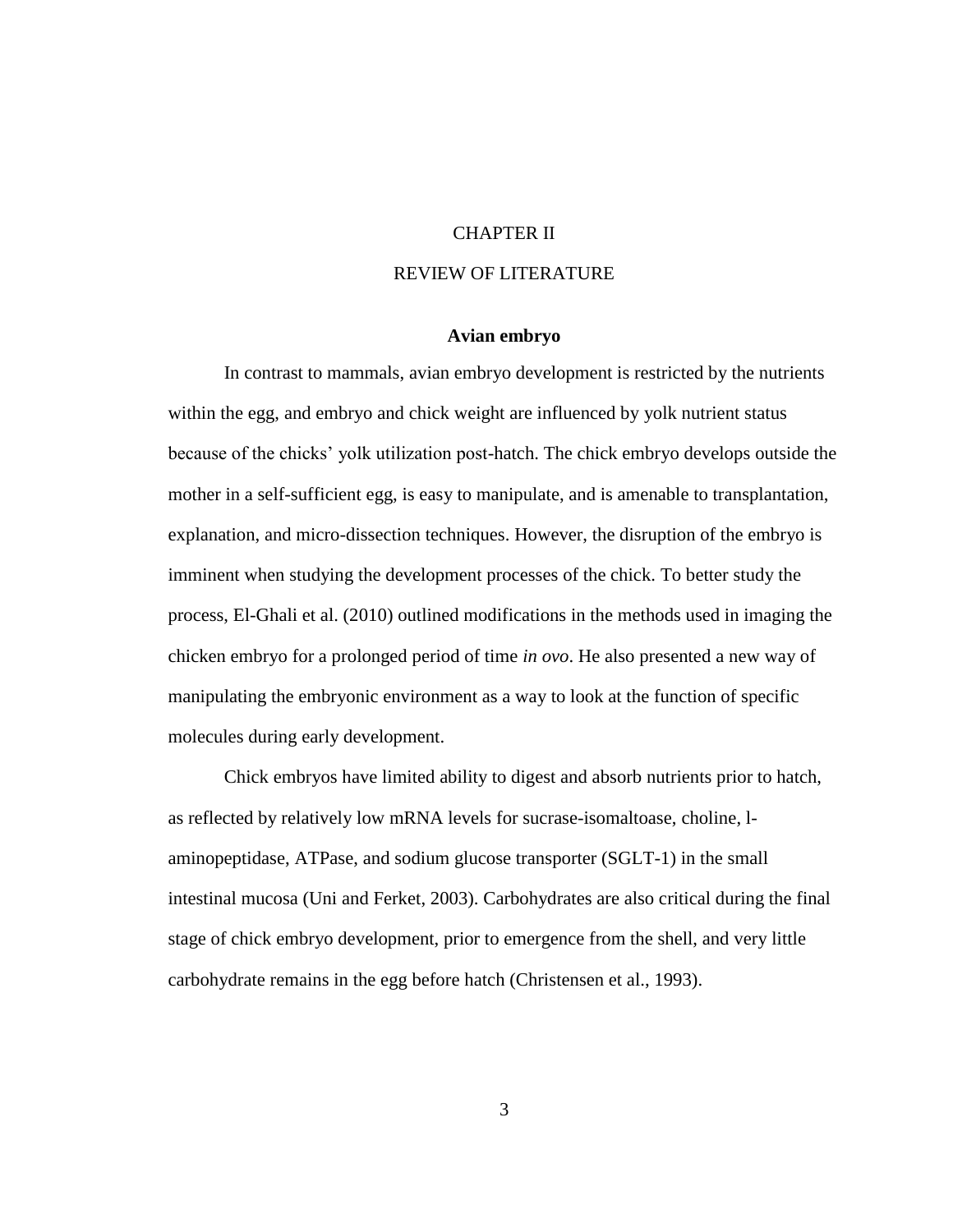

<span id="page-14-0"></span>Figure 2.1 Components of a chicken egg viewed along its longitudinal axis (Smith, 2002).

The chicken egg starts as an egg yolk inside of a hen. An oocyte is produced by the hen's ovary in a process called ovulation. The yolk is released into the oviduct, where it can be fertilized internally by a sperm. The yolk continues down the oviduct (fertilized or unfertilized) and is covered with a membrane (vitelline membrane), structural fibers, and layers of albumin. This part of the oviduct is called the magnum. As the egg travels down through the oviduct, it is continually rotating within the spiraling tube. This movement twists the structural fibers (chalazae), which form rope-like strands that anchor the yolk in the thick egg white. There are two chalazae anchoring each yolk on opposite ends of the egg. The eggshell is deposited around the egg in the lower part of the oviduct of the hen just before it is laid. The shell is made of calcite, a crystalline form of calcium carbonate. This entire trip through the oviduct takes about one day. The fertilized blastodisc (blastoderm) grows and becomes the embryo. This table would explain why *Lcarnitine* is limited within the egg. Waste products collect in a sack called the allantois. The exchange of oxygen and carbon dioxide gas occurs through the eggshell; the chorion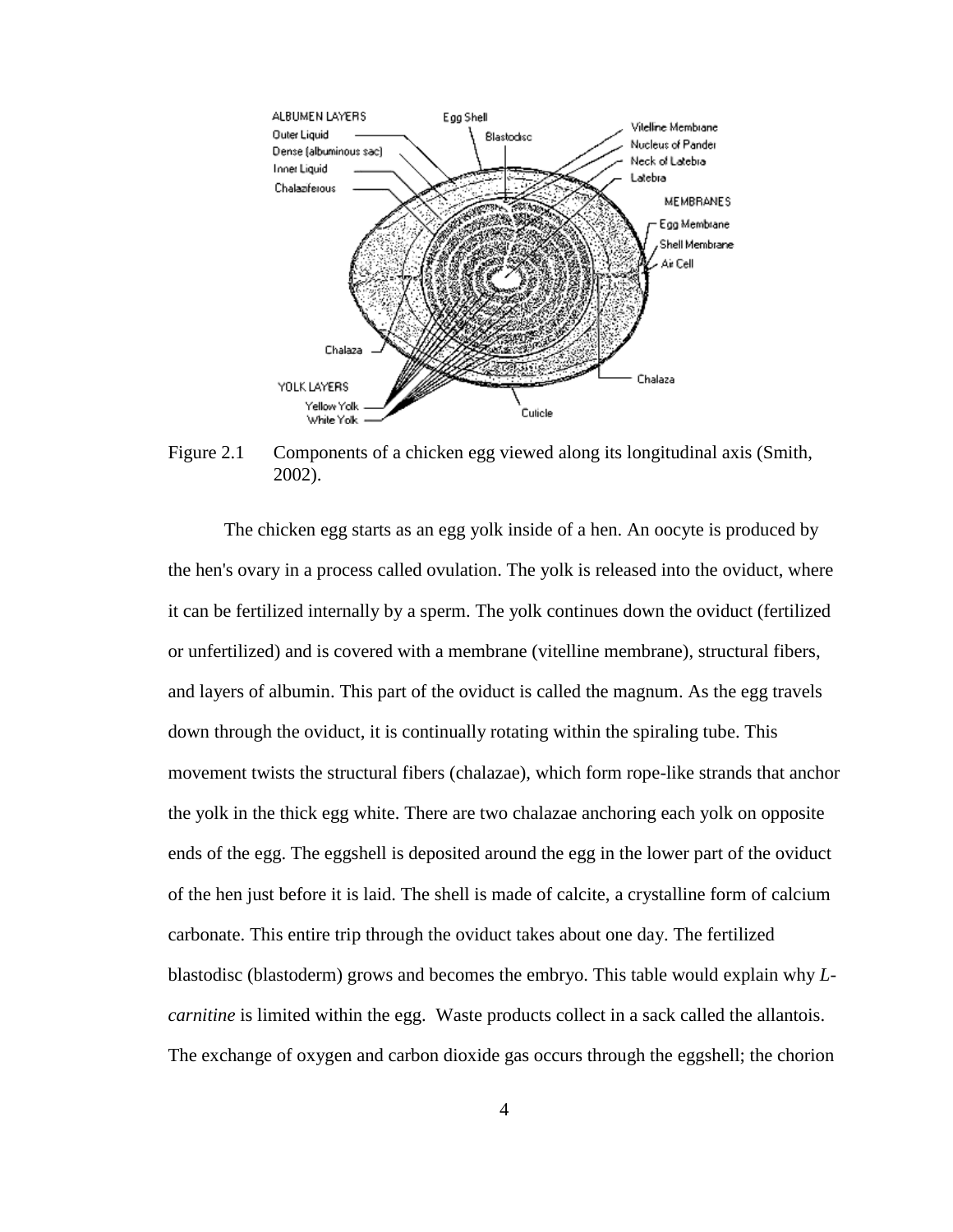lines the inside surface of the egg and is connected to the blood vessels of the embryo. The embryo develops inside the egg for twenty one days (the incubation period), until a chick pecks its way out of its eggshell and is hatched.

The primary energy source of the embryo is the yolk, and as seen in the table below amino acids is a vital part of the egg. Since *L-carnitine* is synthesized from Methionine and Lysine which is only a small portion of the amino acids contained within the egg. Also since Methionine and Lysine are essential amino acids. Therefore carnitine is an essential nutrient in animals (Borum and Bennet 1986).

| Nutritional value per $100 \text{ g}$ (3.5 oz)       |                     |  |  |  |  |
|------------------------------------------------------|---------------------|--|--|--|--|
| Energy                                               | 1,325 kJ (317 kcal) |  |  |  |  |
| Carbohydrates                                        | 3.59 g              |  |  |  |  |
| Fat                                                  | $26.54$ g           |  |  |  |  |
| Protein                                              | 15.86 g             |  |  |  |  |
| Tryptophan                                           | $0.177$ g           |  |  |  |  |
| Threonine                                            | $0.687$ g           |  |  |  |  |
| Isoleucine                                           | $0.866$ g           |  |  |  |  |
| Leucine                                              | 1.399 g             |  |  |  |  |
| Lysine                                               | $1.217$ g           |  |  |  |  |
| Methionine                                           | $0.378$ g           |  |  |  |  |
| Cystine                                              | $0.264$ g           |  |  |  |  |
| Phenylalanine<br>$0.681$ g<br>$0.678$ g<br>$0.949$ g |                     |  |  |  |  |
| Tyrosine                                             |                     |  |  |  |  |
| Valine                                               |                     |  |  |  |  |
| Arginine                                             | 1.099 g             |  |  |  |  |
| Histidine                                            | $0.416$ g           |  |  |  |  |

<span id="page-15-0"></span>Table 2.1 Major ingredient list of an egg yolk (raw and fresh) USDA National Nutrient Database for Standard Reference, Release 23 (2010)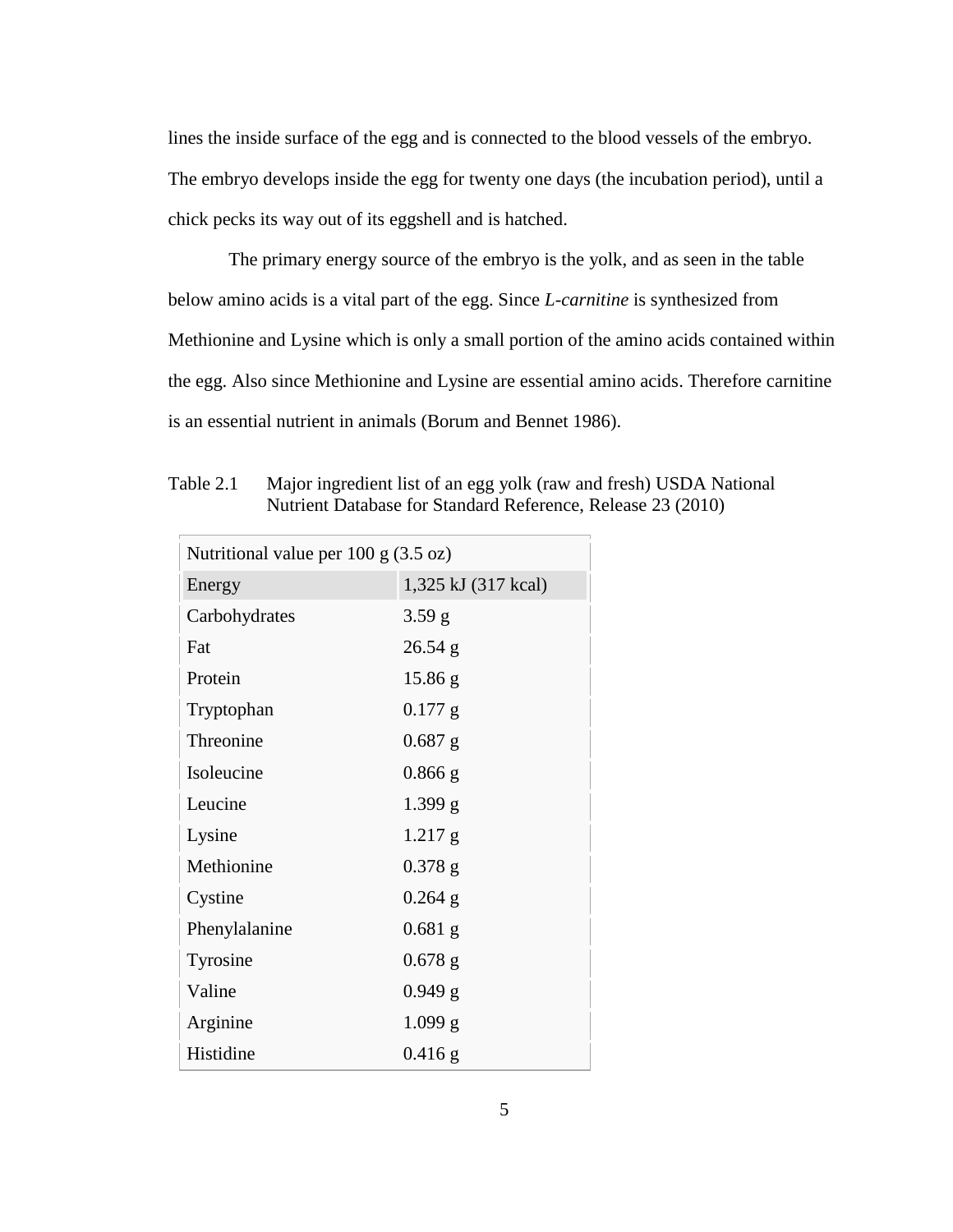| Alanine                  | $0.836$ g                |
|--------------------------|--------------------------|
| Aspartic acid            | $1.550$ g                |
| Glutamic acid            | 1.970 g                  |
| Glycine                  | $0.488$ g                |
| Proline                  | $0.646$ g                |
| Serine                   | $1.326$ g                |
| Water                    | $52.31$ g                |
| Vitamin A equiv.         | 381 μg (42%)             |
| Thiamine (Vit. $B_1$ )   | $0.176$ mg $(14%)$       |
| Riboflavin (Vit. $B_2$ ) | $0.528$ mg $(35%)$       |
| Pantothenic acid $(B_5)$ | 2.990 mg (60%)           |
| Folate (Vit. $B_9$ )     | 146 µg $(37%)$           |
| Calcium                  | 129 mg (13%)             |
| Iron                     | $2.73 \text{ mg} (22\%)$ |
| Magnesium                | $5 \text{ mg} (1\%)$     |
| Phosphorus               | 390 mg (56%)             |
| Potassium                | 109 mg (2%)              |
| Zinc                     | $2.30 \text{ mg} (23\%)$ |
| Choline                  | 682.3 mg                 |
| Cholesterol              | 1234 mg                  |
|                          |                          |

One large egg contains 17 grams of yolk. Percentages are relative to US [recommendations](http://en.wikipedia.org/wiki/Reference_Daily_Intake) for adults.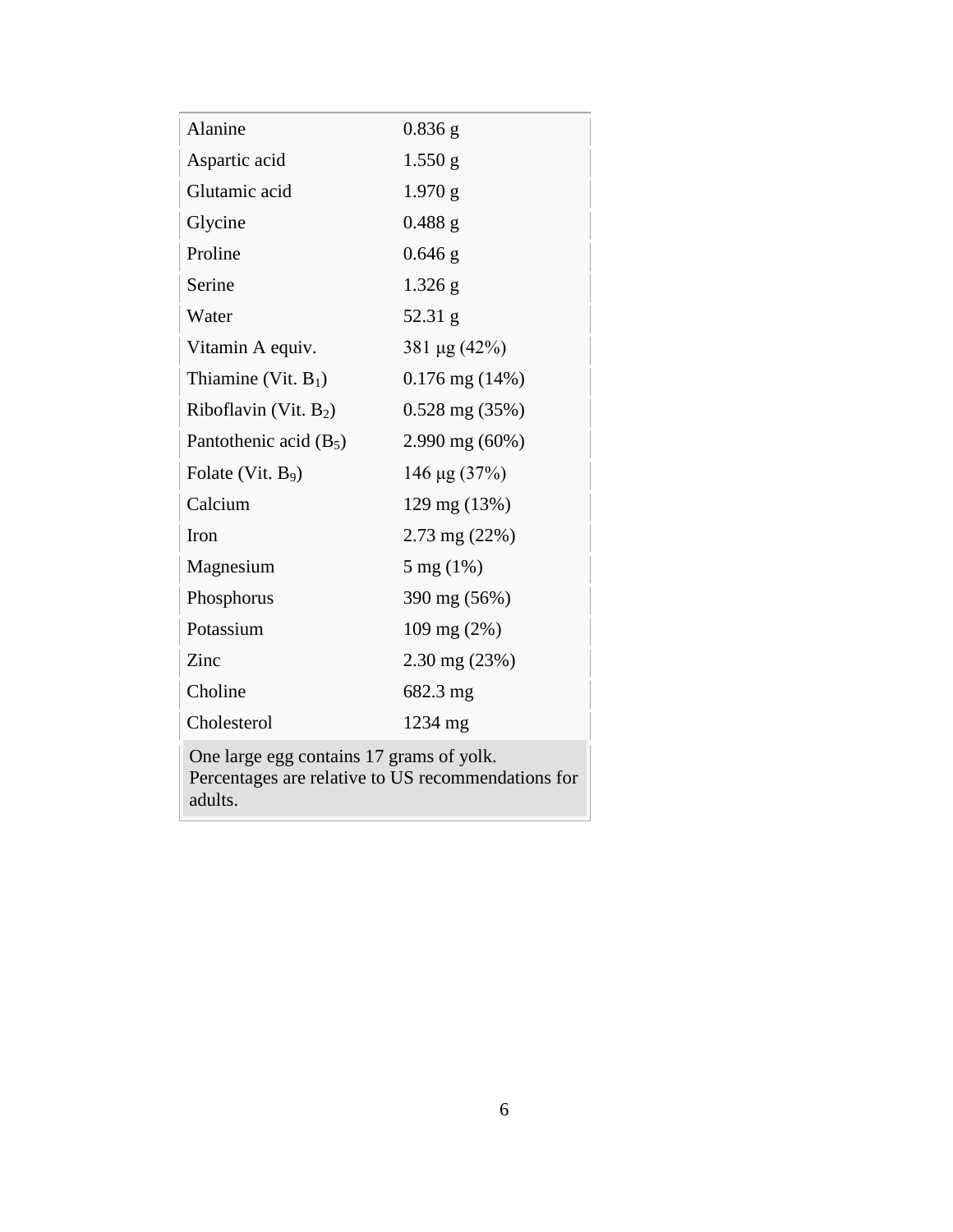

<span id="page-17-0"></span>Figure 2.2 Daily body weight gain and changes in morphological appearance of a growing chick embryo (Parkhurst and Mountney, 1988)

The incubation process of a chicken embryo takes 21 days. The egg is placed in the incubator for the first 18 days and in the hatcher for the final 3 days. On Day 2 the heart, brain, and vascular system formation is occurring by the end of Day 3 of incubation the beak begins developing and limb buds appear. On Day 7 digits appear on the wings and feet. At this time the bird can be easily identified. At the beginning of Day 10, forelimbs appear to be wings. By Day 13 of incubation, the down and claws start to appear. Day 14, the chick moves into hatching position, and by Day 17, the chick's beak turns toward the air cell. On Day 19, the yolk sac begins to enter the body cavity, internal pipping starts, and the embryo begins external respiration. On Day 20, the yolk sac is completely drawn into the body cavity, and hatching of the chick begins on Day 21.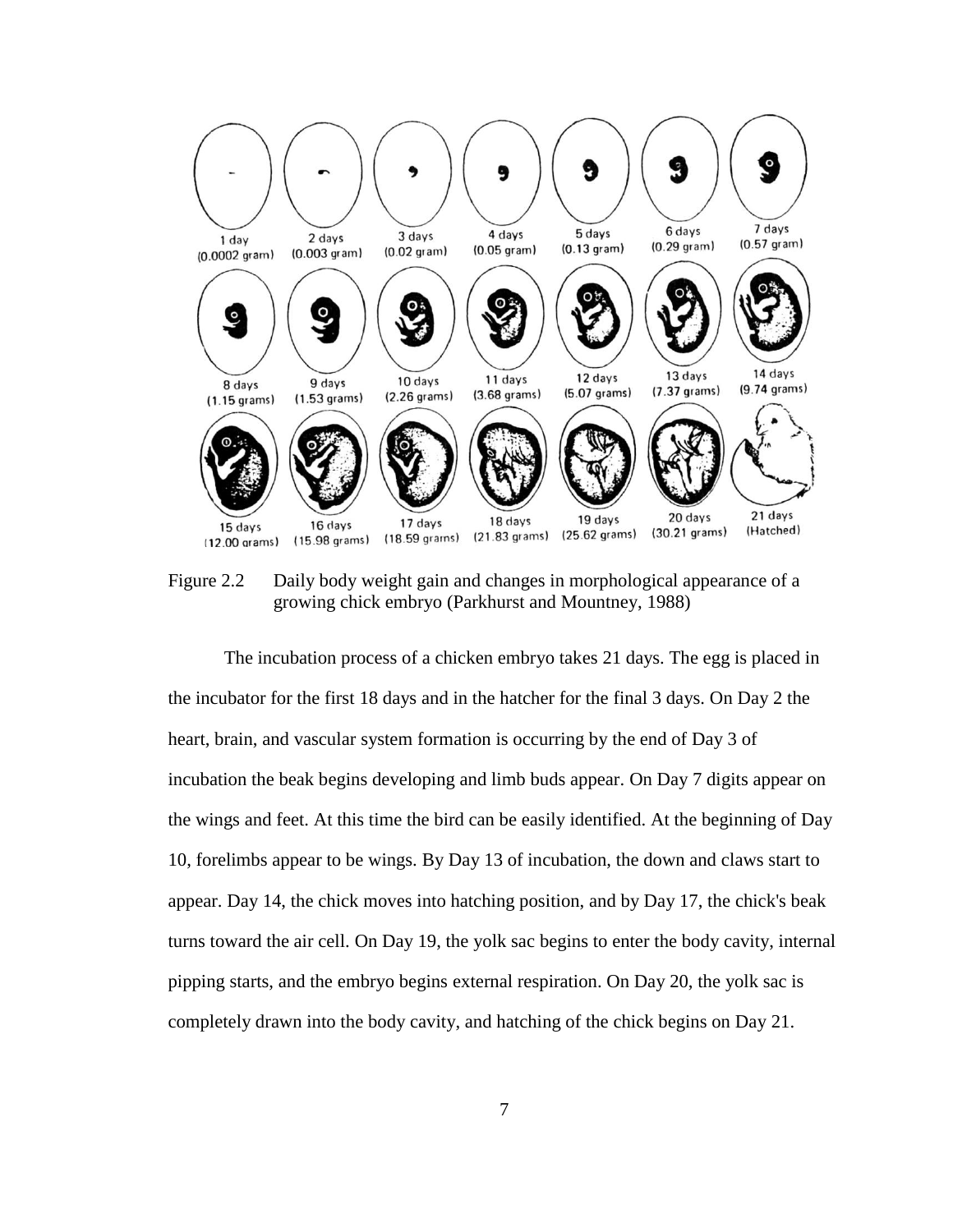Since embryos are Poikiolotherms and cannot maintain their own body heat (Oppenheim and Levin, 1975), it is important to transfer eggs quickly from the incubator to the hatcher and to inject the embryo as quickly as possible. A decrease in the environmental temperature occurs during transfer of chicks and causes a decrease in embryonic body temperature followed by a decrease in embryonic metabolic rate, which subsequently delays the hatching process (Zakaria and al-Anezi, 1996). Suarez (1996) also reported that incubation time was delayed during the time that embryos experience cooling during transfer and injection. Many other factors affect time of hatch, such as the age of embryo, the temperature at which the embryo is exposed, and the genotype of the embryo.

## **Carnitine (***L-carnitine***)**

<span id="page-18-0"></span>Carnitine exists in two stereoisomers. The biologically active form is *L-carnitine*, whereas its enantiomer, D-carnitine, is biologically inactive. The precursors of *Lcarnitine* are lysine and methionine, the vitamins  $B_6$ ,  $B_{12}$ , C, folic acid and niacin, and the trace element iron. Carnitine was discovered in the early 1900s, but its importance in fatty acid metabolism was not established until fifty years later and, the biosynthesis of carnitine has been demonstrated within chick embryos (Bremer, 1983).

The kidneys produce about 25 % of the carnitine required by the body, and the other is acquired through the diet within red meat, poultry, fish, and dairy products. Therefore, 75% of the required amount must be obtained in the diet and for most healthy chickens it is met with ease; however, malnutrition and certain disorders can cause a deficiency. Stress, disease, and physical strain can also result in carnitine deficiency.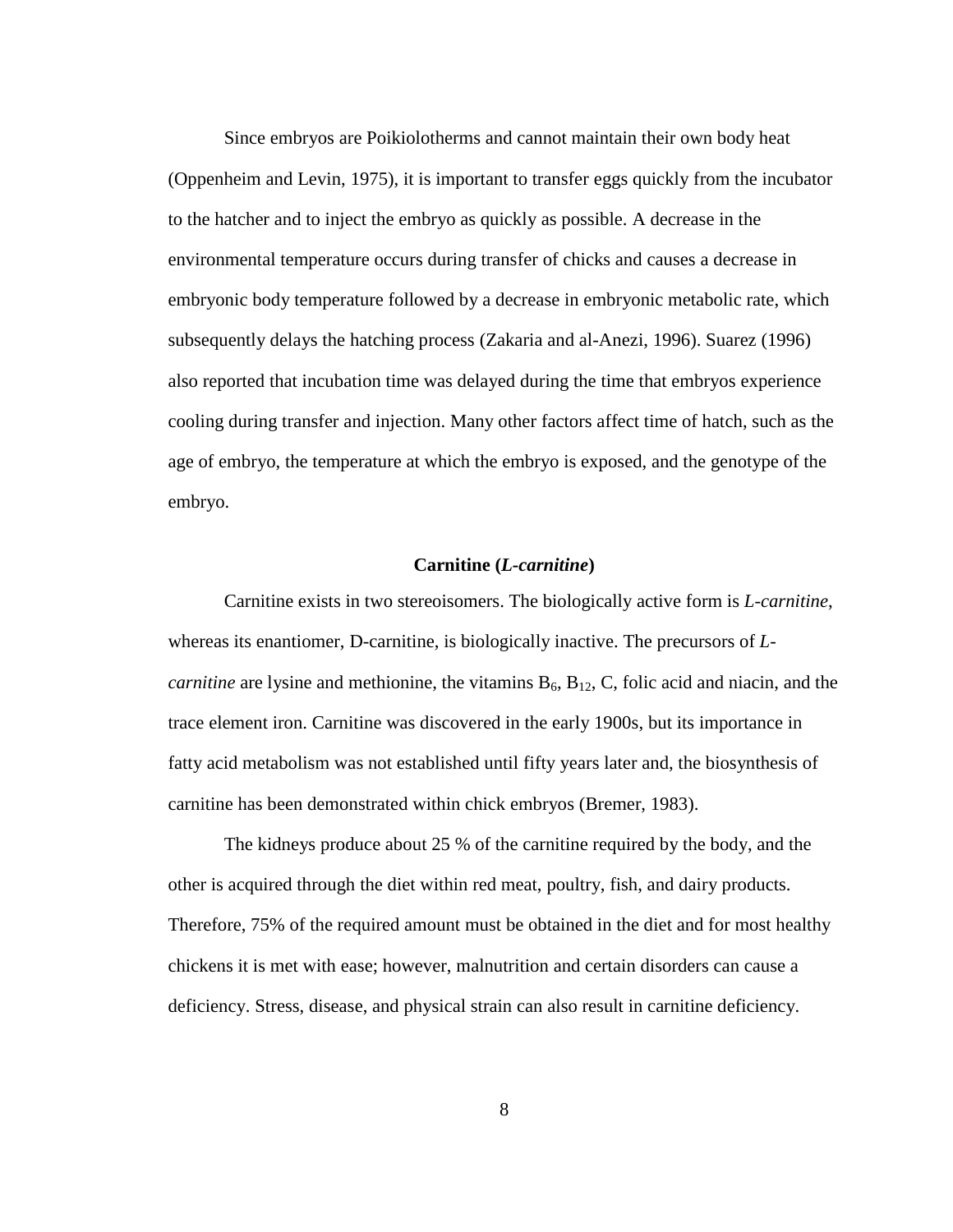Symptoms of carnitine deficiency are a weakened enlarged heart, confusion, muscle weakness, and low blood sugar.

All precursors of *L-carnitine* are necessary as catalysis for the endogenous synthesis of *L-carnitine*, and its role as a transporter of long-chain fatty acids across the mitochondrial membrane and to facilitate β-oxidation of long chain fatty acids for energy production. β-oxidation occurs with the activation of fatty acids in the cytosol, and then those fatty acids are transported in the mitochondria. Once in the mitochondria, the fatty acids are broken down to generate Acetyl-CoA. This is very important in order for the chick to generate the required energy during the pipping process, and since short chain esterified carnitine is at the maximum level within the liver, brain, and heart on Day 18 of egg incubation (Rinaudo et al. 1991). This fact increases the importance of the time frame in which the *in ovo* injections of amino acids, sugars, and vaccines take place, further particularly since on Day 18 or 18.5 are times at which injections are given in the commercial industry. Also since piping begins on d 19 within the embryo, carnitine concentration in the late stage of embryonic growth becomes more important, because *Lcarnitine* is limited in chicken embryos. Free carnitine levels also remain constant in all tissues during embryonic development. Rapid development, a high energy requirement, and a low level of *L-carnitine* synthesis in chicken embryos may make carnitine supplementation even more beneficial to chicken embryos (Zhai et al., 2008).

Carnitine also plays a significant role in energy metabolism as a carrier for the transport of the activated long chain fatty acids across the inner mitochondrial membrane, and causes free coenzyme-A to pool up. Once free coenzyme-A has pooled up, this stimulates the generation of metabolizable energy (Bremer, 1983). Also, carnitine influences fat metabolism by being integrally being involved in fatty acid oxidation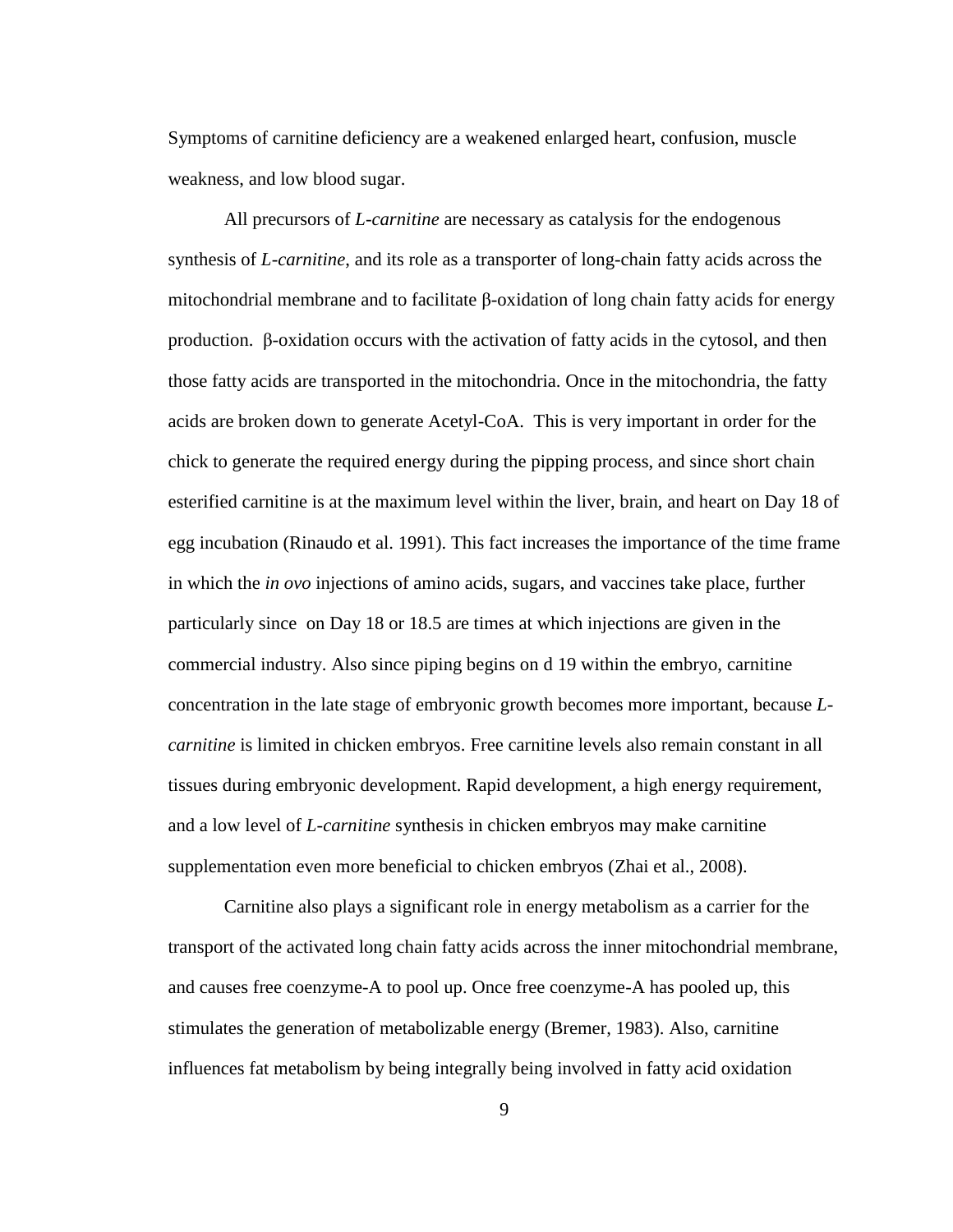(Casillas and Newburgh, 1969; Nishida et al., 1989). Furthermore, carnitine has been shown to specifically facilitate the transfer of fatty acyl groups from the yolk into tissues of embryonic chicks via the yolk sac membrane (Casillas and Newburgh, 1969).

Carnitine is also a critically important nutrient in energy metabolism in most voluntary and cardiac muscles (Borum, and Bennet, 1986), and has been proven to be an important nutrient in both human and animal nutrition. Borum and Bennet (1986) stated "that an accurate assessment of the carnitine status of patients at risk from carnitine deficiency is fundamental to identification of those patients who require carnitine as the result of altered metabolism." This shows if carnitine deficiency goes unnoticed in humans or animals it could result in major problems with the nutrition of the organism.

*L-carnitine* has been reported to be found in cereal grains and their by-products (Borum, 1983). Because cereal grains are such an important and large part of poultry diets, it could be useful to incorporate this product in the diet (Rabie et al., 1997). The fact that the main sources of carnitine are found in the meat of animals, may pose a major problem since it is illegal to feed animal-based feed in some parts of the world. Numerous ways to manufacture plant based carnitine are becoming successful, but research field experiments set up to test the effects of carnitine on body weight gain, feed conversion, and feed intake are showing mixed results (Rabie et al., 1997; Kidd et al., 2009; Leibetseder, 1995; Lein and Horng, 2001). *L-carnitine* research has involved the testing of different levels and concentrations of ingredients, and has also focused on the effects of its supplementation of different levels, such as 0 to 300 mg/kg different kinds of effects have resulted from this research. *L-carnitine* supplementation in broilers resulted in decreased abdominal fat (Rabie et al., 1997; Kidd et al., 2009) but other studies (Leibetseder, 1995; Lein and Horng, 2001) with broilers have found no effects on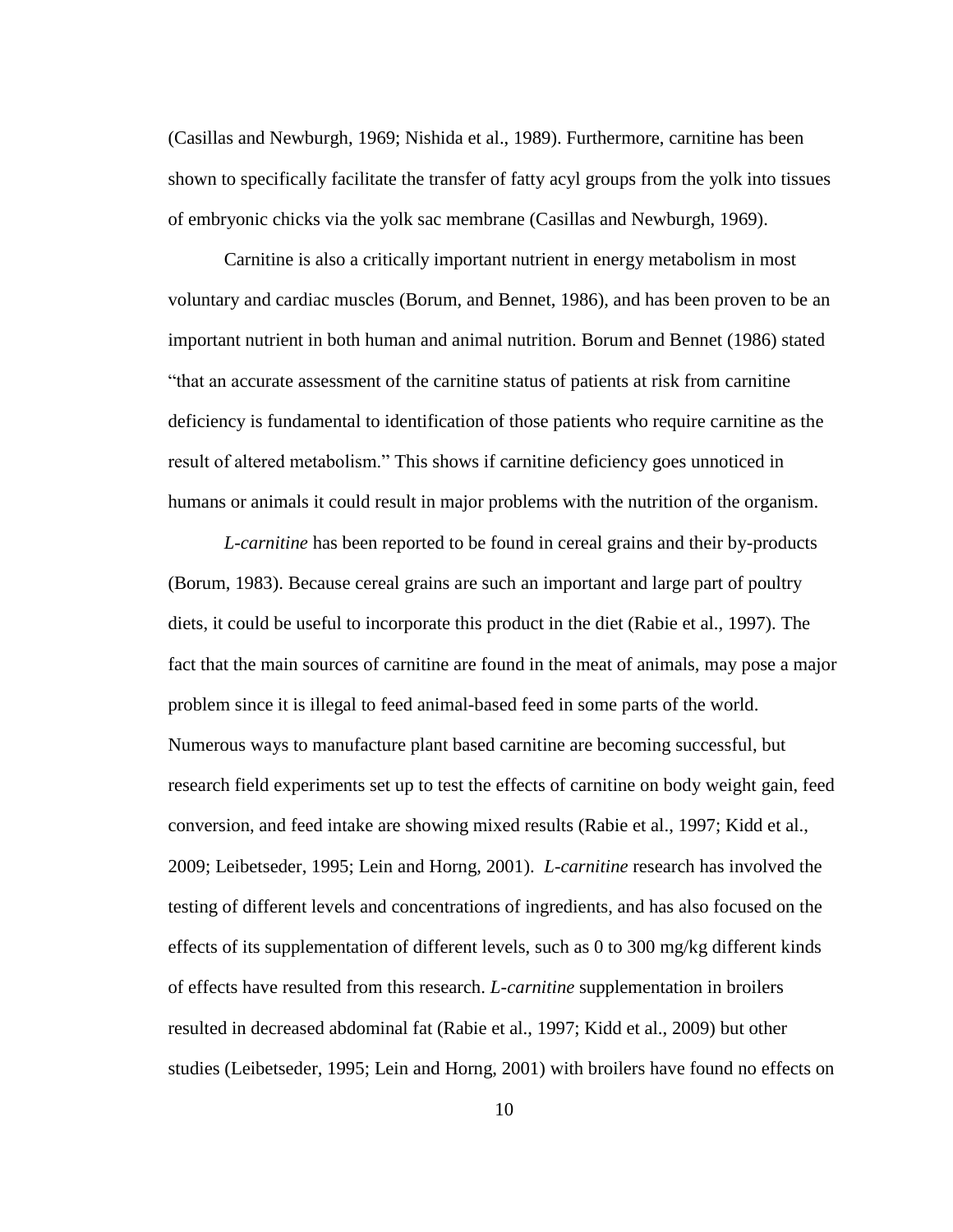abdominal fat. Lien and Horng (2001) also showed no effects on body weight, feed consumption, abdominal fat pad, or liver weights in the response to the supplementation of *L-carnitine* in broilers. *L-carnitine* was fed to breeder hens at 21 weeks of age and onward, it decreased carcass fat and increased breast meat yield in progeny fed highamino-acid-density diets (Kidd et al., 2005). However, de Beer and Coon (2009) showed that it had negative effects on body weight gain, reproductive traits, egg weight, fertility, and hatchability of broiler breeders. Leibetseder (1995) reported that supplementation with *L-carnitine* (500 mg) had no effect on egg production, feed intake, or body weight, but the content of yolks was significantly increased in the groups of commercial layers that were fed supplemental diets. Rabie et al. (1997) also observed that *L-carnitine* (50 mg) had positive effects on interior egg quality during the early egg stages of lay in commercial layers. *L-carnitine* has also been shown to improve yolk weight (Kita et al, 2005) and has had significant effects on relative albumen weight and albumen height when provided in the drinking water of laying hens (Çelik et. al., 2004). Although most of the research with layers is using the unfertilized edible egg, the importance of *Lcarnitine* is still evident in the parts of the edible egg.

#### *In ovo* **technology**

<span id="page-21-0"></span>The standard procedure for hatchery-applied vaccines for Marek's disease virus and infectious bursal disease in the United States for broiler chicks is through the use of *in ovo* vaccination technology. Also, from a production standpoint, *in ovo* vaccination must maintain quality control and ease of application during daily operation to consistently achieve maximum vaccine efficacy, maintain chick quality, and support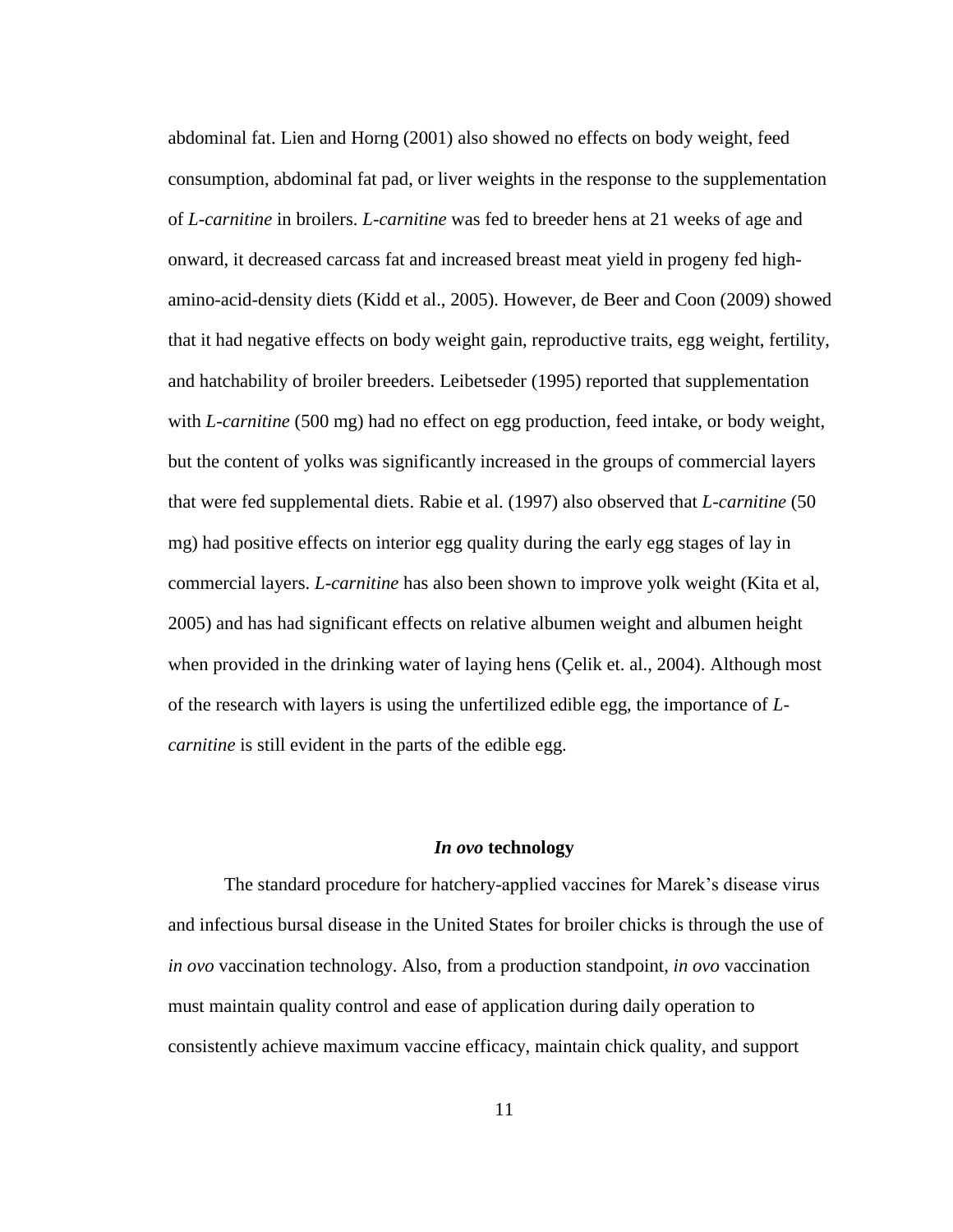subsequent bird health. The global expansion of this innovative technology has been further enhanced with the use of vectored vaccines for infectious bursal disease and Newcastle disease virus.

#### <span id="page-22-0"></span>*In ovo* **feeding**

"*In ovo* feeding" is not a relatively new process. It has been around for almost a decade, and has been patented by Uni (2003). *In ovo* feeding refers to the administration of compounds into the embryonic amnion, which are subsequently consumed orally by the embryo and eventually come into contact with tissues of the digestive system (Uni et al., 2003). *In ovo* feeding can be explained furthermore as administration into the embryonic amnion a solution along with other natural compounds that modulate enteric development to improve hatchling's nutritional status during transition from embryonic nutrition to diet digestive competence. *In ovo* feeding ensures a readily available supply of nutrients and co-factors to increase the energy status of embryos (Shafey et. al, 2010) and help or even accelerate enteric development in the embryo, which might otherwise be limited by the availability of critical nutrients (Kadam et. al., 2008). The purpose of the *in ovo* feeding invention is to enhance enteric development of late term embryos (Uni et al., 2003). This is very critical in poultry because, as previously mentioned, a chick's entire nutrient supply is in the egg and if supplemental substances can enhance enteric development, then the chick is more likely to grow more efficiently once it has hatched.

*In ovo* feeding has been shown to increase in body weight, yolk sac weight, and pipping muscle size and eventually increase the size of eggs laid by breeders. *In ovo* feeding of late-term embryos has increased the body weights of Ross and Cobb strains of chicks by 5 to 6% when compared to the non-fed or non-injected chicks (Uni et al. 2005).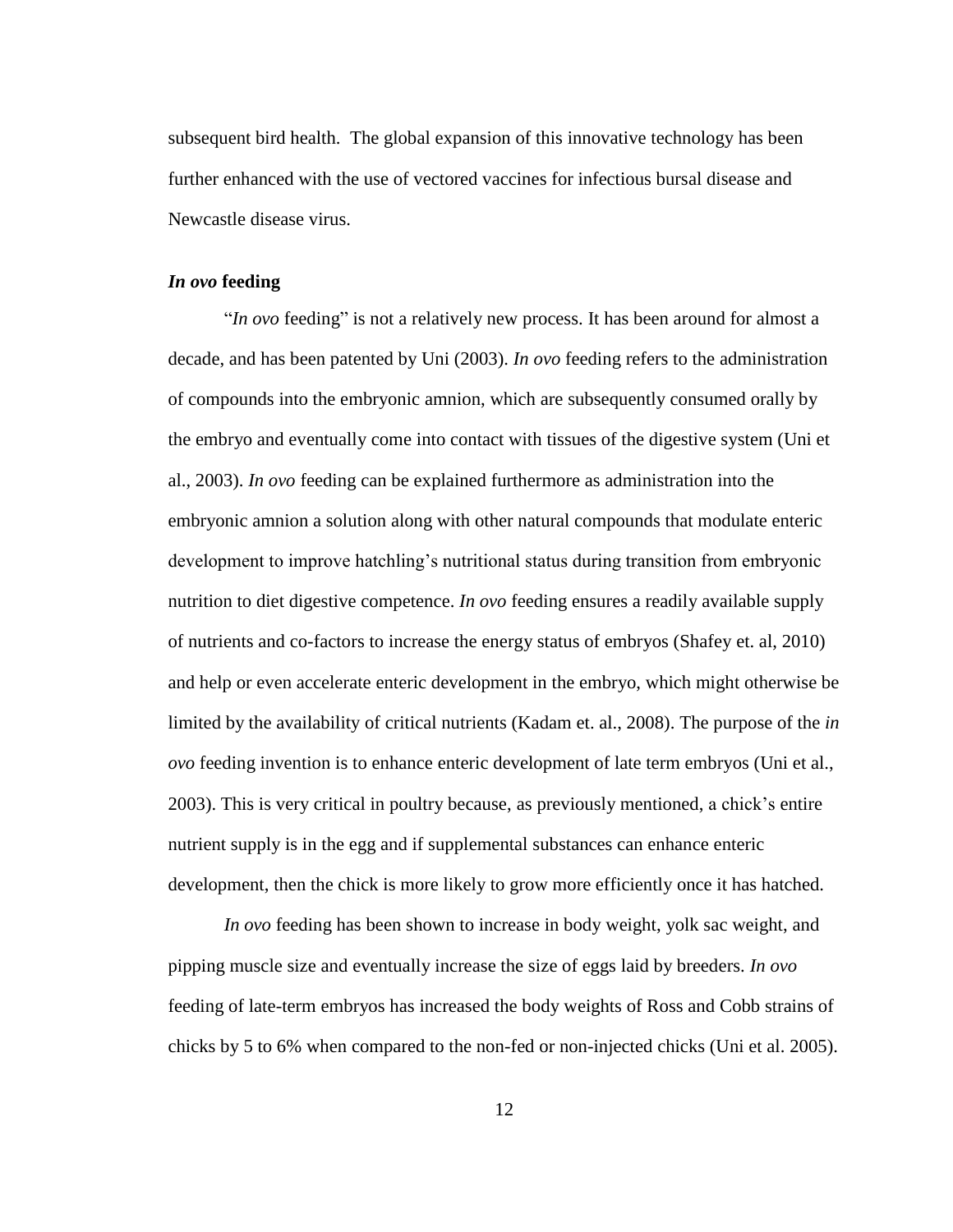Tako et al. (2004) also noticed that *in ovo* feeding enhanced intestinal development by increasing the size of the villi and by increasing intestinal capacity to digest disaccharides, and hypothesized that *in ovo* feeding of β-Hydroxy β-methylbutyric acid could enhance intestinal development by enhancing the process of proliferation and differentiation of enterocytes or by lowering the rate of protein degradation. Further research has been conducted to examine more complex solutions and substances that can be injected into an egg in order to increase body weight in the live bird. *In ovo* feeding is important because all of a chick's nutrients are within the egg itself during the embryonic period and then in the yolk sac after hatch. This fact explains why experiments with all different kinds of substances are being introduced to eggs via *in ovo* injection like vaccines, antibiotics, vitamins, and competitive exclusion media.

Another important factor about *in ovo* feeding is its potential impact on liver glycogen levels in chicks. At the end of incubation, an embryo exhausts its energy reserves due to high demand of glucose to fuel all its hatching activities (Freeman, 1965; John et al., 1987, 1988; Christensen et al., 2001). Due to the high demands of a chick's nutrients supplemental solutions may aid the embryo in pipping out of the shell. *Lcarnitine* level could possibly be a limiting factor for β-oxidation of fatty acids during emergence process. (Keralapurath et al., 2010).

## <span id="page-23-0"></span>**Effects of** *in ovo* **injection of** *L-carnitine* **on egg hatchability**

The injection of substances can greatly affect hatchability, because the injection site can provide a channel for bacteria invasion, and the needle can accidentally hit the embryo, killing it on contact. The poultry industry has employed *in ovo* injections for a long time now with realized economic benefits. *In ovo* injection is known to reduce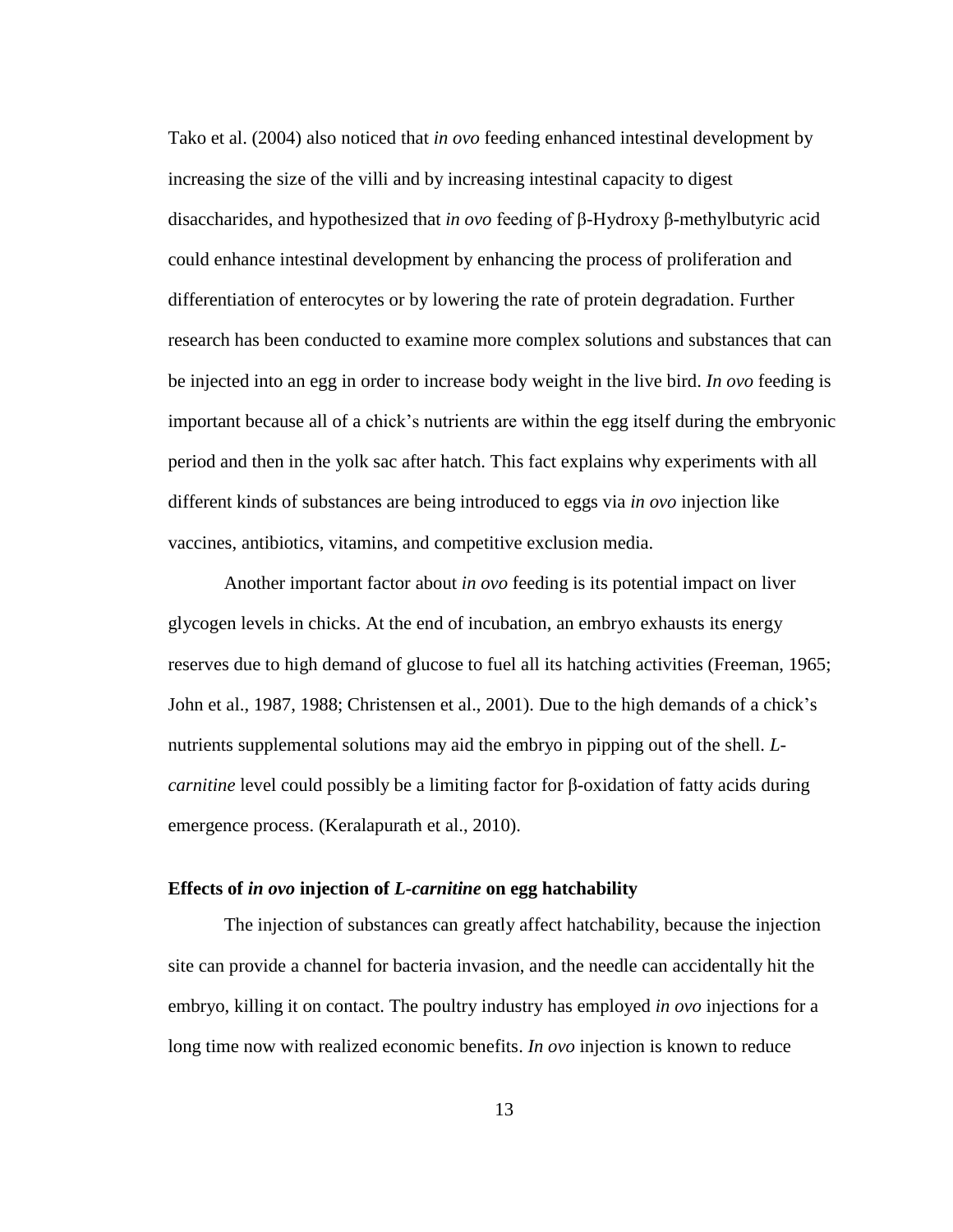hatchability, however, the economic benefits outweigh the loss in hatch. Moore et al. (1994) have injected hormones into eggs with no significant treatment effects on hatchability. Zakaria and Al-Anezi (1996) injected vitamins into eggs and experienced an improvement in hatchability, an increase in body weight at hatch, and a decrease in cull chick percentage. Ohta et al. (1999) also showed that injecting amino acids into the embryo had no effect on the hatchability of the chick. Uni et al. (2005) reported using both the control and the Ross and Cobb strain of chicks showed similar hatch of fertilized eggs. This is important because this shows that injection of carnitine does not affect the hatchability of the embryo. Ohta et al. (1999) demonstrated that the *in ovo* amino acid injection into the yolk sac at Day 7 of incubation increased body weight of hatched chicks in comparison to water injection with no effect on hatchability. These experiments alone have shown that the injection of different compounds had no harsh effects on hatchability.

Many different solutions of *L-carnitine* have been injected with no detrimental effects on hatchability. Keralapurath et al. (2010) have further shown that *L-carnitine* up to 8 mg/100 μL of commercial diluent had no effects on hatch time or hatch of fertilized eggs. Keralapurath et al. (2010) also showed that *L-carnitine* increased pipping muscle size, which is important in the hatching process. A larger pipping muscle would be valuable in allowing the chick to break out of the shell. Shafey et al. (2010) also injected high concentrations of carnitine with no adverse effects on hatchability.

#### **Supplementation**

<span id="page-24-0"></span>Dietary *L-carnitine* supplementation in poultry has been studied extensively (Lein and Horng, 2001; Kidd et al., 2005; Geng et al., 2007; Corduk et al., 2007; Peebles et al.,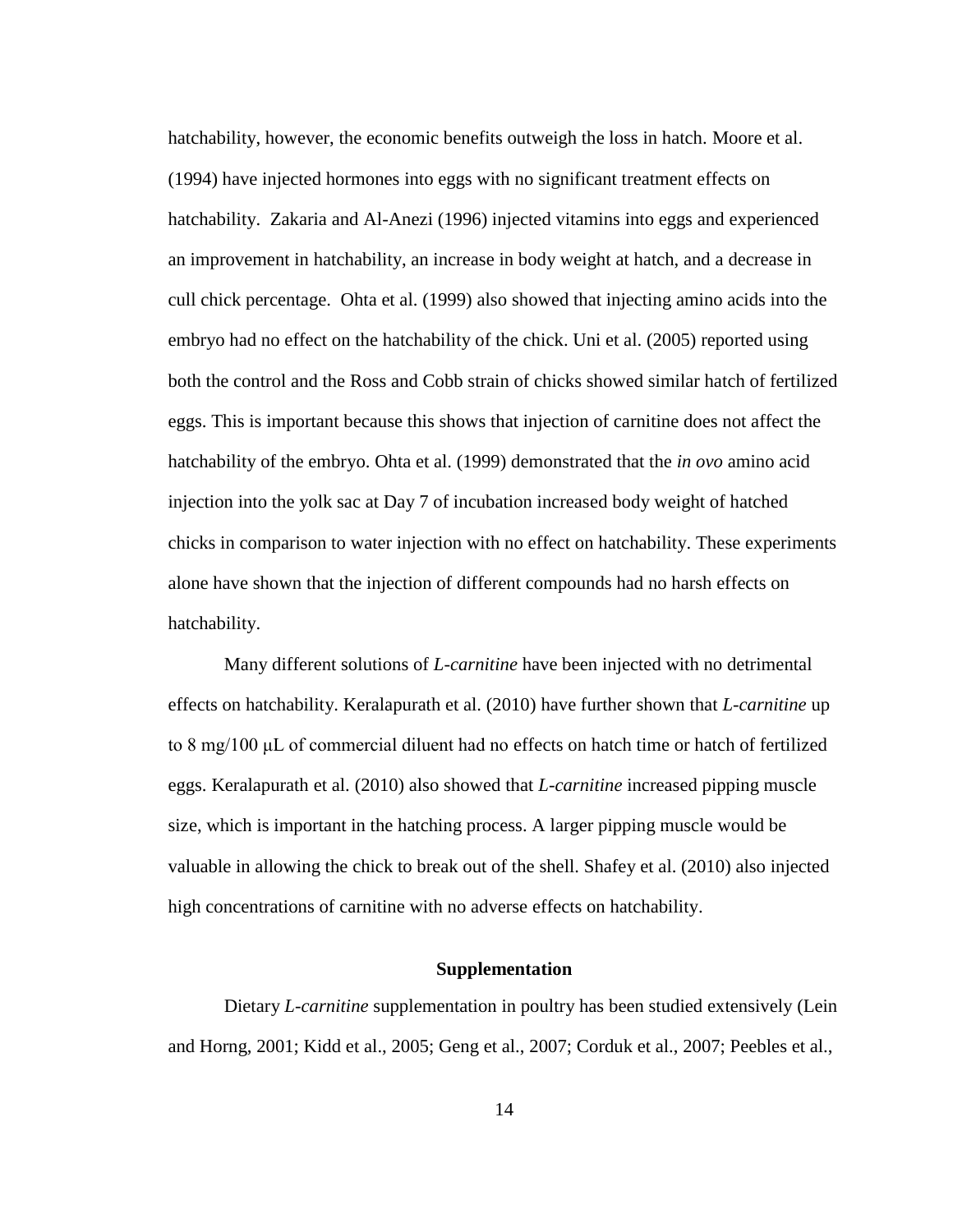2007). Dietary *L-carnitine* supplementation causes the generation of adenosine triphosphate (ATP) energy and improves energy utilization through promoting βoxidation of fatty acids (Rinaudo et al., 1991). Therefore, supplementation of *L-carnitine* in the diet reduces the amount of long-chain fatty acids available for esterification to triacylglycerols and their subsequent storage in adipose tissue (Uni et al., 2005). Excess body fat in broilers is of concern, and *L-carnitine* fed to breeder hens that are 21 week of age or older has shown to decrease carcass fat and increase breast meat yield in progeny fed with high-amino-acid-density diets (Kidd et al., 2005).

#### <span id="page-25-0"></span>**Supplementary** *L-carnitine* **in broiler breeder diets**

Research shows that in many species the female parent is primarily responsible for *L-carnitine* concentrations in the offspring (Kidd et al., 2005). Research has also shown that supplemental *L-carnitine* fed to breeder hens at 21 weeks of age and onward decreased carcass fat and increased breast meat yield in progeny fed high-amino-aciddensity diets (Kidd et al., 2005). The addition of *L-carnitine* broiler breeder diets can therefore increase meat yield and decrease fat in broiler progeny.

Chicks hatched from young broiler breeders are smaller than chicks hatched from mature broiler breeder flocks. Because of this fact, chicks from younger breeder flocks exhibit poorer uniformity and exhibit more production-related problems than chicks from mature flocks. More research is being conducted to further study effects of the use of various supplemented products to increase body weight, improve feed conversion, and reduce feed intake. Because most producers employ some form of feed restriction in order to improve reproductive performance of their flock, more research is also conducted to observe differences in feed additives that could be added to the diet.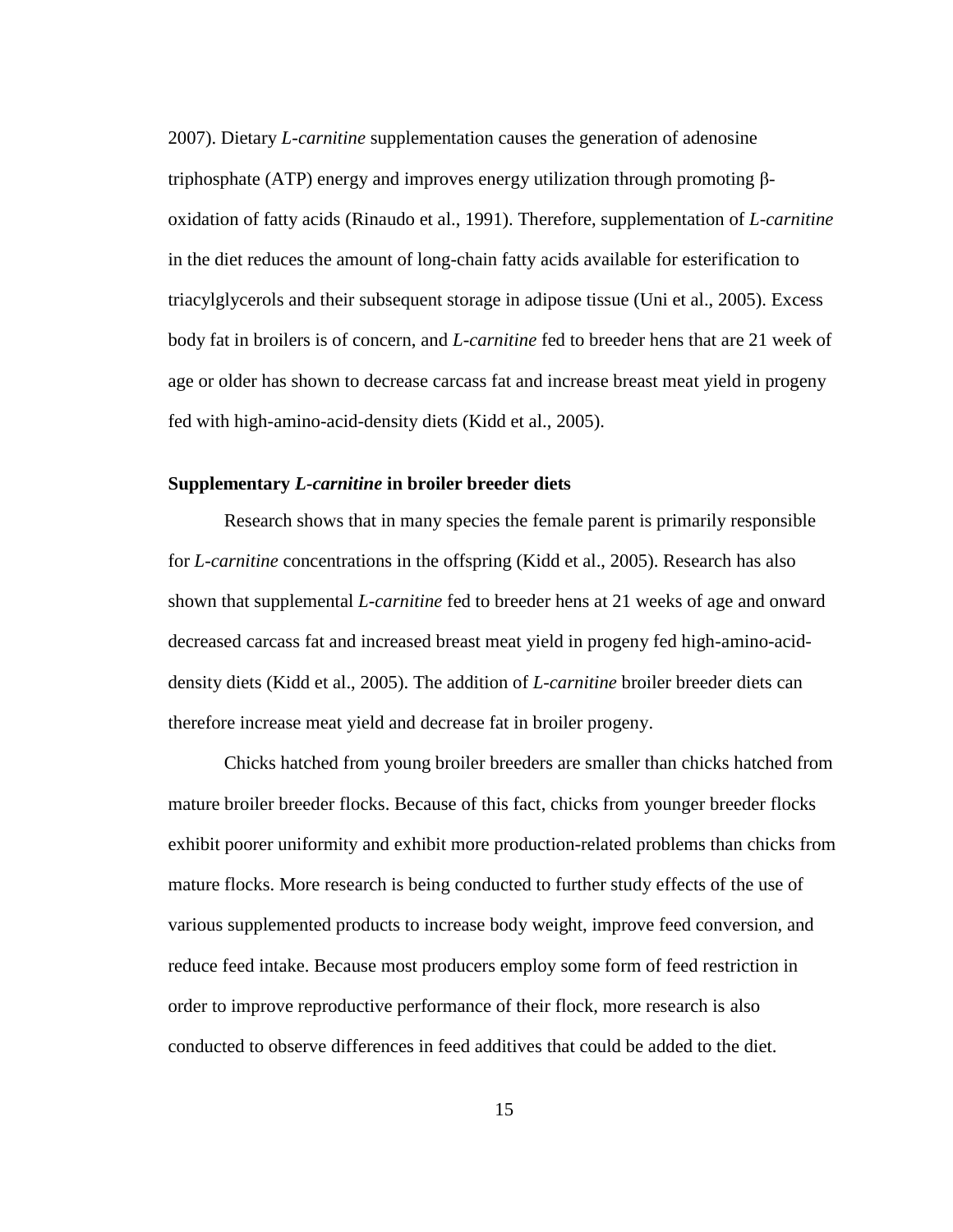*L-carnitine* has not been shown to cause significant treatment main effects on percentage early, mid, late, or pipped embryonic mortalities, or for hatchability as a percentage of total or fertilized eggs and set (Peebles et al., 2007). However, there were significant breeder age main effects for percentage early embryonic mortality, and for hatchability as a percentage of total and fertilized eggs set (Peebles et al., 2007). Since all the nutrients for the baby chick are contained in the yolk of the egg, it is important to note that the nutrients are passed from the broiler breeder to the egg. Kidd et al. (2005) and Peebles et al. (2007) showed that *L-carnitine* can be passed from the mother to the progeny. Leibetseder (1995) found that the hatching rate was increased from 83% to 87% and from 82.4% to 85.3% in groups of broiler breeders supplemented with 50 and 100 mg *L-carnitine*, respectively. These drastic changes are critical since a pour hatching rate can bring financial loses to a company. Therefore, a company could benefit from the use of *L-carnitine* supplementation in broiler breeder diets.

Not all experiments have demonstrated positive results concerning *L-carnitine* supplementation in breeder diets. de Beer and Coon (2009) showed negative effects of *Lcarnitine* on body weight gain, reproductive traits, egg weight, fertility, and hatchability. The results, however, showed that the increase in egg size, in response to *L-carnitine* was not significant. Results from de Beer and Coon (2009) are in contrast with those of Kidd et al. (2005) and Peebles et al. (2007) in not showing any effects on carcass fat or percent carcass fat. Since lysine and methionine are the first and second limiting amino acids in poultry, the contradictory results may be explained by an inefficient support of fatty acid transport by *L-carnitine*.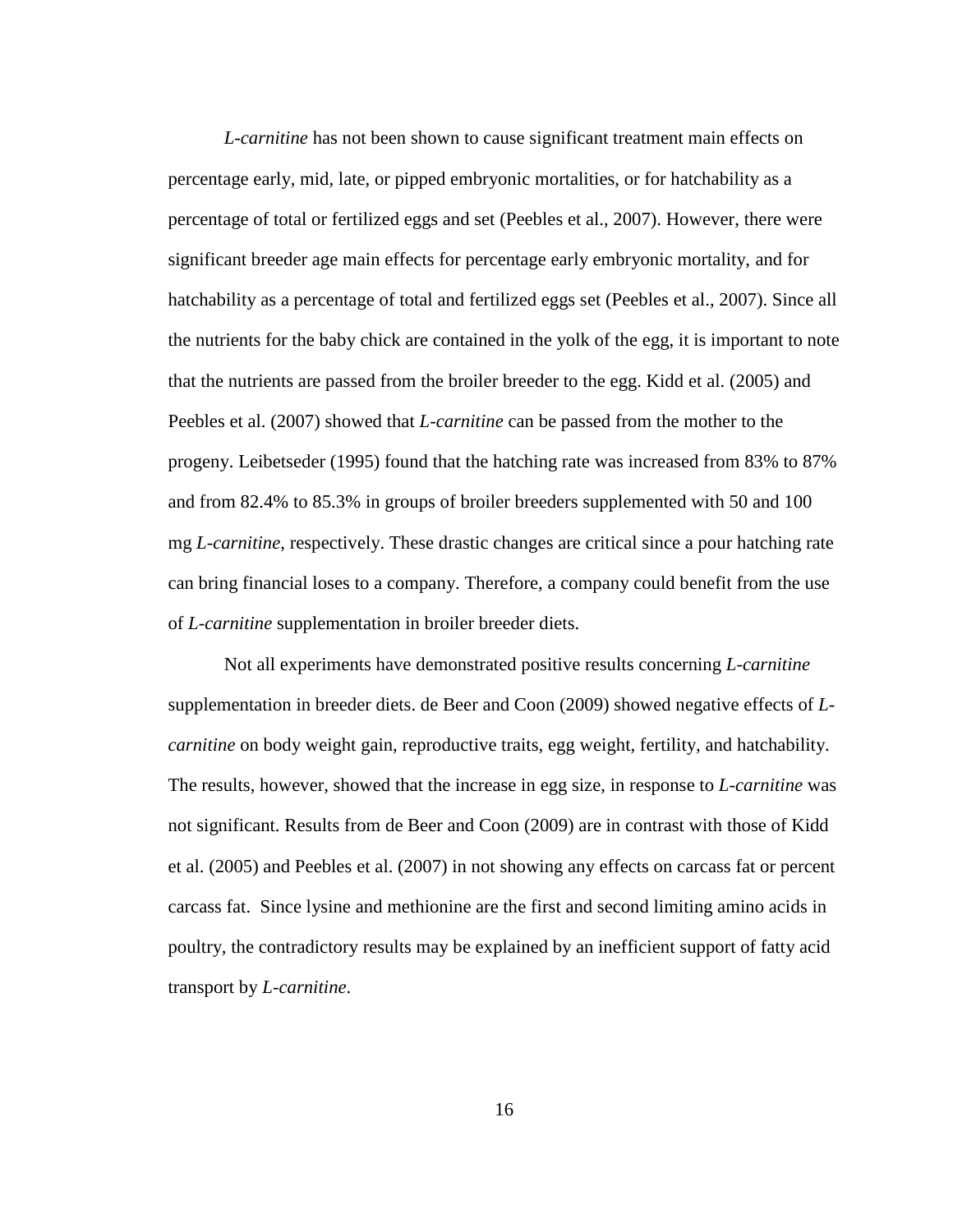#### <span id="page-27-0"></span>**Supplementary** *L-carnitine* **in broiler diets**

The use of multiple concentrations of supplemental *L-carnitine* in broiler diets has been studied extensively. *L-carnitine* has been shown to increase body weight, carcass fat, and feed conversion in broilers. However contradictory reports have gone as far as stating that *L-carnitine* decreases body weight and feed intake of broilers. Some researchers have used concentration as high as 300 mg/kg to explore the effects of *Lcarnitine* on growth, carcass traits, and processing cuts (Rabie et al., 1997; Kidd et al., 2009; Leibetseder, 1995; Lein and Horng, 2001).

Rodehutscord (2002) used concentrations of 0 and 80 mg/kg of *L-carnitine* to test the effects of *L-carnitine* supplementation in association with various dietary fat levels. Geng (2007) used three different levels of *L-carnitine* (0, 75, 100 mg/kg) in broilers to test the effect on immune responses in ascites-susceptible broilers. Results from the Geng (2007) experiment showed no additional growth response in broilers provided supplemental *L-carnitine* but did show some positive effects on immune responses of broilers. Some researchers have found that adding *L-carnitine* to the diet results in decreased abdominal fat in broilers (Rabie et al., 1997; Kidd et al., 2009), while others (Leibetseder, 1995; Lein and Horng, 2001) have found no effects on abdominal fat. Xu et al. (2003) also showed no differences in weight gain, feed intake, or feed conversion with supplemented diets containing concentrations of 50 or 100 mg/kg of *L-carnitine*. Lien and Horng (2001) used 0 mg/kg and 160 mg/kg concentration of *L-carnitine* and showed no effects on body weight, feed consumption, or on abdominal fat pad, or liver weights. However serum triacylglycerol and nonesterified fatty acids were significantly higher in the carnitine fed group (Lien and Horng, 2001), which further supports the role of carnitine in fatty acid metabolism. However, Leibetseder (1995) showed that *L-*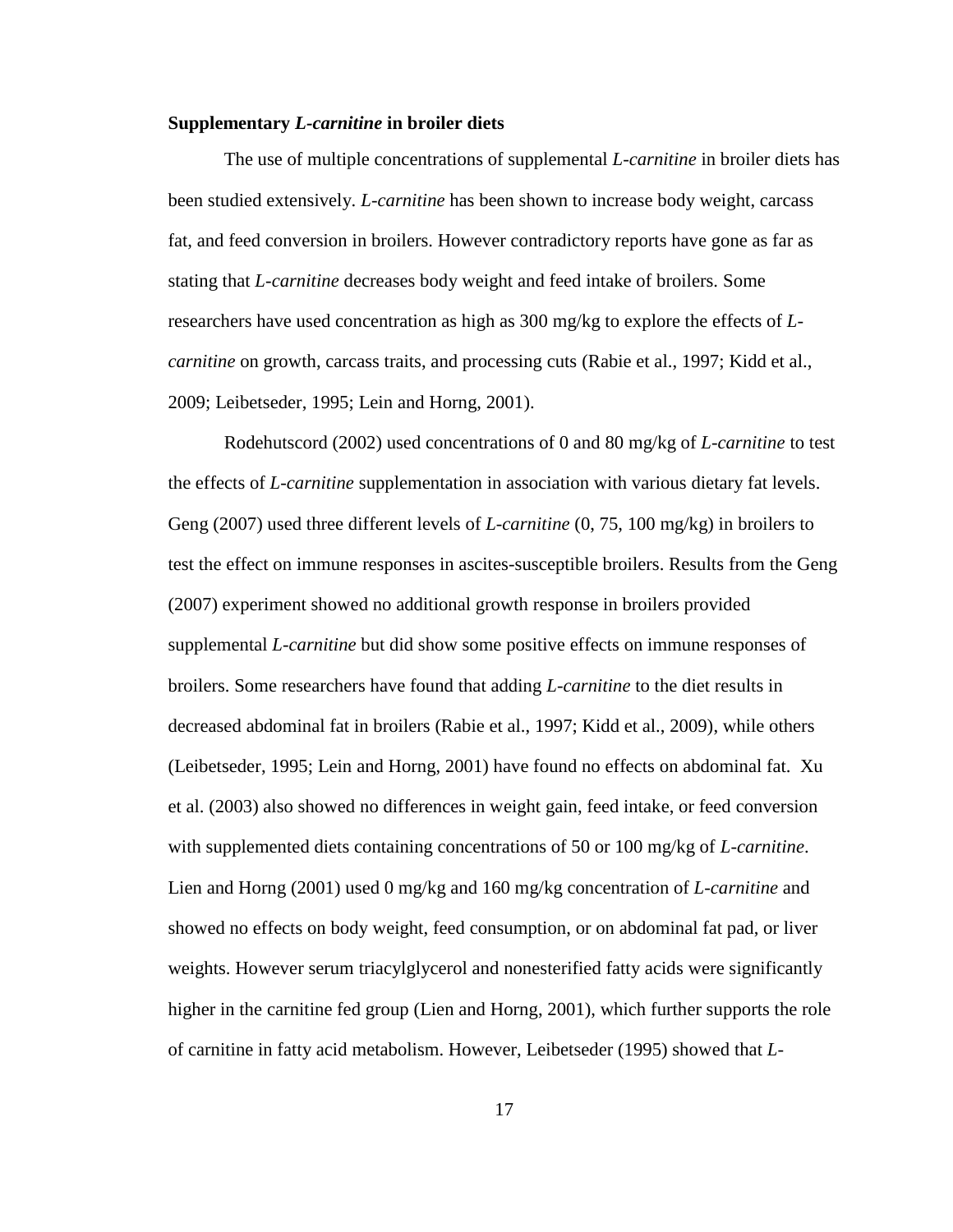*carnitine* supplementation increased *L-carnitine* concentrations in tissues of the liver, kidney, heart, and skeletal muscles. Excessive fat in these organs could possibly be decreased with *L-carnitine* supplementation.

## <span id="page-28-0"></span>**Supplementary** *L-carnitine* **in commercial layer diets**

*L-carnitine* supplementation in the diet of layers has been used to investigate the importance of *L-carnitine* to egg size, egg weight, yolk size, albumen contents, and egg shell strength. Layer fertility, hatch rate, and egg production factors to consider in *Lcarnitine* research. However, results from laying hens are inconsistent just like broiler breeders and broilers. Leibetseder (1995) reported that diet supplementation with *Lcarnitine* (500 mg) had no effects on egg production, feed intake, and body weight of commercial layers. However, percentage yolk percentage in eggs was significantly increased in the supplemented groups. Rabie et al (1997) also observed that *L-carnitine* (50 mg) had positive effects on interior egg quality during the early stages of lay in commercial layers. Late period in lay, *L-carnitine* exhibited beneficial effects on albumen quality and modified the components of the edible part of the egg (Rabie et al., 1997). Although egg weight was not affected by dietary *L-carnitine*, the percentage of egg white increased and egg yolk percentage decreased in the *L-carnitine* supplemented groups when compared with the controls (Rabie et al., 1997). The higher egg white percentage could be explained by the higher metabolic rate in the magnum and/or higher activity of the shell gland of treated birds when compared to the non-treated group (Rabie et al., 1997). The increase in *L-carnitine* content of eggs has been suggested to be a desirable effect for the food value of an egg, but it may also be beneficial to the development of the chick embryo. However, Rabie et al. (1997) demonstrated no effects on egg production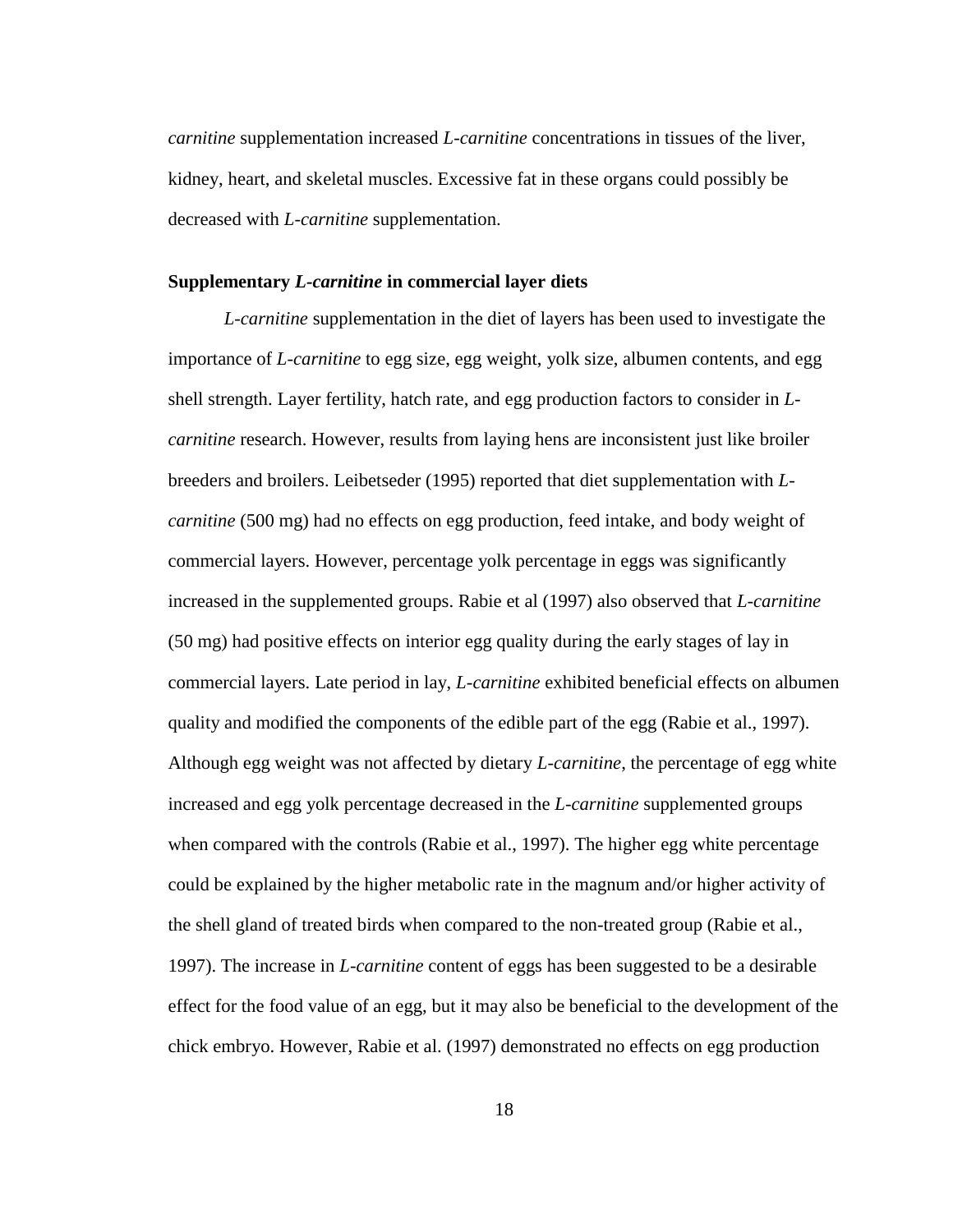rate or daily feed intake. Adabi et al. (2006) also observed no effects on egg production except in the fifth and six weeks of the study. However, Adabi et al (2006) did show an *L-carnitine* effect on hatching rate and a 4% higher average fertility in response to *Lcarnitine* supplementation.

*L-carnitine* research continuously alternates between positive and negative effects. *L-carnitine* has been reported to improve yolk weight (Kita et al, 2005 R). However, when provided in the drinking water of commerical laying hens, *L-carnitine* has also been reported to have significant effects on relative albumen weight and albumen height (Çelik et. al., 2004). Although Çelik provided supplemental *L-carnitine* in the drinking water, it is still important to note its contributions to the edible part of the egg.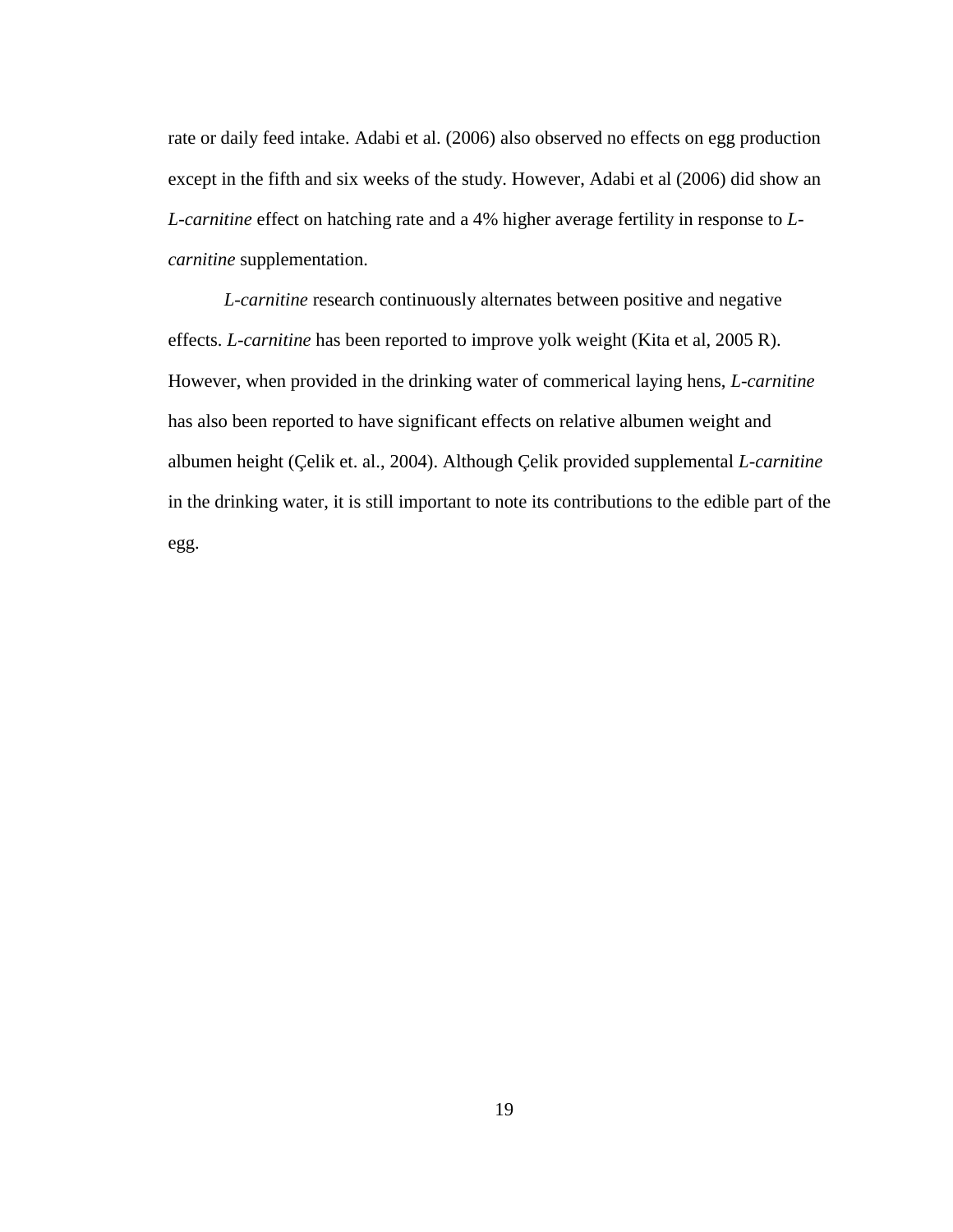#### **References**

<span id="page-30-0"></span>Adabi, Sh. Golzar, Gh. Moghaddam, A. Taghizadeh, A. Nematollahi and T. Farahvash. 2006. Effect of *L-carnitine* and Vegetable Fat on Broiler Breeder Fertility, Hatchability, Egg Yolk and Serum Cholesterol and Triglyceride. Int. J. Poult. Sci. 5: 970-974.

de Beer, M. and C.N. Coon. 2009. The effect of different feed restriction programs and dietary *L-carnitine* supplementation on reproductive performance, efficiency, frame size and uniformity in broiler breeder hens. Int. J. Poult. Sci. 8: 409-425.

Borum, P.R. 1983. Carnitine. Annu. Rev. Nutr. 3:233–259

Borum PR and Bennett SG. 1986. Carnitine as an essential nutrient. J. Am. Coll Nutr. 5: 177-182.

Bremer, J. 1983. Carnitine metabolism and functions. Physiol. Rev. 63: 1420–1480.

Casillas, E.R. and R.W. Newburgh. 1969. Carnitine and derivatives in embryonic chick tissue. Biochim. Biophys. Acta. 184: 566–577.

Çelik, L.B., A. Tekeli and O. Öztürkcan. 2004. Effects of supplemental *L-carnitine* in drinking water on performance and egg quality of laying hens exposed to a high ambient temperature. J.Anim. Physiol. Anim. Nut. 88: 229-233

Christensen, V.L., M.J. Wineland, G.M. Fasenko, and W.E. Donaldson. 2001. Egg storage effects on plasma glucose and supply and demand tissue glycogen concentrations of broiler embryos. Poult. Sci. 80: 1729–1735.

Corduk, M., N. Ceylan, and F. Illdiz. 2007. Effects of dietary energy density and *Lcarnitine* supplementation on growth performance, carcass traits and blood parameters of broiler chickens. S. Afr. J. Anim. Sci. 37: 65-72.

Cox, R.A. and C.L. Hoppel. 1973. Biosynthesis of carnitine and 4-N-trimethylaminobutyrate from 6-N-trimethyllysine. Biochem. J. 136: 1075

El-Ghali, Nissrine, M. Rabadi, A.M. Ezin, and M.E. de Bellard. 2010. New Methods for Chicken Embryo Manipulations. Micro. Res. Tech. 73: 58-66.

Freeman, B.M. 1965. The relationship between oxygen consumption, body temperature and surface area in the hatching and young chick. Br. Poult. Sci. 6:67–72.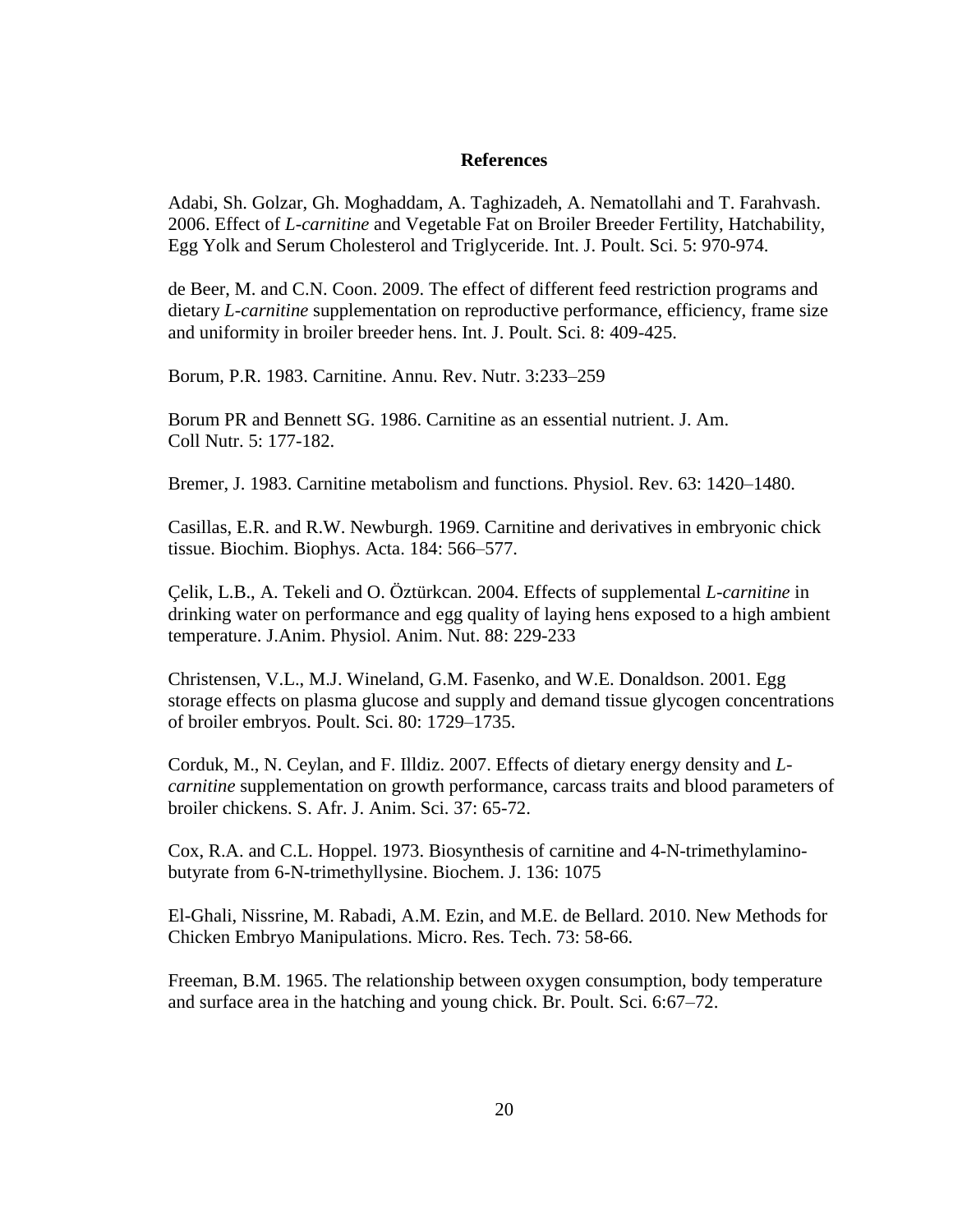Geng, A., Baoming Li, and Yuming Guo. 2007. Effects of dietary *L-carnitine* and coenzyme Q10 at different supplemental ages on growth performance and some immune responses in ascites-susceptible broilers. Arch. Anim. Nutr. 61: 50-60. Kadam, M.M., S.K. Bhanja, A.B. Mandal, R. Thakur, P. Vasan, A. Bhattacharyya, and J.S. Tyagi. 2008. Effect of *in ovo* threonine supplementation on early growth, immunological responses and digestive enzyme activities in broiler chickens. Br. Poult. Sci. 49: 736-741.

Keralapurath, M.M, R.W. Keirs, A. Corzo, L.W. Bennett, R. Pulikanti, and E.D. Peebles. 2010. Effects of *in ovo* injection of *L-carnitine* on subsequent broiler chick tissue nutrient profiles. Poult. Sci. 89: 335-341.

Keralapurath, M.M, R.W. Keirs, A. Corzo, R. Pulikanti, W. Zhai, and E.D. Peebles. 2010. Effects of *in ovo* injection of *L-carnitine* on hatchability and subsequent broiler performance and slaughter yield. Poult. Sci. 89: 1497-1501.

Kidd, M.T., C.D. McDaniel, E.D. Peebles, S.J. Barber, A. Corzo, S.L. Branton, and J.C. Woodworth. 2005. Breeder hen dietary *L-carnitine* affects progeny carcase traits. Br. Poult. Sci. 46: 97–103.

Kidd, M. T., J. Gilbert, A. Corzo, W. S. Virden, and J. C. Woodworth. 2009. Dietary *Lcarnitine* influences broiler thigh yield. Asi. Austr. J. Anim. Sci. 22: 681-685.

Kita, K., S.I. Nakajima, and J. Nakagawa. 2005. Dietary *L-carnitine* supplementation improves albumen quality of laying hens. Poult. Sci. 42: 79-83.

Leibetseder, J.1995. Studies on effects of *L-carnitine* in poultry. Arch. Anim. Nutr. 48: 97-108.

Lien, T-F. and Y-M. Horng. 2001. The effect of supplementary dietary *L-carnitine* on the growth performance, serum components, carcase traits and enzyme activities in relation to fatty acid β-oxidation of broiler chickens. Br. Poult. Sci. 42: 92-95.

Moore, Randle W., Carlton E. Dean, and Pamela S. Hargis. 1994. Effects of *in ovo* hormone administration at day eighteen of embryogenesis on posthatch growth of broilers. J. Appl. Poult. Res. 3: 31-39.

Nishida, N., T. Sugimoto, T. Takeughi, and Y. Kobayashi. 1989. Effect of *L-carnitine* on glycogen synthesis and ATP production in cultured hepatocytes of the newborn rat. J. Nutr. 119: 1705-1708.

Ohta, Y., N. Tsushima, K. Koide, M.T. Kidd, and T. Ishibashi. 1999. Effect of amino acid injection in Broiler Breeder Eggs on Embryonic Growth and Hatchability of Chicks. Poult. Sci. 78: 1493-1498.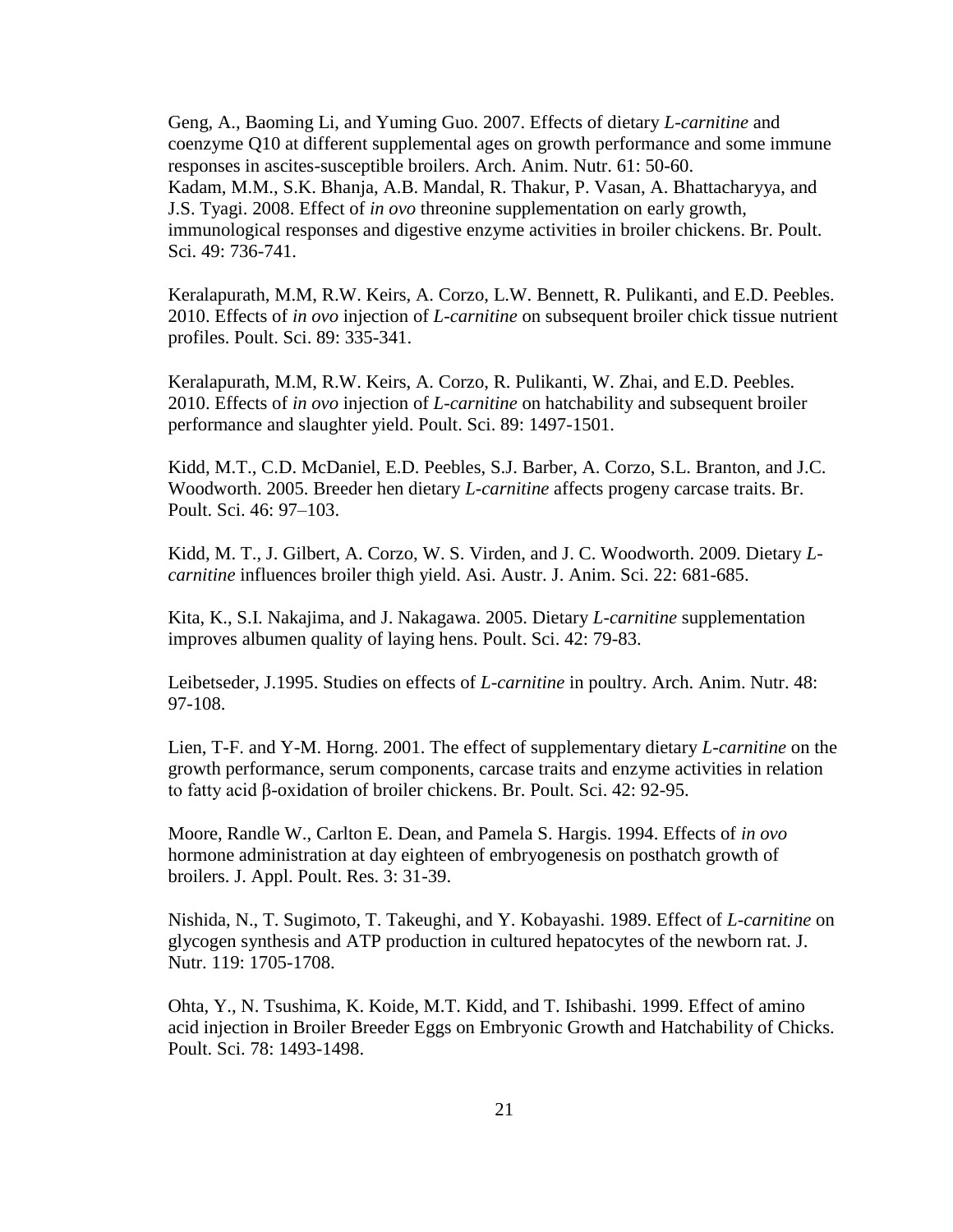Ohta, Y., M.T. Kidd, and T. Ishibashi. 2001. Embryo growth and amino acid concentrations profiles of broiler breeder eggs, embryos and chicks after *in ovo* administration of amino acids. Poult. Sci. 80: 1430-1436. Oppenheim RW, and HL Levin. 1975. Short-term changes in incubation temperature: behavioral and physiological effects in the chick embryo from 6 to 20 days. Dev. Psychobiol. 8: 103-115.

Peebles, E. D., M.T. Kidd, C.D. McDaniel, J.P. Tanksley, H.M. Parker, A. Corzo, and J.C. Woodworth. 2007. Effects of breeder hen age and dietary *L-carnitine* on progeny embryogenesis. Br. Poult. Sci. 48: 299–307.

Rabie, M.H., M. Szilagyi, and T. Gippert. 1997. Effects of dietary *L-carnitine* on the performance and egg quality of laying hens from 65-73 weeks of age. Br. J. Nutr. 78: 615-623.

Rinaudo, M.T., M. Curto, R. Bruno, M. Piccinini, and C. Marino. 1991. Acid soluble, short chain esterified and free carnitine in the liver, heart, muscle and brain of pre and post hatched chicks. Int. J. Biochem. 23: 59-65

Rodehutscord, M., R. Timmler and A. Dieckmann. 2002. Effect of *L-carnitine* supplementation on utilization of energy and protein in broiler chicken fed different dietary fat levels. Arch. Anim. Nutr. 56: 431-441.

Shafey, T.M. H.A. Al-Batshan, A.N. Al-Pwaimer and K.A. Al-Samawei. 2010. Effects of *in ovo* administration of *L-carnitine* on hatchability performance, glycogen status and insulin-like growth factor-1 of broiler chickens. Br. Poult. Sci. 51: 122-131.

Suarez ME, HR Wilson, BN McPherson, FB Mather, and CJ Wilcox. 1996. Low temperature effects on embryonic development and hatch time. Poult Sci. 75: 924-932.

Tako, E., P.R. Ferket, and Z. Uni. 2004. Effects of *In ovo* Feeding of Carbonhydrates and β-Hydroxy-β-Methylbutyrate on the Development of Chicken Intestine. Poult. Sci. 83: 2023-2028.

Uni, Z. and P. Ferket. 2003. Enhancement of development of oviparous species by *in ovo* feeding, U. S. Patent No. 0035965.

Uni, Z., P.R. Ferket, E. Tako, and O. Kedar. 2005. *In ovo* feeding improves energy status of late-term chicken embryos. Poult. Sci. 84: 764–770.

Xu, Z.R., M.Q. Wang, H.X. Mao, X.A. Zhan, and C.H. Hu. 2003. Effects of *L-carnitine* on growth performance, carcass composition, and metabolism of lipids in male broilers. Poult. Sci. 82: 408-413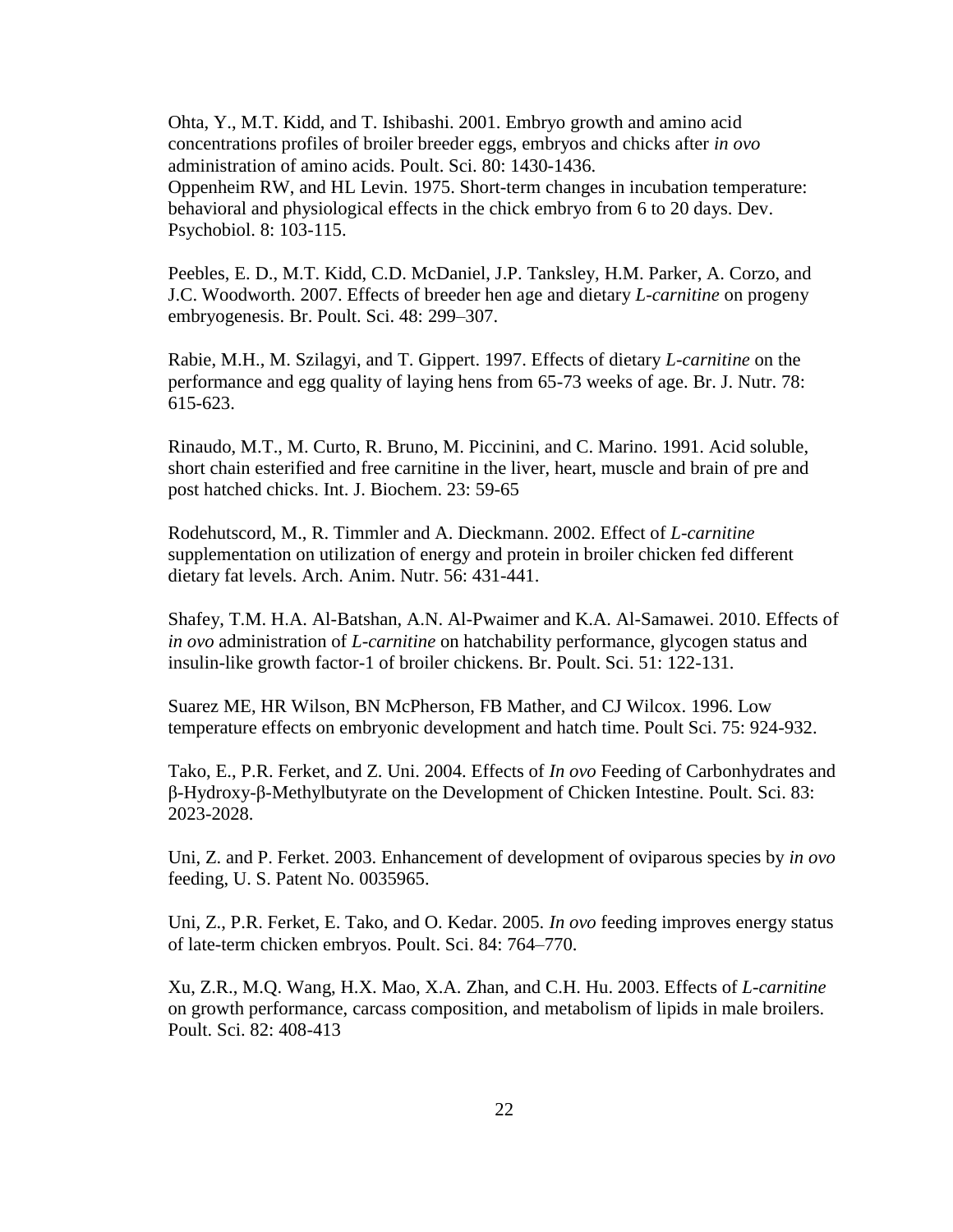Zakaria AH, and M.A. al-Anezi.1996. Effect of ascorbic acid and cooling during egg incubation on hatchability, culling, mortality, and the body weights of broiler chickens. Poult. Sci. 75: 1204-1209.

Zhai, W., S. Neuman, M.A. Latour, and P.Y. Hester. 2008. The Effect of *in ovo* injection of *L-carnitine* on hatchability of White Leghorns. Poult. Sci. 87: 569–572.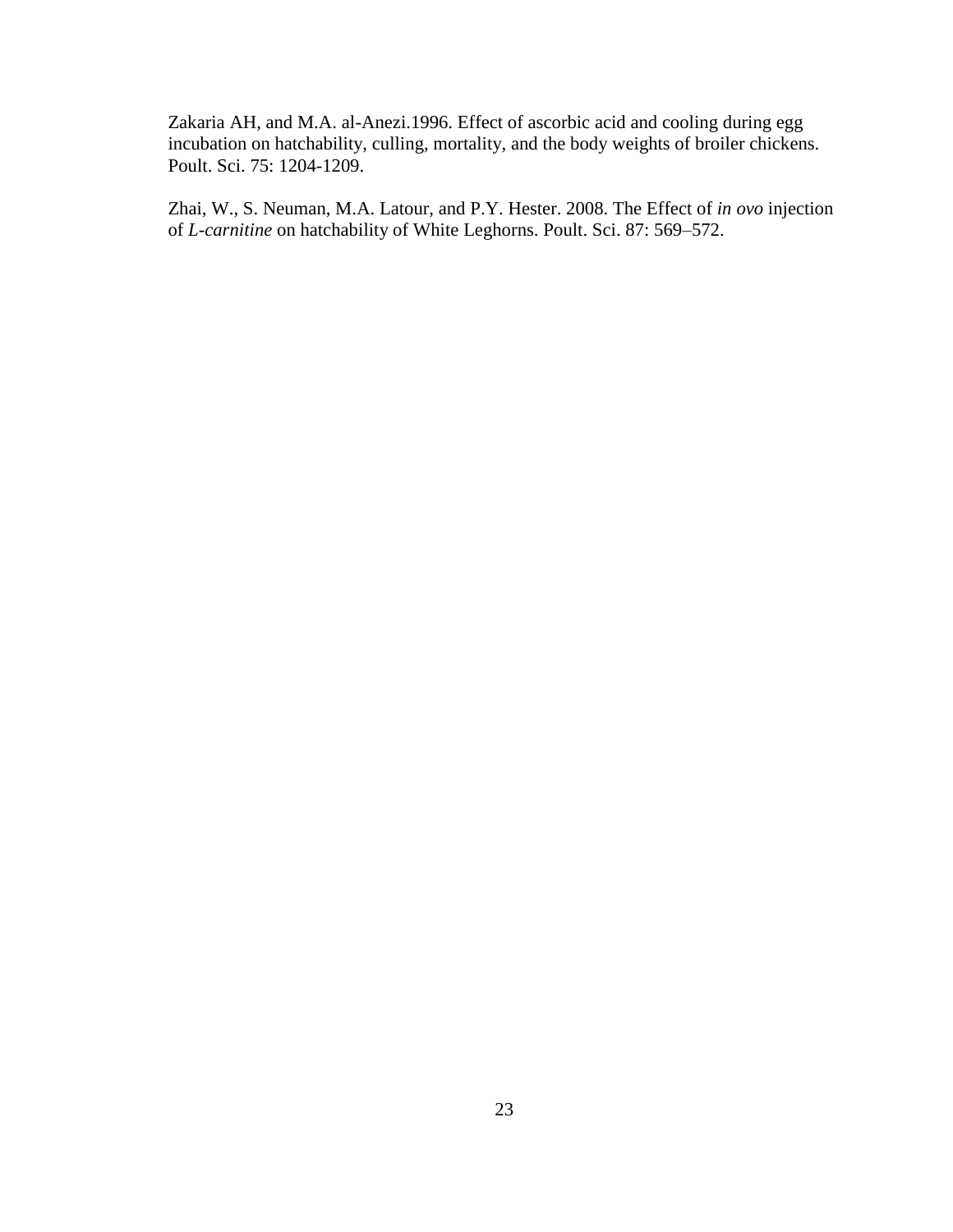## CHAPTER III

# <span id="page-34-0"></span>EFFECTS OF *L-CARNITINE* VIA *IN OVO* INJECTION WITH- OR WITHOUT- *L-CARNITINE* FEED SUPPPLEMENTATION ON BROILER HATCHABILTITY AND POST-HATCH PERFORMANCE

#### **Abstract**

<span id="page-34-1"></span>On d 18 of incubation,  $Ross \times Ross$  708 eggs were injected immediately before transfer with commercial diluent containing supplemental *L-carnitine* at concentrations of 8, 16, or  $32 \text{ mg}/100 \mu L$  using an automated multi-egg injector. Three control groups (non-injected and injected with or without diluent) were also included. After hatching, 1,080 male and female broiler chicks were distributed into 90 pens of an experimental broiler house. Chicks hatched from eggs that were injected with *L-carnitine* at each of the 3 dosages, received feed that was or was not supplemented with 50 ppm of *L-carnitine*, increasing the total number of treatments to 9 with 10 replicates pens per treatment during the grow-out phase of the experiment. None of the treatments had any effect on incubation time or hatchability of fertilized eggs. At the end of the grow-out phase, birds that were fed supplemental *L-carnitine* and had been injected with *L-carnitine in ovo* were lower in body weight and ate less feed. However, these same birds also exhibited a better feed conversion when compared to birds that did not receive supplemental dietary *L-carnitine*. Livability was not affected at hatch or at 21 and 45 d post-hatch by any of the experimental treatments. At processing, absolute and relative weights of the carcass, back-half or abdominal fat were found to be unaffected by any of the treatments. Breast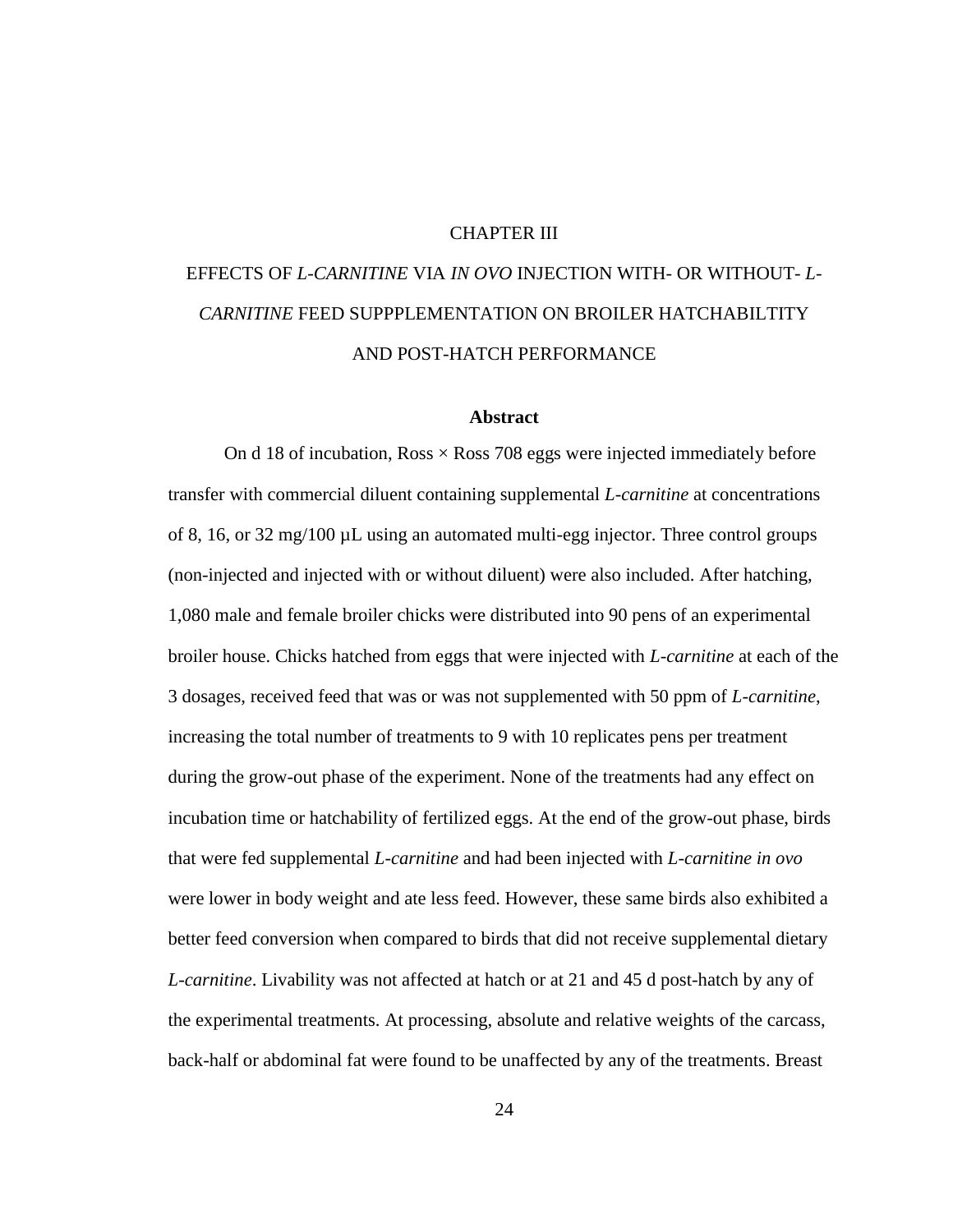meat yield was also unaffected, but its absolute weight was reduced in birds given *Lcarnitine in ovo* and in the feed. Based on the responses in feed consumption, final body weight and breast meat weight, supplementation of broiler diets with 50 ppm *L-carnitine* appeared to reach slightly toxic levels if provided with 8, 16, or 32 mg/100 µL of *Lcarnitine* administered via *in ovo* injection.

#### **Introduction**

<span id="page-35-0"></span>*L-carnitine* (β-hydroxy γ-trimethylaminobutyrate) is a water-soluble quaternary amine that occurs naturally in microorganisms, plants, and animals (Bremer, 1983), and can be biosynthesized endogenously from methionine and lysine (Cox and Hoppel, 1973) *L-carnitine* is also an essential nutrient in animals (Borum, 1983), and was first synthesized in chick embryos (Bremer, 1983). Amino acids administrated *in ovo* have been shown to stay within the egg and be used later in life (Bremer, 1983; de Beer and Coon, 2009). Since *L-carnitine* is an amino acid derivative, this could be valuable throughout the chick's life cycle.

The injection of nutrients into the embryonic amnion has become a topic of interest in poultry nutrition and is also a fairly new line of research. *In ovo* injection has proved to be a cost effective approach for vaccine administration to fertilized eggs in current commercial hatcheries. This has led to an interest in pursuing more research that explores the use of other nutrients that can be injected into eggs. *In ovo* feeding refers to the administration of compounds into the embryonic amnion that are orally consumed by the embryo which ultimately brings the internal nutrients into immediate contact with tissues of the digestive system (Uni and Ferket, 2003). *L-carnitine* has been recognized as a substance that facilitates the transfer of fatty acyl groups from the yolk into the tissues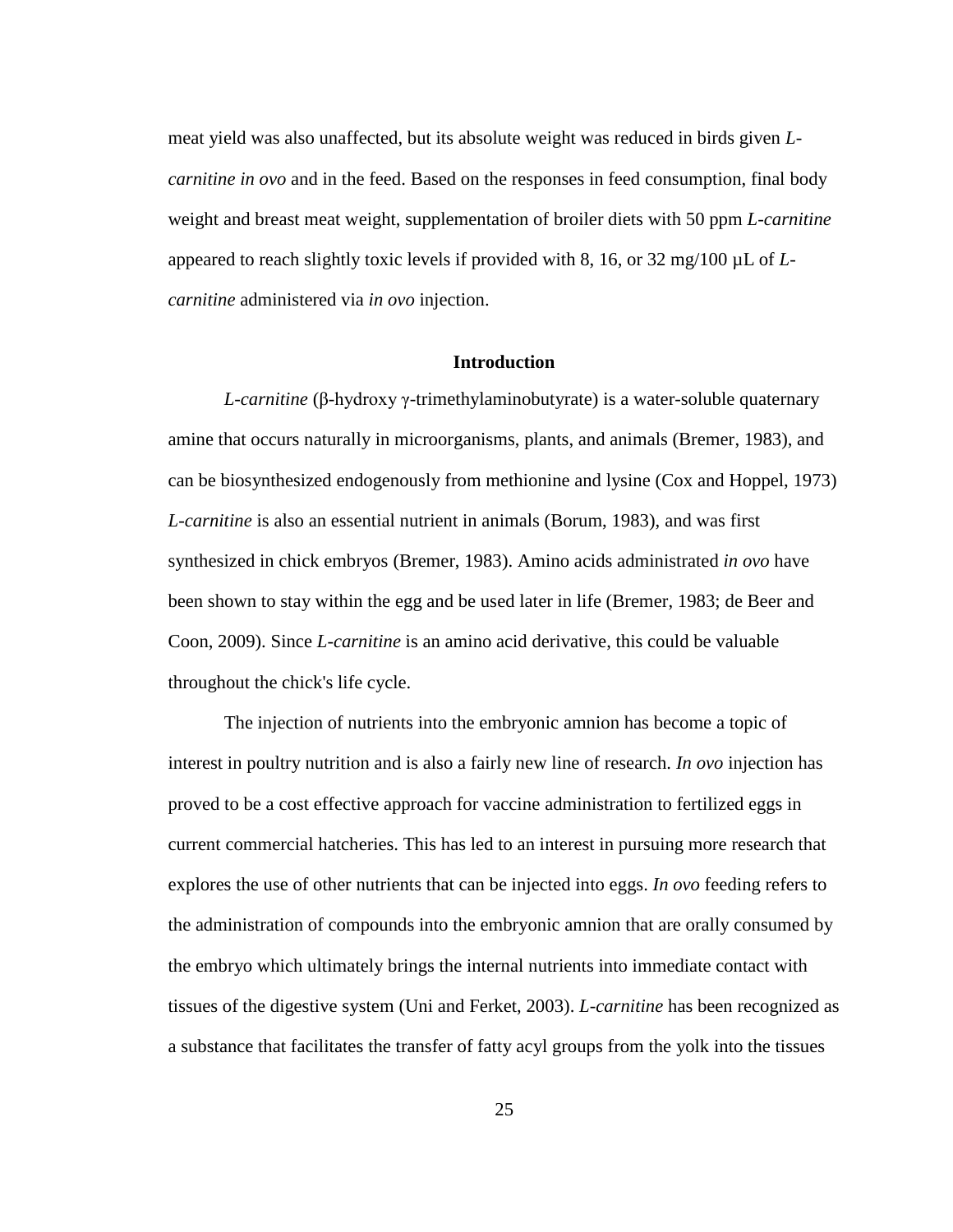of embryonic chicks via the yolk sac membrane. This in turn allows for the availability of more usable energy to the chick (Casillas and Newburgh, 1969). At the end of incubation, the embryo uses its energy reserves due to the high demand for glucose to fuel all of the hatching activities (Freeman, 1965; Christensen et al., 2001). Because of this, the chick requires extra energy for the pipping process. Keralapurath et al., 2010 showed that *Lcarnitine* can increase the moisture of the pipping muscle which could in turn help aid the chick to pip from the egg. Rinaudo et al., 1991 also showed that ratio of chain esterified carnitine in the liver, brain, and heart are also at the maximum level at 18 d of incubation, which suggest the importance of fatty acid oxidation for energy production in embryos.

Dietary *L-carnitine* supplementation in poultry has been studied extensively (Lein and Horng, 2001; Kidd et al., 2005; Geng et al., 2007; Corduk et al., 2007; Peebles et al., 2007). Dietary *L-carnitine* supplementation causes the generation of adenosine triphosphate (ATP) energy and improves energy utilization through promoting βoxidation of fatty acids (Rinaudo et al., 1991). Therefore, supplementation of *L-carnitine* in the diet reduces the amount of long-chain fatty acids available for esterification to triacylglycerols and their subsequent storage in adipose tissue (Uni et al., 2005). Excess body fat in broilers is of concern, and *L-carnitine* fed to breeder hens that are 21 week of age or older has shown to decrease carcass fat and increase breast meat yield in progeny fed with high-amino-acid-density diets (Kidd et al., 2005). This study will focus on the effects of *L-carnitine* provided via *in ovo* injection followed by an additional supply through dietary supplementation.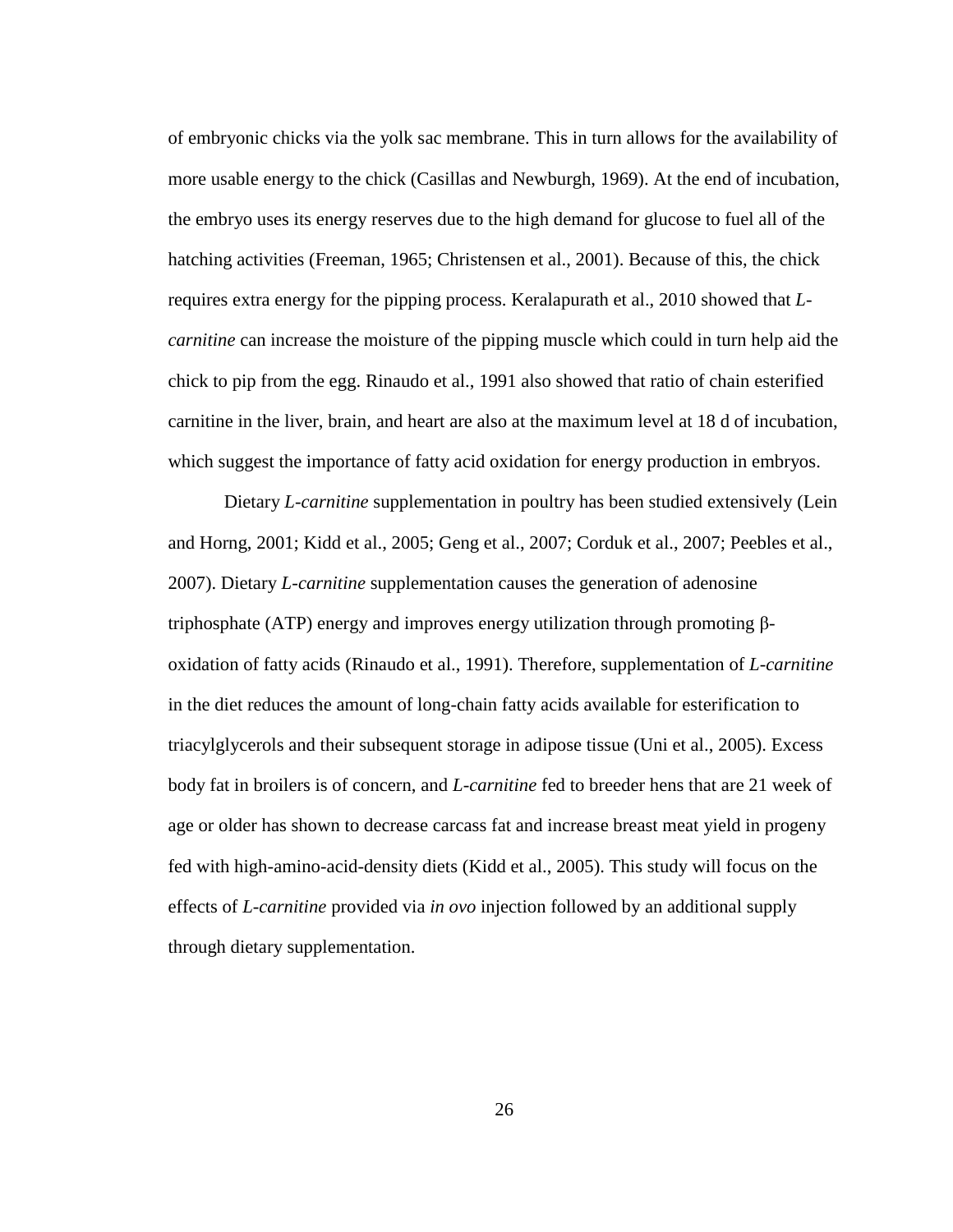#### **Materials and Methods**

#### <span id="page-37-1"></span><span id="page-37-0"></span>**Incubation and treatments**

 $Ross \times Ross$  708 broiler hatching eggs were obtained from a local commercial source. On the third day after collection, 1,440 eggs were individually weighed and all cracked, dirty, and misshapen eggs were discarded. Eggs were set on 10 tray levels of a Jamesway Model PS 500 single stage incubator. On each tray level, which corresponded to a replicate unit, all 9 treatment groups (*in ovo* injection and feed supplement combinations) were represented. Therefore, a total of 144 eggs were set on each tray level, with 16 eggs randomly assigned to each treatment group. Bulb temperatures and relative humidity were recorded using data loggers placed on levels 1, 5, and 10 of the incubator. Average dry bulb temperature was maintained between 37.0 and 37.5°C throughout incubation. On d 14 of incubation, eggs were candled and eggs that were unfertilized, contaminated, or contained dead embryos were discarded and recorded.

On d 18 of incubation, the embryonic amnion was injected according to the following treatment descriptions: 1) non-injected control, 2) injected without diluent (dry punch) control, 3) injection of 100 μL of diluent control, 4) injected with 100 μL of diluent containing 8 mg of supplemental *L-carnitine*, 5) injected with 100 μL of diluent containing 16 mg of supplemental of *L-carnitine*, 6) injected with 100 μL of diluent containing 32 mg of supplemental *L-carnitine*. After hatch, 3 treatment groups (treatments 7, 8, and 9) were added for the grow-out period. Then 3 additional treatments were created when chicks hatched from eggs that were injected with *L-carnitine* at each of the 3 dosages (treatments 4, 5, and 6) received feed that was supplemented with 50 ppm of *L-carnitine*. Control treatments (treatments 1, 2 and 3) were fed un-supplemented *L-carnitine* feed. The controls could not be fed supplemented *L-carnitine* because of the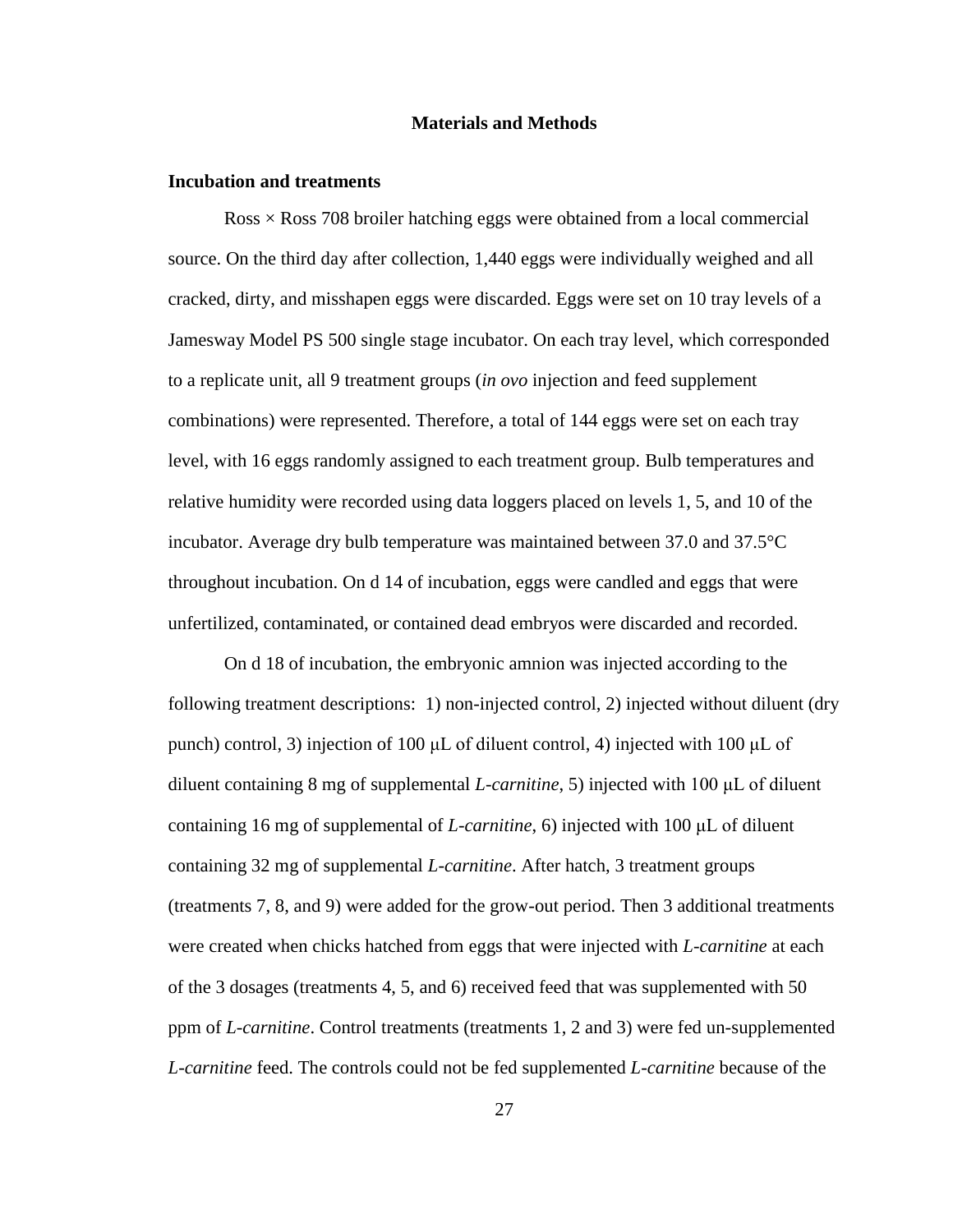limited space for the treatment in the incubator and within the grow-out facility. The compositions of the un-supplemented basal starter and grower diets are provided in Table 3.1.

# <span id="page-38-0"></span>**Injection and Hatching**

Eggs were injections immediately before transfer on d 18 of incubation. A modified Intelliject automated multi-egg injector was used to inject eggs. The air cells of the eggs were injected with a blunt tip injector needle [18.4-cm length and 1.27-mm bore width (o.d.)] to target the amnion. The needle provided an approximate 2.49 cm injection depth from the top of the large end of the egg (Keralapurath et al., 2010) with a standard error for injection volume of 0.1%. The injector was equipped with an automated cleaning cycle and was flushed and cleaned after each treatment group of eggs were injected to prevent cross contamination. The machine was primed using the appropriate treatment solution before the injection of the current treatment. A validation test using a water soluble dye confirmed that the material was being delivered into the amnion on d 18 of incubation. A 100 μL volume of treatment was injected into the large end of each egg. All eggs were left out of the incubator for 15 min including the industry egg during injection to maintain conditions for all treatments. Each treatment was placed into the hatching baskets corresponding to the same map as the incubator, in which one treatment at a time was placed to maintain conditions for all treatments.

#### <span id="page-38-1"></span>**Grow-out**

On d 0 post hatch (21 d of incubation), 12 chicks belonging to the same treatment replicate group were randomly selected and transferred to one of 90 floor pens in a broiler grow-out house. On a daily basis, birds' condition and mortality were monitored,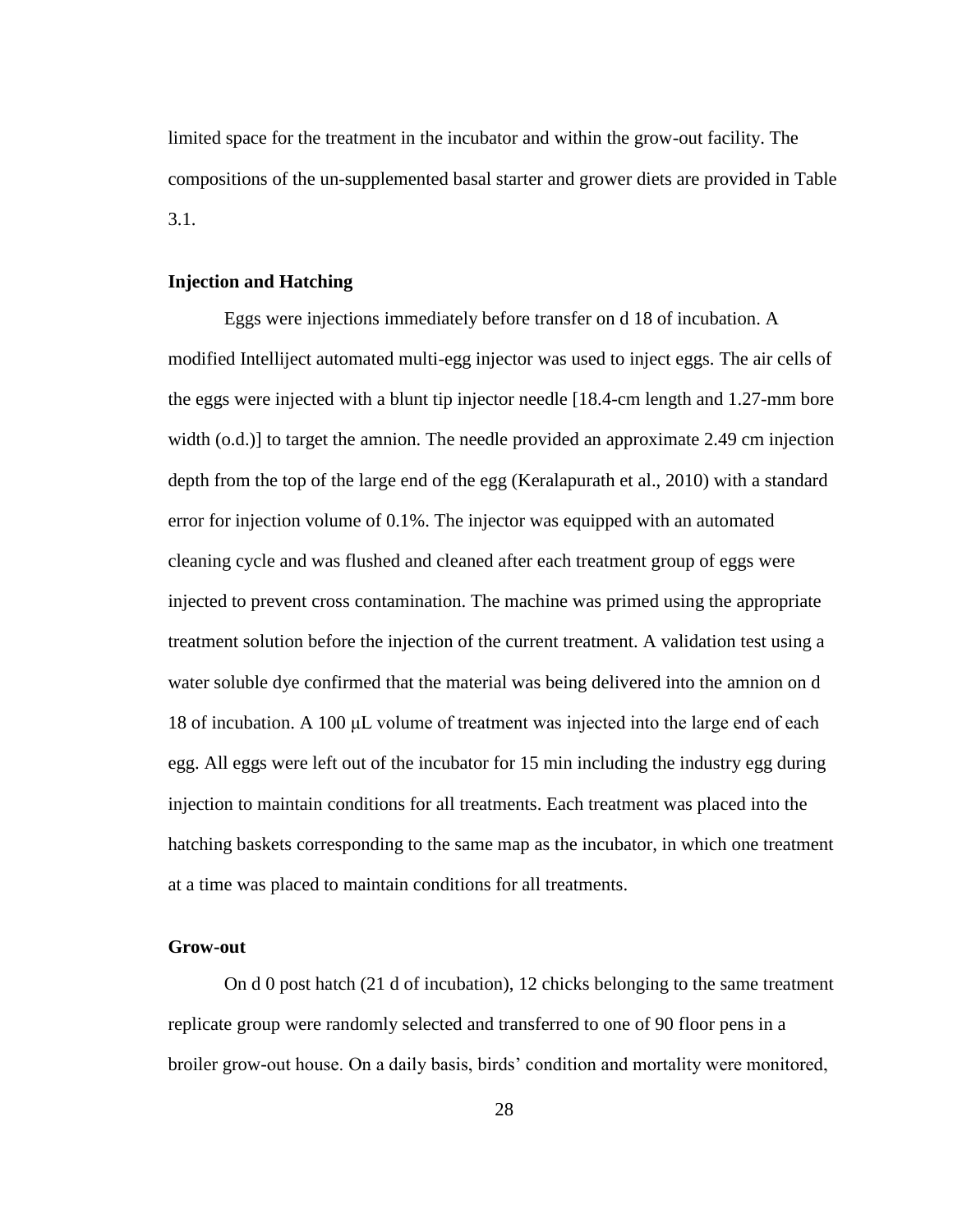and temperature and dead bird weights were recorded. Temperature was remained constant and adjusted according to industry standards and qualifications. Birds were maintained on 24 h of light for the first 5 d and then on 20 h of light per d thereafter. Chicks were provided ad libitum access to feed and water, and the use of 50 ppm supplemental dietary *L-carnitine* was used in accordance with the previously indicated treatment designations. All diets were formulated to meet or exceed NRC (1994) recommendations throughout the grow-out period.

#### <span id="page-39-0"></span>**Data collection**

Hatch time for each treatment replication was monitored every 12 h from 19.5 d to 21.5 d. Hatchability was calculated and expressed as a percentage of fertilized eggs. After hatch, dead birds and their weights were recorded. Birds and feed were weighed and birds counted in each treatment replicate pen on d 21 and 45 of grow-out in order to calculate mean body weight gain and feed conversion ratio (FCR). On d 45 of post-hatch grow-out, 6 birds (3 males and 3 females) from each treatment replication were randomly selected, individually weighed, and processed. Weights of the carcass, abdominal fat pad, backhalf, and breast meat were recorded

#### <span id="page-39-1"></span>**Statistical analysis**

A randomized complete block experimental design was employed for the incubational and grow-out components of the study. Incubator tray levels and areas of the grow-out house represented specific replicate units and were considered as blocks, with all 9 treatments equally represented within each replicate unit. When moved to the growout house, chicks belonging to the same treatment replicate group were randomly assigned to an individual pen. The PROC REG option of SAS (SAS institute, 2003) was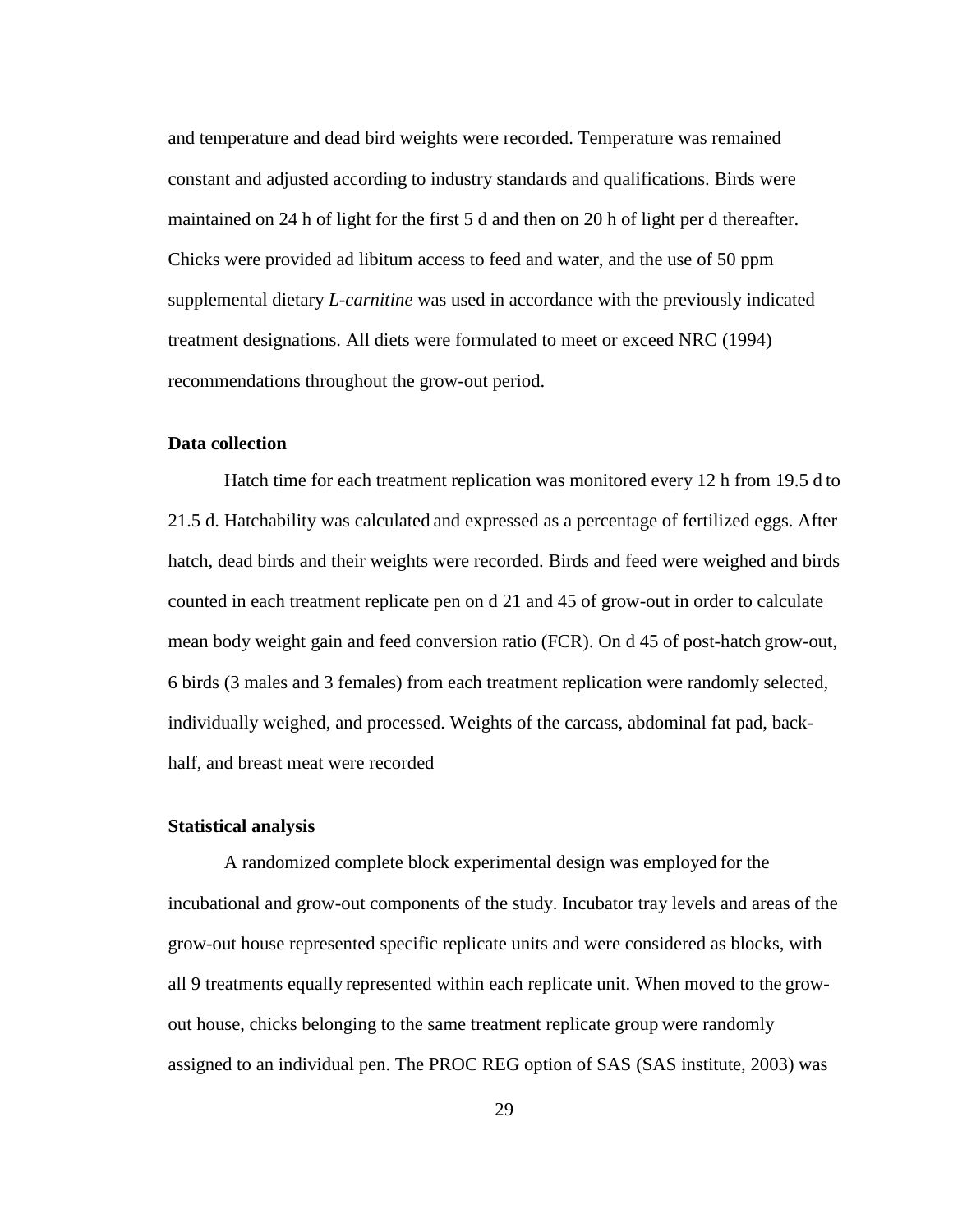used to regress the means for time of hatch and hatchability on *L-carnitine* concentration, the GLIMMIX procedure was used for the analysis of mortality data, and the MIXED procedure was used for the analysis of all other data. Fisher's protected least significant difference test was used to compare means. Comparisons between means were made when there were significant global effects, with all differences considered significant at P  $< 0.05$ .

#### **Results and Discussion**

<span id="page-40-0"></span>Hatch time is best described as the amount of time that is required for a specific chick or group of chicks to hatch, whereas hatchability is calculated by dividing the number of chicks hatch by the number of fertile egg placed in the hatcher. Time of hatch and hatchability of fertilized eggs for each treatment group are provided in Table 3.2. Mean length of incubation (hatch time) and hatchability of fertilized eggs were not significantly different between individual treatments. In agreement with these results, Keralapurath et al. (2010) showed no significant effects on hatch time due to *in ovo* injected *L-carnitine* levels at 0.5, 2.0, and 8.0 mg/100 μL of commercial diluent. However overall, hatchability in the current study was low in comparison to other research (Xu et al., 2003; Uni et al., 2005; Zhai et al., 2008; Zakaria et al. 2009; Keralapurath et al., 2010). In the current study, all of the eggs were exposed to low temperature (27°C) for approximately 2 h when the eggs were transferred from the incubator to the hatcher after injection on d 18 of incubation. It took another hour for the eggs to warm up to normal hatching temperature after they were placed in the hatcher. Chicken embryos are not able to regulate their body temperature (Oppenheim and Levin, 1975), and a decrease in the environmental temperature can cause a decrease in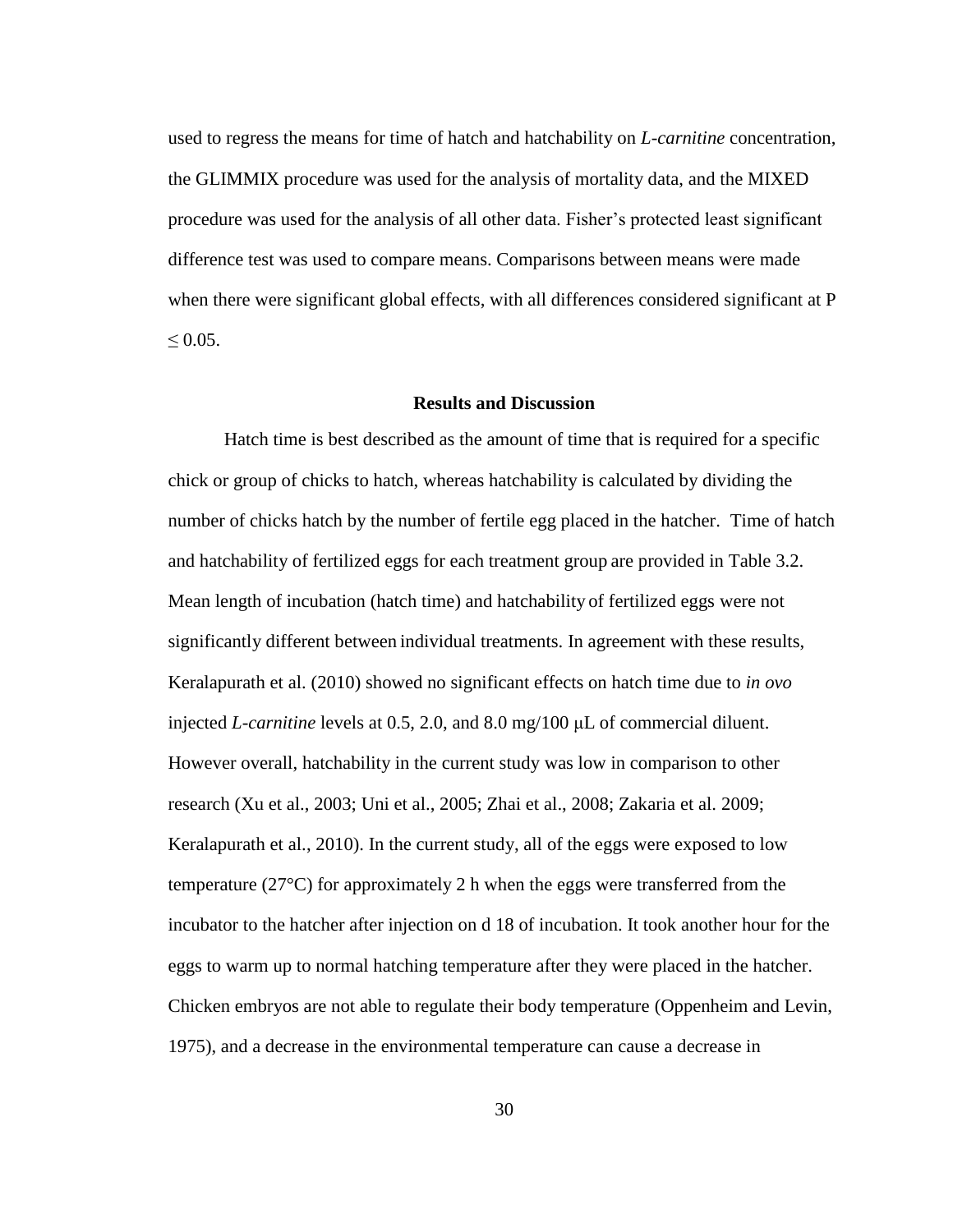embryonic body temperature, followed by a decrease in embryonic metabolic rate, which subsequently delays the hatching process (Zakaria and al-Anezi, 1996). Suarez reported that incubation time was delayed as long as the time that embryos experience cooling (Suarez et al., 1996). Cooling embryos resulted in a longer incubation period. In the current study, when the embryos were moved out of the hatcher on d 21 of incubation, some of the embryos were still in the process of hatching. However, those embryos that hatched after d 21 of incubation were not counted in the calculation of hatchability. Nevertheless, in the current study, hatchability was not affected by the injection of *Lcarnitine* at concentrations of 8, 16, or 32 mg/ μL as compared to the controls. This result is consistent with previous studies which have shown no detrimental effects on hatchability with the injection of *L-carnitine* (Xu et al., 2003; Uni et al., 2005; Zhai et al., 2008; Zakaria et al. 2009; Keralapurath et al., 2010). Keralapurath et al. (2010) showed that *L-carnitine* levels at 0.5, 2.0, and 8.0 mg/100 μL of commercial diluent were nontoxic to broiler embryos. Results from the current study also confirmed that 8 mg of *Lcarnitine*/100 μL of commercial diluent are non-toxic to broiler embryos. However, if the concentrations are increase beyond 8 mg along with the supplementation of 50 ppm *Lcarnitine*, slightly toxic levels may be noticed.

At 21 d of age, no affects were observed for the treatments involving the injection of *L-carnitine* compared to the 3 controls with no supplemental *L-carnitine*, but when comparing the injection of *L-carnitine* in combination with 50 ppm supplemental *Lcarnitine* to the 3 controls there were significant differences in body weight ( $P \leq 0.01$ ). However there were no significant differences in the injection of *L-carnitine* when compared to the injection of *L-carnitine* in combination with 50 ppm *L-carnitine* supplementation with respect to d 21 body weight. At d 21, there are no significant

31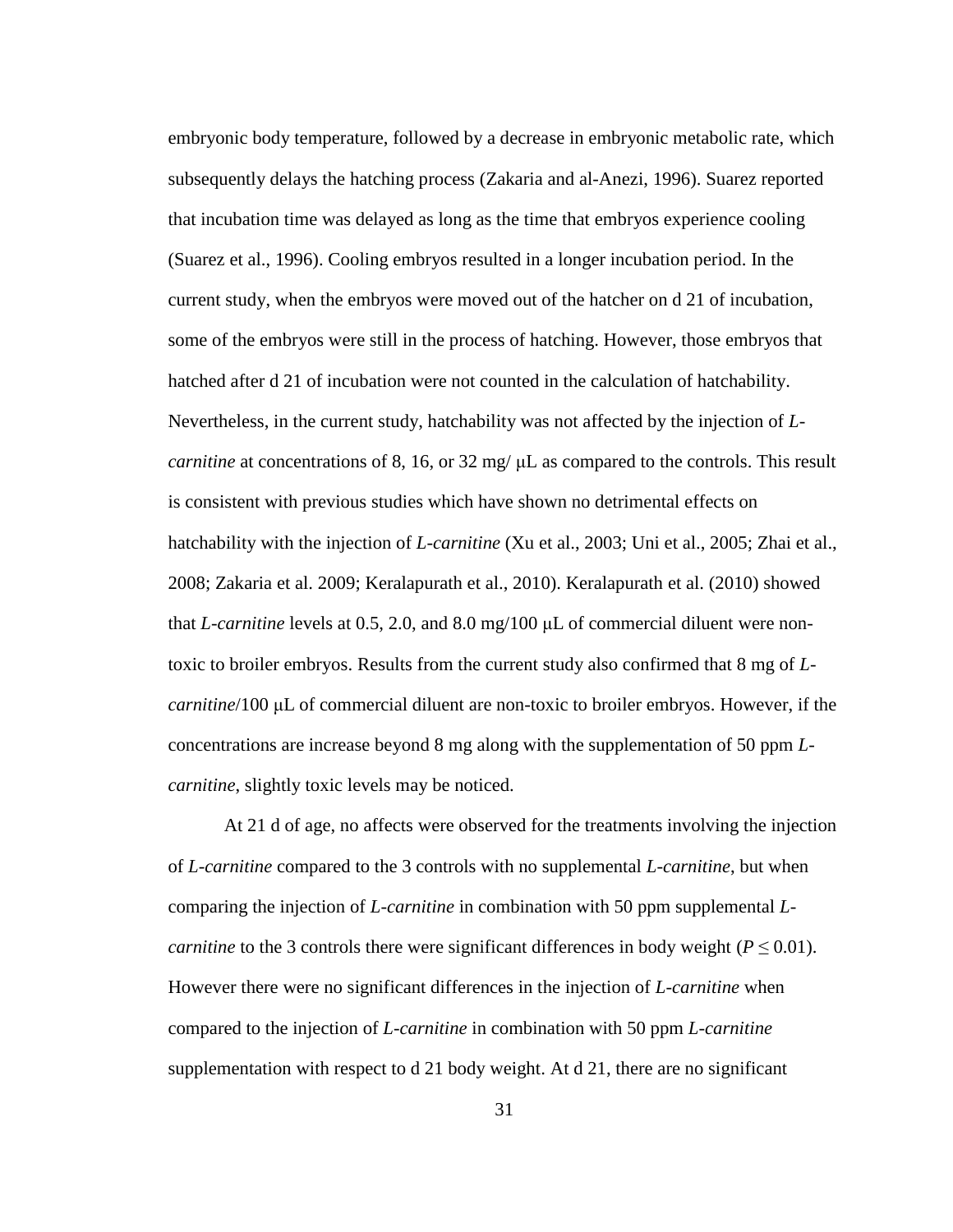differences in feed intake between the controls, the injection of *L-carnitine*, or the injection of *L-carnitine* in combination with 50 ppm *L-carnitine* supplementation ( $P \leq$ 0.001). However, feed intake begins to decrease beginning at the 32 mg injection of *Lcarnitine* and continuing to decrease throughout all treatments containing the injection of *L-carnitine* combined with *L-carnitine* supplementation, and such reduction seemed to be less severe in those birds that received no *L-carnitine* or birds that received lower-*in ovo L-carnitine* doses (Table 3.3). Mortality and FCR were unaffected by the injection and the feed supplementation of *L-carnitine*. For the final body weight, the 3 controls do not exhibit significantly differ effects from the injections of *L-carnitine*. However, the 3 controls are significantly different from the *L-carnitine* injection with the supplemental *L*-carnitine and were observed to reduce final body weight ( $P \le 0.001$ ). Final feed consumption is somewhat similar to final body weight, in which there were no differences in the 3 controls and the injections of *L-carnitine*. However there is a significant difference observed when comparing the 3 controls and the injection of *Lcarnitine* in combination with the supplemental *L-carnitine*, and once again beginning at the 32 mg injection of L-carnitine lower feed intake is observed when adding the supplemental *L-carnitine* (*P <* 0.001). The results observed at d 21 and d 45 of age are not in agreement with results from previous studies which showed that *L-carnitine* supplementation had no effect on body weight and feed intake (Moore et al., 1994; Lein and Horng, 2001). However, birds hatched from eggs that were injected with only 32 mg/100 μL of *L-carnitine* or that were injected with 8 or 16 mg/100 μL of *L-carnitine* in combination with a subsequent dietary supplement of 50 ppm *L-carnitine* exhibited an improvement in FCR ( $P \le 0.021$ ) when compared to birds in the three control treatments (Table 3.3) Results from several studies have shown that dietary *L-carnitine*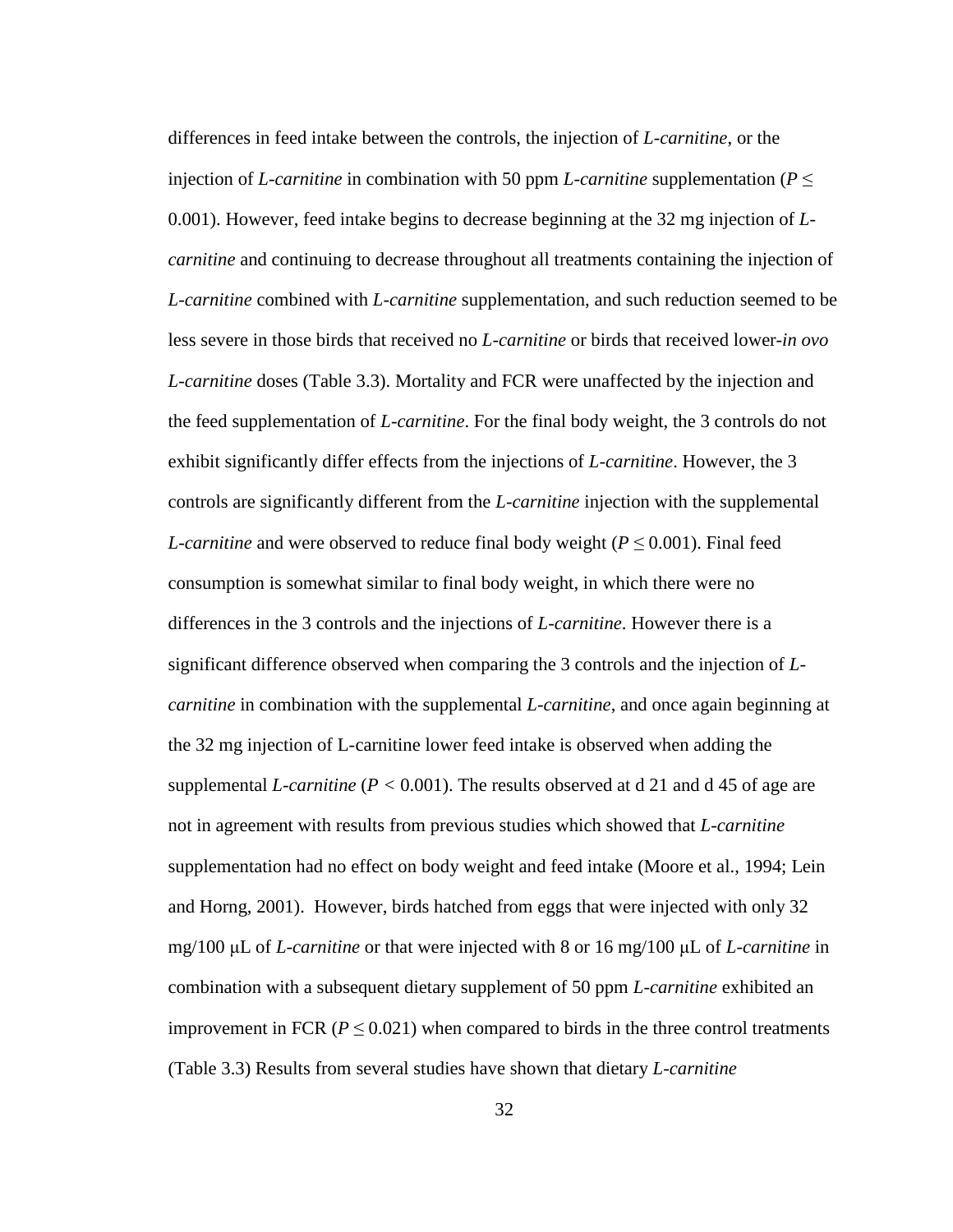supplementation at 50, 75, 100, and 160 mg/kg with broilers was not toxic to broilers (Lein and Horng, 2001; Xu et al., 2003; Corduk et al., 2007; Beer and Coon, 2009). However, it appears from the current results that 50 ppm of supplemental dietary *Lcarnitine* in combination with 8, 16, and 32 mg/100 µL of *L-carnitine* administrated via *in ovo* injection may be slightly toxic to broilers, as evidenced by the reductions in feed consumption, final body weight, and breast meat weight except for the 8 mg *L-carnitine*  injection.

Although, the results for boneless-skinless breast meat weight ( $P \le 0.03$ ) are somewhat inconsistent and was shown to be lower in birds fed 50 ppm supplemental *Lcarnitine* subsequent to the injection of 8 mg/100 μL of *L-carnitine* (Table 3.4). When comparing the 3 controls, the injections of *L-carnitine*, or the injections of *L-carnitine* in combination with 50 ppm supplemental *L-carnitine* there were no differences observed. However, in the 32 mg injection of *L-carnitine*, 8 mg injection of *L-carnitine* in combination with 50 ppm *L-carnitine*, and the 32 mg injection of *L-carnitine* in combination with the 50 ppm *L-carnitine* slightly exhibit lower breast meat weights. In contrast, breast meat weight was maximized in birds that were injected with only 8 mg/100 μL of *L-carnitine*. There were no responses to the treatments with regards to back-half or abdominal fat weights or yields, which is in agreement with previous findings (Moore et al., 1994; Lein and Horng, 2001). Conversely, previous studies have also shown opposite results, in that reductions in abdominal fat pad weight (Kidd et al., 2005; Geng et al., 2007) and increases in back-half yield (Kidd et al., 2009) where observed when supplemental *L-carnitine* was fed.

*In ovo* injection with *L-carnitine* at levels ranging from 0 to 16 mg of *Lcarnitine*/100 µL of diluent did not have any beneficial or deleterious effects on hatching,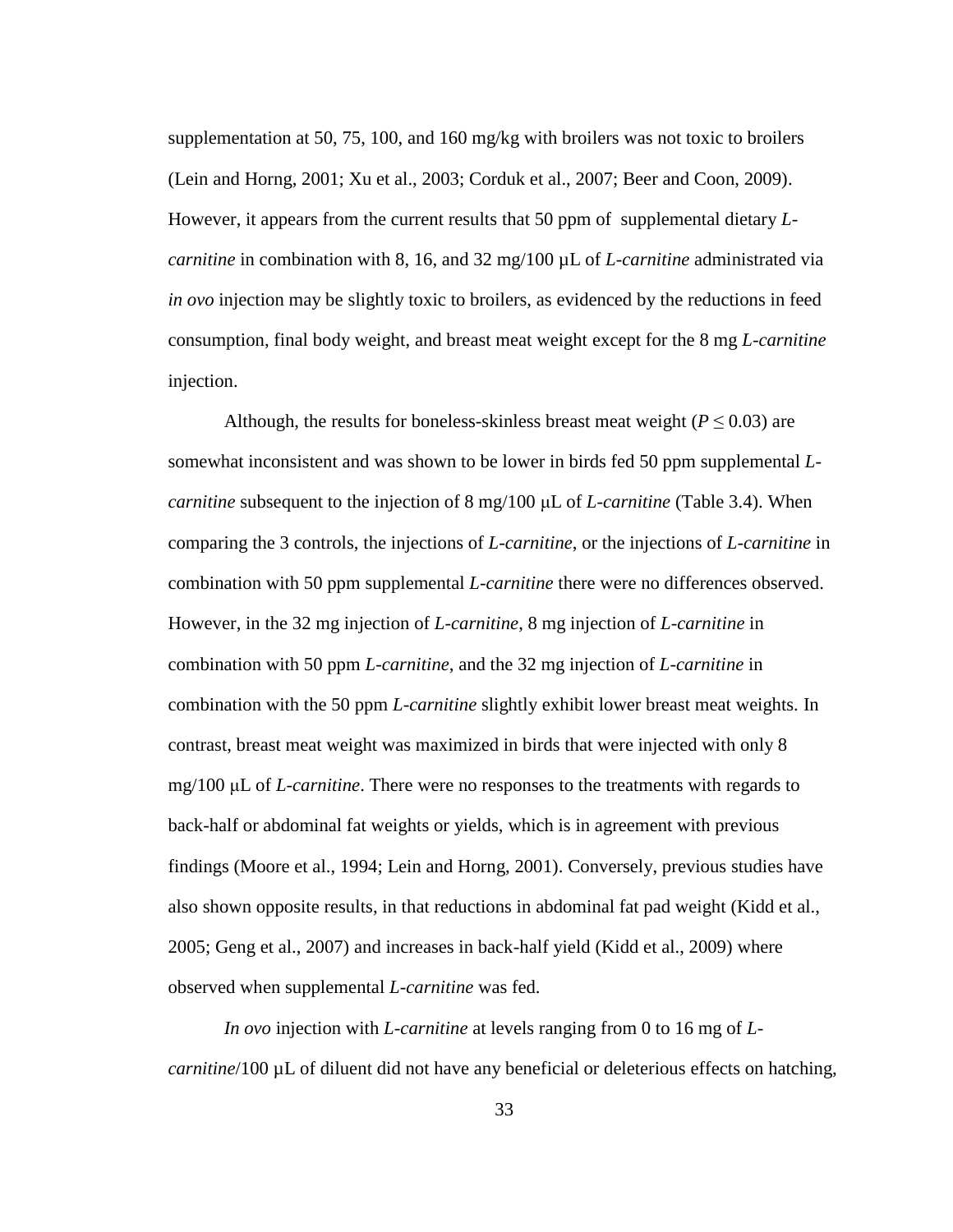grow-out, or carcass trait production of broilers. Levels of *L-carnitine* at 32 mg of /100 µL of diluent, caused a decrease in final feed consumption, and the supplementation of *Lcarnitine* via *in ovo* injection in combination with dietary supplementation resulted in a reduction of final body weight, feed consumption and total breast meat weight, but resulted in an improvement in FCR. These results suggest that providing *L-carnitine* to broilers both in the feed and at the embryonic level via *in ovo* injection may have deleterious consequences that warrant further investigation. The *in ovo* application of *Lcarnitine* at dosages of 8 or 16 mg/100 µL of diluent did not negatively impact broiler production or carcass traits, but also failed to improve any of the parameters measured except for the increase noticed in breast meat weight in response to the 8 mg of *Lcarnitine* injection.

#### **Conclusions and applications**

<span id="page-44-0"></span>In conclusion, *L-carnitine* from 0 to 32 mg/100 μL of diluent did not have any effect on the hatching characteristics of injected eggs. When eggs were injected with 32 mg of *L-carnitine*/100 μL of diluent, there was a decrease in final feed consumption. The combination *L-carnitine* supplementation at 8, 16, or 32 mg/100 μL of diluent via *in ovo* injection with its supplementation in the feed at 50 ppm resulted in impairment in the growth, feed intake, and breast meat development, suggesting that toxic levels may have been reached.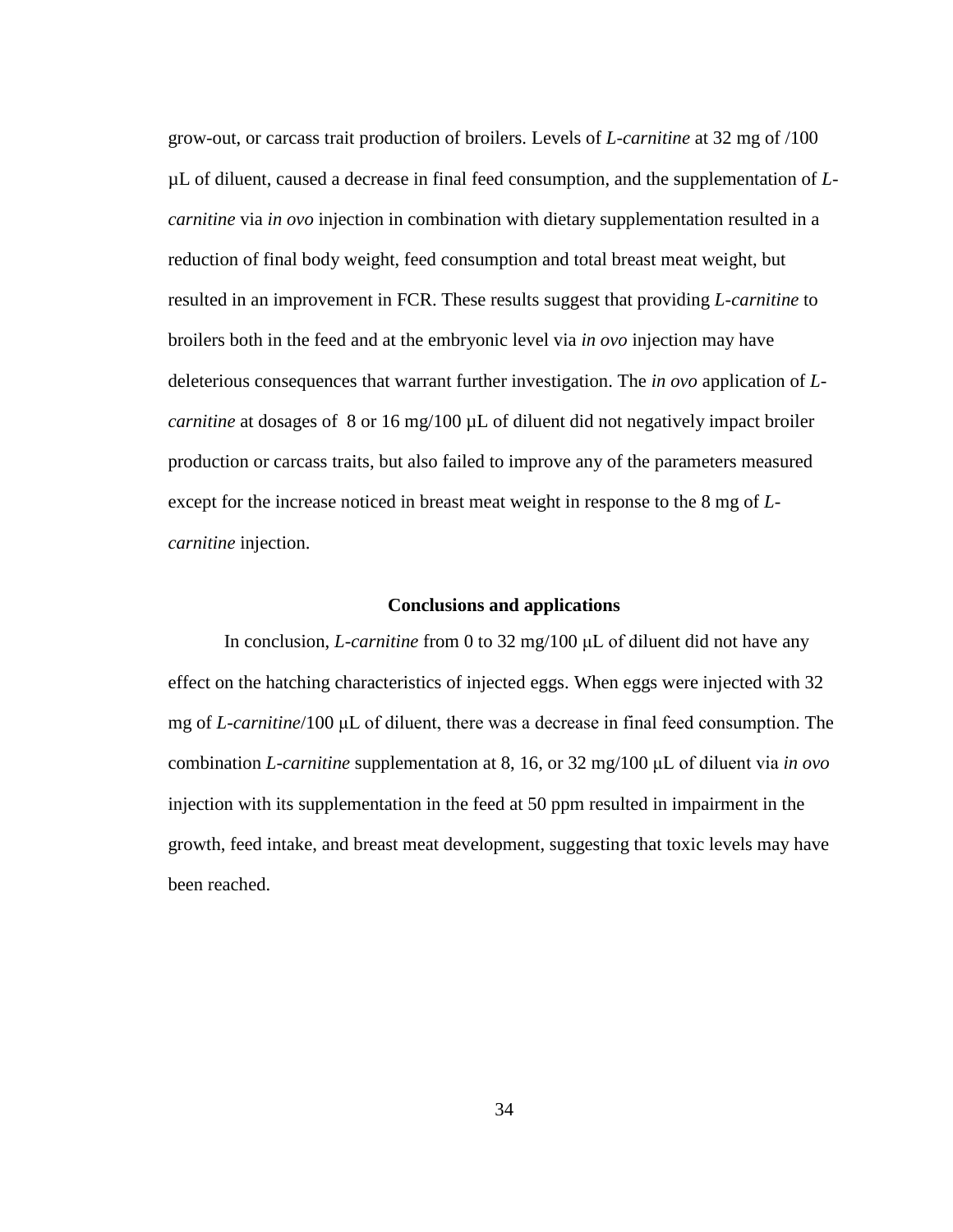#### **References**

<span id="page-45-0"></span>de Beer, M. and C.N. Coon. 2009. The effect of different feed restriction programs and dietary *L-carnitine* supplementation on reproductive performance, efficiency, frame size and uniformity in broiler breeder hens. Int. J. Poult. Sci. 8: 409-425.

Borum, P.R. (1983). Carnitine. Annu. Rev. Nutr. 3: 233–259

Bremer, J. 1983. Carnitine metabolism and functions. Physiol. Rev. 63: 1420–1480.

Casillas, E.R. and R.W. Newburgh. 1969. Carnitine and derivatives in embryonic chick tissue. Biochim. Biophys. Acta. 184: 566–577.

Christensen, V.L., M.J. Wineland, G.M. Fasenko, and W.E. Donaldson. 2001. Egg storage effects on plasma glucose and supply and demand tissue glycogen concentrations of broiler embryos. Poult. Sci. 80: 1729–1735.

Corduk, M., N. Ceylan, and F. Illdiz. 2007. Effects of dietary energy density and *Lcarnitine* supplementation on growth performance, carcass traits and blood parameters of broiler chickens. S. Afr. J. Anim. Sci. 37: 65-72.

Cox, R.A. and C.L. Hoppel. 1973. Biosynthesis of carnitine and 4-N-trimethylaminobutyrate from 6-N-trimethyllysine. Biochem. J. 136: 1075.

Freeman, B.M. (1965). The relationship between oxygen consumption, body temperature and surface area in the hatching and young chick. Br. Poult. Sci. 6: 67–72.

Geng, A., Baoming Li, and Yuming Guo. 2007. Effects of dietary *L-carnitine* and coenzyme Q10 at different supplemental ages on growth performance and some immune responses in ascites-susceptible broilers. Arch. Anim. Nutr. 61: 50-60.

Keralapurath, M.M, R.W. Keirs, A. Corzo, L.W. Bennett, R. Pulikanti, and E.D. Peebles. 2010. Effects of *in ovo* injection of *L-carnitine* on subsequent broiler chick tissue nutrient profiles. Poult. Sci. 89: 335-341.

Keralapurath, M.M, R.W. Keirs, A. Corzo, R. Pulikanti, W. Zhai, and E.D. Peebles. 2010. Effects of *in ovo* injection of *L-carnitine* on hatchability and subsequent broiler performance and slaughter yield. Poult. Sci. 89: 1497-1501.

Kidd, M.T., C.D. McDaniel, E.D. Peebles, S.J. Barber, A. Corzo, S.L. Branton, and J.C. Woodworth. 2005. Breeder hen dietary *L-carnitine* affects progeny carcase traits. Br. Poult. Sci. 46: 97–103.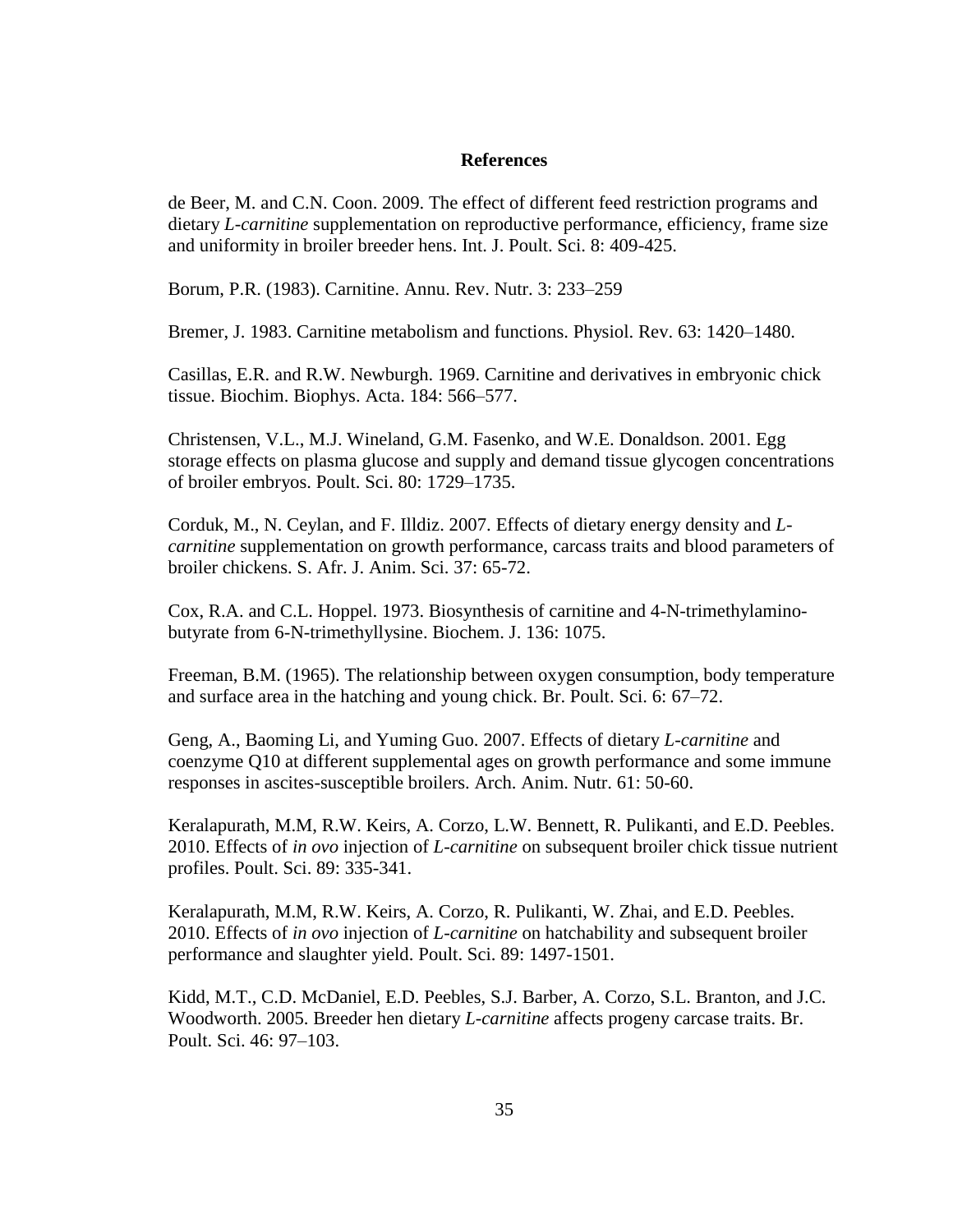Kidd, M. T., J. Gilbert, A. Corzo, W. S. Virden, and J. C. Woodworth. 2009. Dietary *Lcarnitine* influences broiler thigh yield. Asi. Austr. J. Anim. Sci. 22: 681-685. Lien, T-F. and Y-M. Horng. 2001. The effect of supplementary dietary *L-carnitine* on the growth performance, serum components, carcase traits and enzyme activities in relation to fatty acid β-oxidation of broiler chickens. Br. Poult. Sci. 42: 92-95.

Moore, Randle W., Carlton E. Dean, and Pamela S. Hargis. 1994. Effects of *in ovo* hormone administration at day eighteen of embryogenesis on posthatch growth of broilers. J. Appl. Poult. Res. 3: 31-39.

National Research Council, 1994: Nutrient Requirements of Poultry, 9<sup>th</sup> rev. edn. National Academy Press, Washignton DC, USA.

Oppenheim RW, and HL Levin.1975. Short-term changes in incubation temperature: behavioral and physiological effects in the chick embryo from 6 to 20 days. Dev Psychobiol. 8: 103-115.

Peebles, E. D., M.T. Kidd, C.D. McDaniel, J.P. Tanksley, H.M. Parker, A. Corzo, and J.C. Woodworth. 2007. Effects of breeder hen age and dietary *L-carnitine* on progeny embryogenesis. Br. Poult. Sci. 48: 299–307.

Rinaudo, M.T., M. Curto, R. Bruno, M. Piccinini, and C. Marino. 1991. Acid soluble, short chain esterified and free carnitine in the liver, heart, muscle and brain of pre and post hatched chicks. Int. J. Biochem. 23: 59-65.

SAS User' s Guide 2004. Version 9.1 ed. SAS Institute, Inc., Cary, NC.

Suarez ME, HR Wilson, BN McPherson, FB Mather, and CJ Wilcox.1996. Low temperature effects on embryonic development and hatch time. Poult Sci. 75: 924-932.

Uni, Z. and P. Ferket. 2003. Enhancement of development of oviparous species by *in ovo* feeding, U. S. Patent No. 0035965.

Uni, Z., P.R. Ferket, E. Tako, and O. Kedar. 2005. *In ovo* feeding improves energy status of late-term chicken embryos. Poult. Sci. 84: 764–770.

Xu, Z.R., M.Q. Wang, H.X. Mao, X.A. Zhan, and C.H. Hu. 2003. Effects of *L-carnitine* on growth performance, carcass composition, and metabolism of lipids in male broilers. Poult. Sci. 82: 408-413

Zakaria AH, and MA al-Anezi.1996. Effect of ascorbic acid and cooling during egg incubation on hatchability, culling, mortality, and the body weights of broiler chickens. Poult Sci. 75: 1204-1209.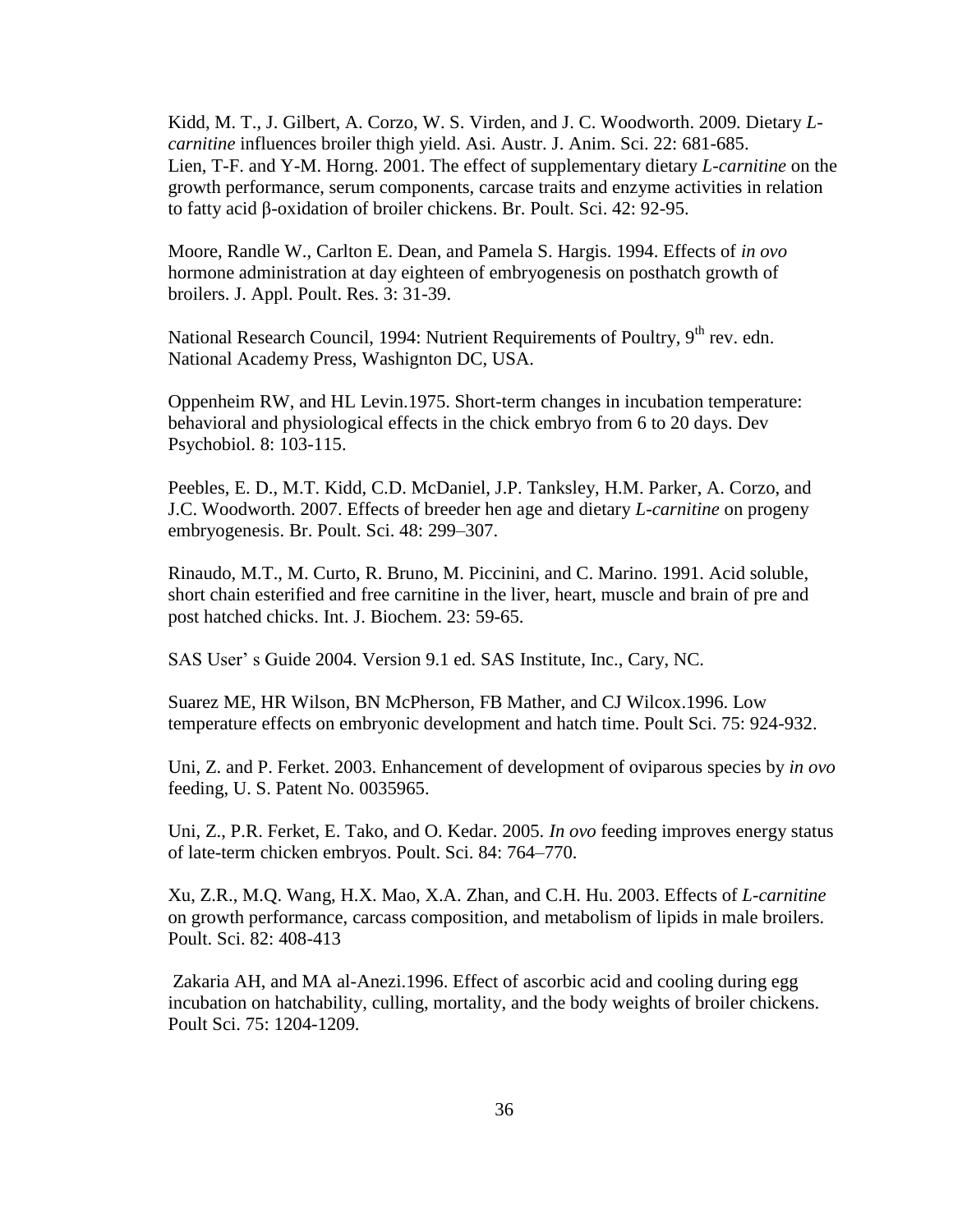Zakaria, A.H., P.W. Plumstead, H. Romero-Sanchez, N. Leksrisompong, and J. Brake. 2009. The effects of oviposition time on egg weight loss during storage and incubation, fertility, and hatchability of broiler hatching eggs. Poult. Sci. 88: 2712-2717

Zhai, W., S. Neuman, M.A. Latour, and P.Y. Hester. 2008. The Effect of *in ovo* injection of *L-carnitine* on hatchability of White Leghorns. Poult. Sci. 87: 569–572.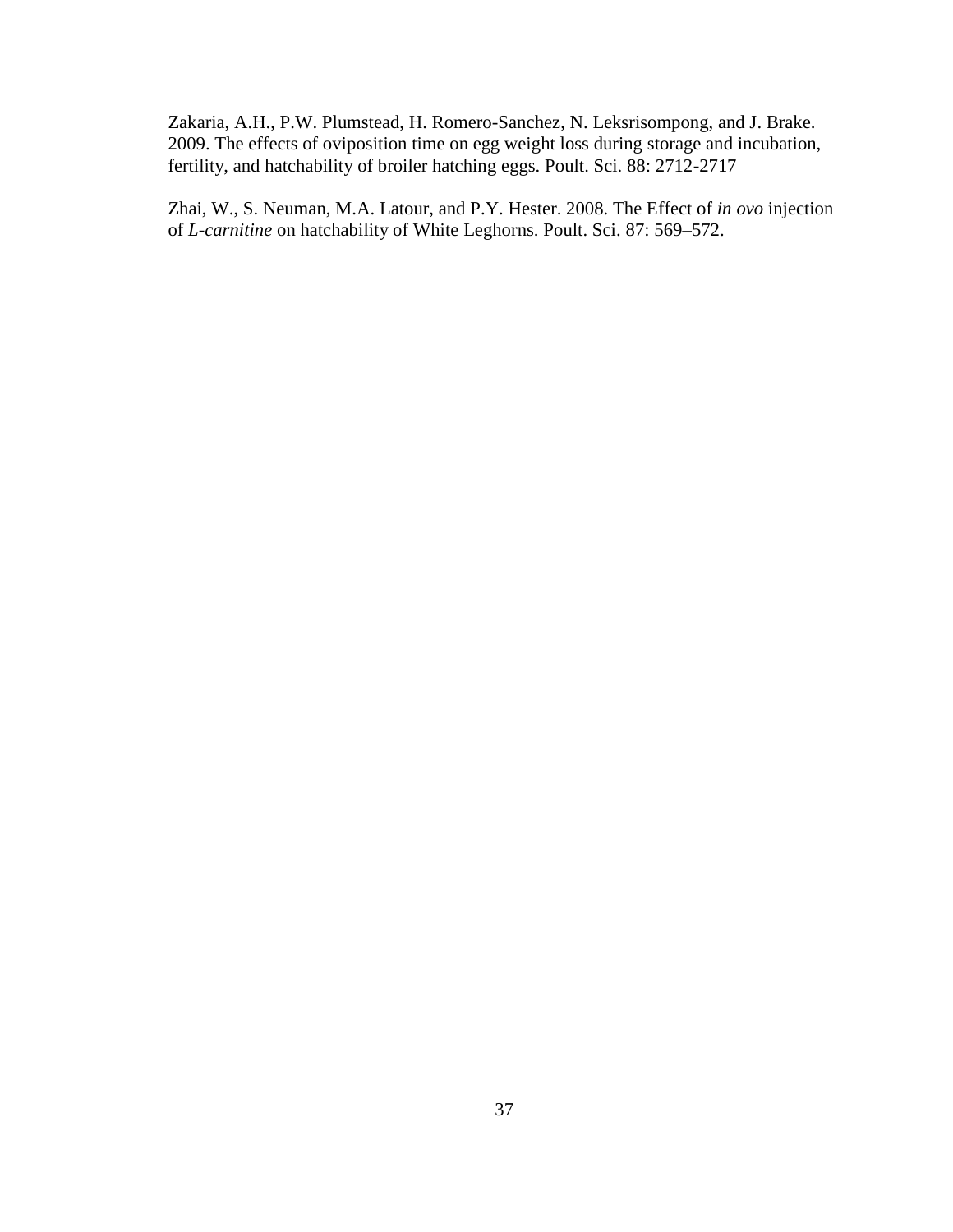| Ingredients                         | Starter $(0-21 d)$ | Grower $(21-45d)$ |  |  |
|-------------------------------------|--------------------|-------------------|--|--|
| Corn                                | 65.09              | 70.36             |  |  |
| Soybean mill                        | 26.35              | 21.02             |  |  |
| ProPlus <sup>1</sup>                | 5.00               | 5.00              |  |  |
| Poultry oil                         | 0.79               | 1.17              |  |  |
| Calcium carbonate                   | 0.94               | 0.86              |  |  |
| Dicalcium                           | 0.87               | 0.69              |  |  |
| Salt                                | 0.32               | 0.33              |  |  |
| L-Lysine-HCL                        | 0.21               | 0.21              |  |  |
| DL-Methionine                       | 0.24               | 0.19              |  |  |
| Coccidiostat <sup>2</sup>           | 0.05               | 0.05              |  |  |
| L-Threonine                         | 0.031              | 0.016             |  |  |
| Vitamin/mineral premix <sup>3</sup> | 0.05               | 0.05              |  |  |
| Choline                             | 0.047              | 0.063             |  |  |
| Calculated composition              |                    |                   |  |  |
| ME (Kcal/kg)                        | 3,075              | 3,150             |  |  |
| Crude Protein (%)                   | 21.1               | 19.0              |  |  |
| Lysine $(\%)$                       | 1.30               | 1.15              |  |  |
| $TSAA$ $(\% )$                      | 0.94               | 0.83              |  |  |
| Calcium                             | 0.90               | 0.82              |  |  |
| Available phosphorus (%)            | 0.45               | 0.41              |  |  |

<span id="page-48-0"></span>Table 3.1 Composition of experimental diets (%)

 $<sup>1</sup>$  Animal protein blend with a CP value of 60%; HJ Baker & Bro Inc.</sup> (Little Rock, AR).

 $2^2$  Dietary inclusions of 60 g of salinomycin sodium per 907.2 kg of feed. <sup>3</sup> Vitamin and mineral premix included the following per kilogram of diet: vitamin A (vitamin A acetate), 4,960 IU; cholecalciferol, 1,653 IU; vitamin E (source unspecified), 27 IU; menadione, 0.99 mg; vitamin  $B_{12}$ , 0.015 mg; folic acid,  $0.8$  mg;  $p$ -pantothenic acid,  $15$  mg; riboflavin,  $5.4$  mg; niacin,  $45$ mg; thiamin, 2.7 mg; p-biotin, 0.07 mg; pyridoxine, 5.3 mg; manganese, 90 mg; zinc, 83 mg; iron, 121 mg; copper, 12 mg; iodine, 0.5 mg; selenium, 0.3 mg.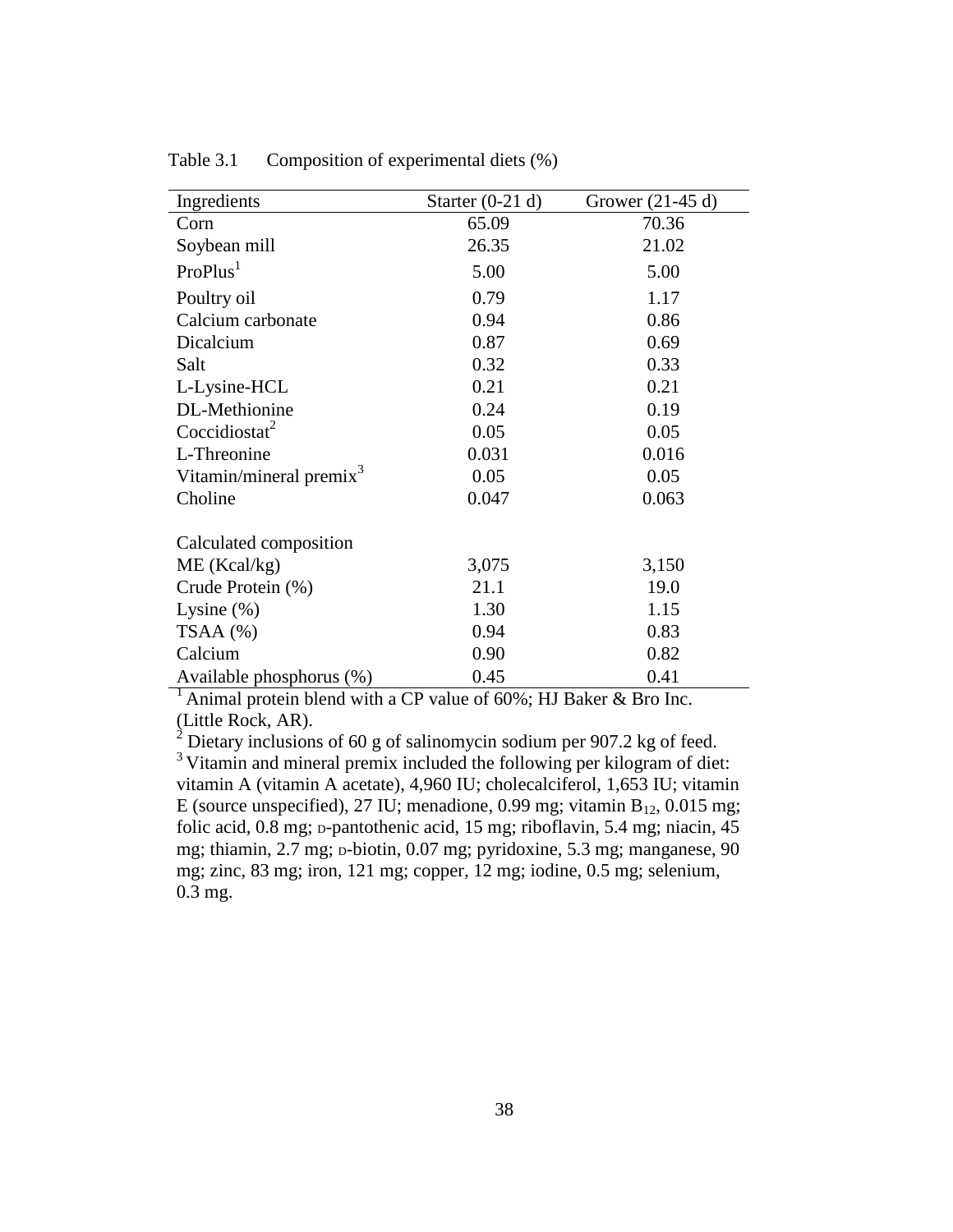| Treatment               | Hatchability of     | Hatch Time (hr) |
|-------------------------|---------------------|-----------------|
|                         | Fertilized Eggs (%) |                 |
| <b>Industry Egg</b>     | 78.36               | 20.86           |
| Dry Punch               | 77.32               | 20.93           |
| Diluent                 | 74.94               | 20.88           |
| 8 mg/100μL L-carnitine  | 76.00               | 20.88           |
| 16 mg/100μL L-carnitine | 69.83               | 20.89           |
| 32 mg/100µL L-carnitine | 76.06               | 20.88           |
|                         |                     |                 |
| <b>SEM</b>              | 4.322               | 0.021           |
| P value                 | 0.56                | 0.51            |

<span id="page-49-0"></span>Table 3.2 Hatch time and hatchability of fertilized Ross 708 broiler hatching eggs in in response to the *in ovo* injection of supplemental L-carnitine.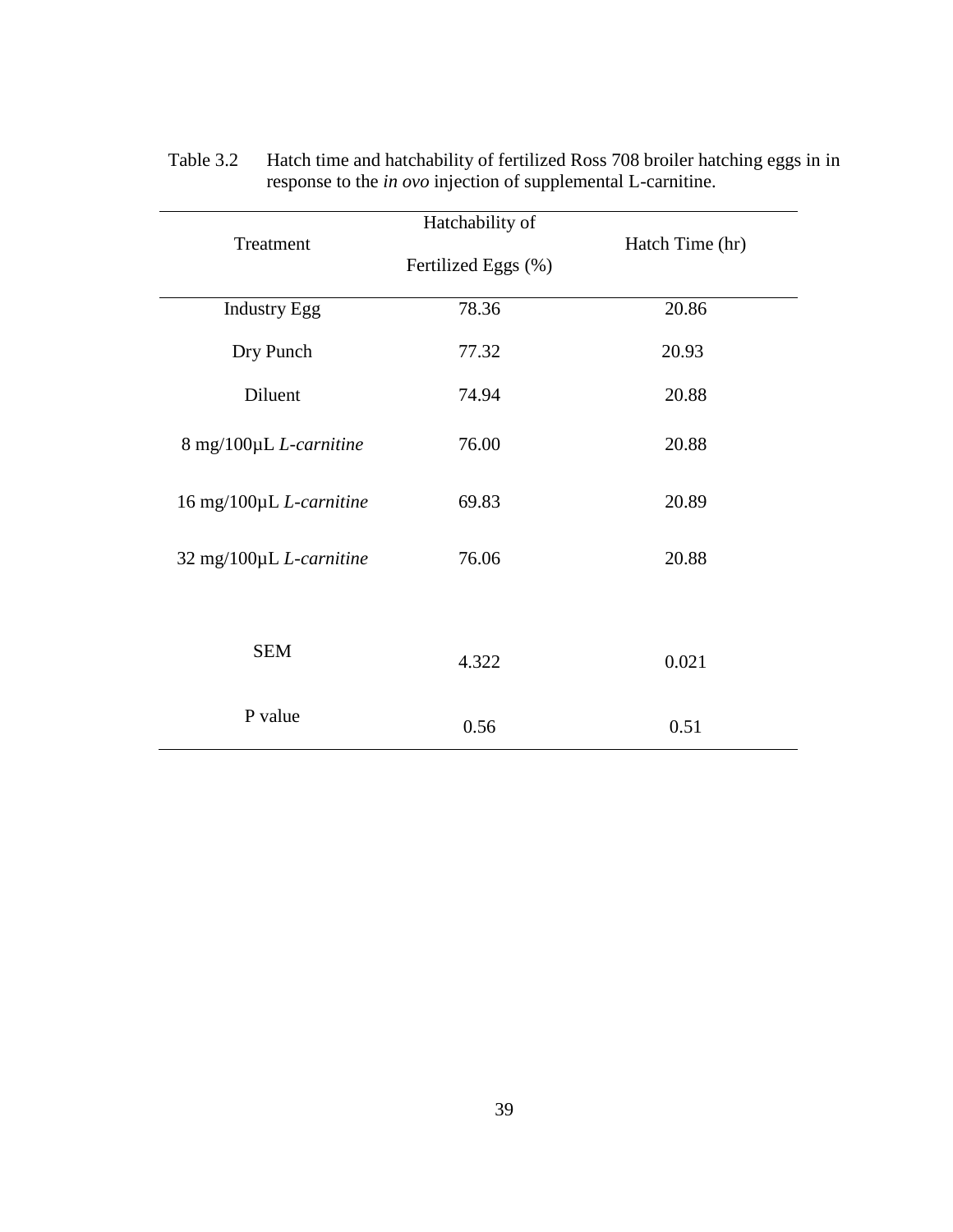<span id="page-50-0"></span>

|                                                                                | Day 21                           |                                  |                  |                   | Day 45                             |                                     |                                      |                     |
|--------------------------------------------------------------------------------|----------------------------------|----------------------------------|------------------|-------------------|------------------------------------|-------------------------------------|--------------------------------------|---------------------|
| Treatment                                                                      | BW(g)                            | Feed intake<br>(g/bird)          | FCR <sup>1</sup> | Mortality<br>(% ) | BW (kg)                            | Feed intake<br>(kg/bird)            | FCR <sup>1</sup>                     | Mortality<br>$(\%)$ |
| <b>Industry Egg</b>                                                            | $575^{ab}$                       | $747$ <sup>abcd</sup>            | 1.337            | 2.1               | 2.431 <sup>a</sup>                 | $4.247$ <sup>a</sup>                | $1.747^{ab}$                         | 5.2                 |
| Dry Punch                                                                      | $582^a$                          | $782^a$                          | 1.342            | 2.5               | $2.437$ <sup>a</sup>               | 4.220 <sup>a</sup>                  | $1.732$ <sup>abc</sup>               | 5.0                 |
| Diluent                                                                        | 583 <sup>a</sup>                 | $778^{ab}$                       | 1.336            | 4.2               | 2.428 <sup>a</sup>                 | 4.219 <sup>a</sup>                  | 1.757 <sup>a</sup>                   | 5.0                 |
| 8 mg/100µL L-carnitine<br>16 mg/100µL L-carnitine                              | 566 <sup>abc</sup><br>$571^{ab}$ | $753^{\text{abc}}$<br>$772^{ab}$ | 1.332<br>1.338   | 1.7<br>0.8        | $2.400^{ab}$<br>2.435 <sup>a</sup> | 4.156 $^{ab}$<br>4.229 <sup>a</sup> | $1.732$ abc<br>$1.745$ <sup>ab</sup> | 3.3<br>2.5          |
| $\frac{1}{2}$ 32 mg/100µL <i>L</i> -carnitine                                  | $550$ abcd                       | $734$ bcde                       | 1.335            | 2.8               | $2.378$ <sup>abc</sup>             | $4.052^{bc}$                        | $1.716$ <sup>c</sup>                 | 2.8                 |
| $8 \text{ mg}/100 \mu L$ <i>L</i> -carnitine w/50<br>ppm feed supplementation  | 526 <sup>cd</sup>                | 721 <sup>cde</sup>               | 1.315            | 0.9               | $2.322$ bcd                        | $3.968$ <sup>c</sup>                | $1.717$ $\degree$                    | 2.8                 |
| 16 mg/100 $\mu$ L <i>L</i> -carnitine w/50<br>ppm feed supplementation         | 541 <sup>bcd</sup>               | $704^{\text{de}}$                | 1.303            | 5.6               | $2.272$ <sup>d</sup>               | $3.892$ <sup>c</sup>                | $1.713$ $\degree$                    | 4.2                 |
| $32 \text{ mg}/100 \mu L$ <i>L</i> -carnitine w/50<br>ppm feed supplementation | $522^{\mathrm{d}}$               | 699 <sup>e</sup>                 | 1.344            | 5.8               | $2.286$ <sup>cd</sup>              | $3.982$ <sup>c</sup>                | $1.729$ bc                           | 7.5                 |
| <b>SEM</b>                                                                     | 14.6                             | 17.0                             | 0.0159           | 1.98              | 0.0346                             | 0.0652                              | 0.0096                               | 2.22                |
| P value                                                                        | 0.01                             | 0.001                            | 0.68             | 0.50              | 0.001                              | < .0001                             | 0.021                                | 0.81                |

Table 3.3 Live performance at d 21 and d 45 of post-hatch of age Ross 708 broilers fed diets supplemented with L-carnitine subsequent to the *in ovo* injection of L-carnitine.

<sup>1</sup>Values correspond to feed conversion adjusted for mortality weight.

a-eValues not sharing a common superscript within a column differ significantly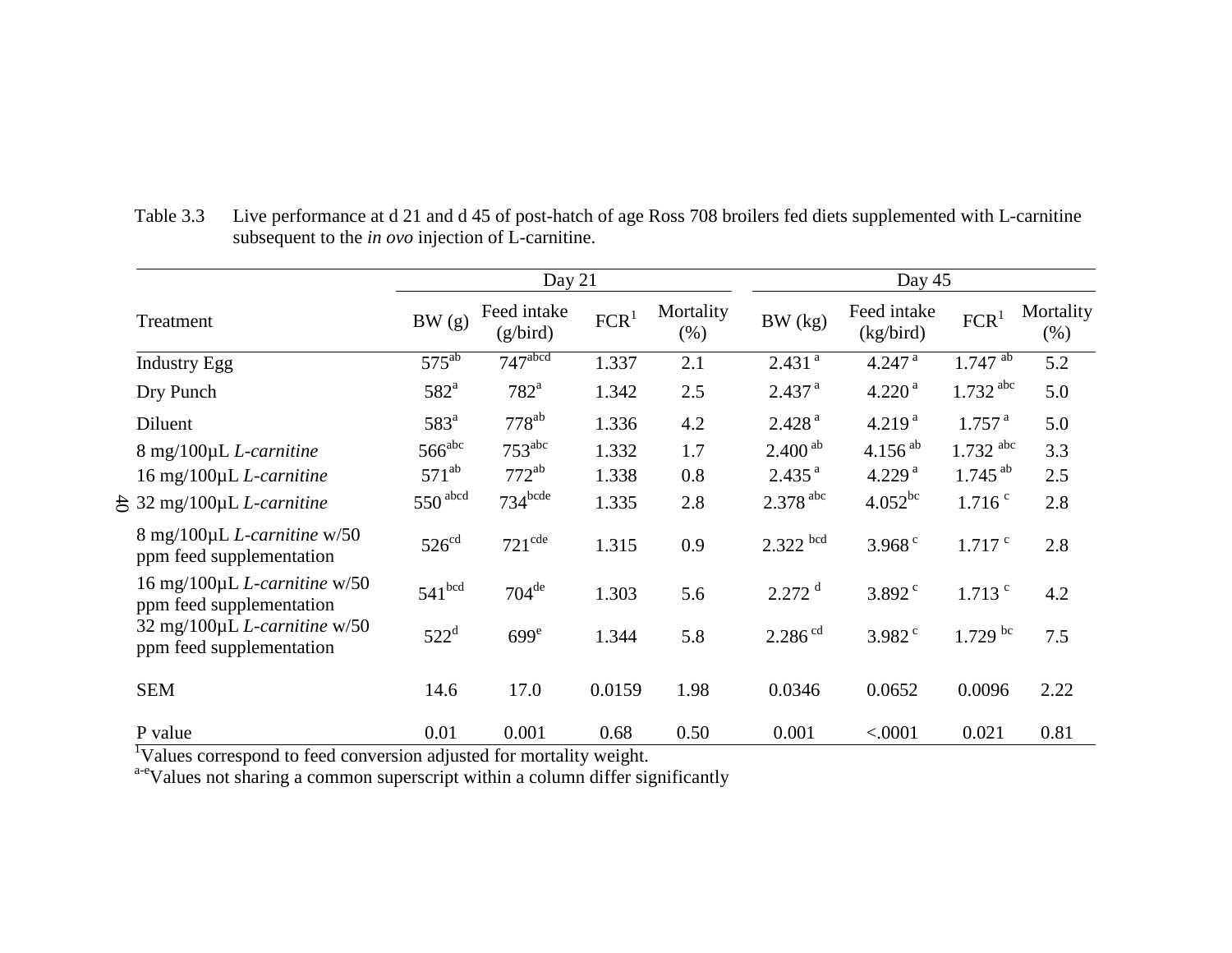<span id="page-51-0"></span>

| In ovo Injection Type                                                                    | Carcass     |               | <b>Breast</b>         |               | Back-half     |                  |               | Fat           |  |
|------------------------------------------------------------------------------------------|-------------|---------------|-----------------------|---------------|---------------|------------------|---------------|---------------|--|
|                                                                                          | Weight (kg) | Yield $(\% )$ | Weight $(g)$          | Yield<br>(% ) | Weight<br>(g) | Yield<br>$(\% )$ | Weight<br>(g) | Yield<br>(% ) |  |
| <b>Industry Egg</b>                                                                      | 1.720       | 68.8          | 568 <sup>ab</sup>     | 22.4          | 709           | 28.5             | 24.9          | 0.99          |  |
| Dry Punch                                                                                | 1.708       | 68.6          | 553 <sup>abcd</sup>   | 22.4          | 705           | 28.3             | 23.9          | 0.93          |  |
| Diluent                                                                                  | 1.713       | 68.3          | 552 abcd              | 21.8          | 709           | 28.3             | 27.4          | 1.09          |  |
| 8 mg/100µL L-carnitine                                                                   | 1.752       | 68.7          | 575 <sup>a</sup>      | 22.5          | 714           | 28.0             | 24.4          | 1.01          |  |
| $16 \text{ mg}/100 \mu L$ <i>L</i> -carnitine                                            | 1.720       | 68.6          | $563$ <sup>abc</sup>  | 21.8          | 721           | 28.3             | 26.4          | 1.04          |  |
| $32 \text{ mg}/100 \mu L$ <i>L</i> -carnitine                                            | 1.687       | 68.2          | $544$ bcd             | 21.7          | 709           | 28.3             | 26.8          | 1.08          |  |
| 41<br>$8 \text{ mg}/100 \mu L$ <i>L</i> -carnitine<br>$w/50$ ppm feed<br>supplementation | 1.667       | 68.2          | 527 <sup>d</sup>      | 21.7          | 688           | 28.6             | 24.8          | 1.03          |  |
| 16 mg/100µL L-carnitine<br>$w/50$ ppm feed<br>supplementation                            | 1.692       | 68.9          | $551$ <sup>abcd</sup> | 22.3          | 694           | 28.2             | 24.0          | 0.99          |  |
| 32 mg/100µL L-carnitine<br>$w/50$ ppm feed<br>supplementation                            | 1.666       | 68.2          | 537 <sup>cd</sup>     | 22.0          | 681           | 28.0             | 25.7          | 1.01          |  |
| <b>SEM</b>                                                                               | 0.0249      | 0.243         | 10.4                  | 0.253         | 11.2          | 0.16             | 1.56          | 0.059         |  |
| P value                                                                                  | 0.26        | 0.53          | 0.05                  | 0.12          | 0.21          | 0.27             | 0.72          | 0.61          |  |

Table 3.4 Carcass traits of age Ross 708 broiler at 45 d of age in response to being fed diets supplemented with L-carnitine subsequent to the *in ovo* injection of L-carnitine.

a-dValues not sharing a common superscript within a column differ significantly.